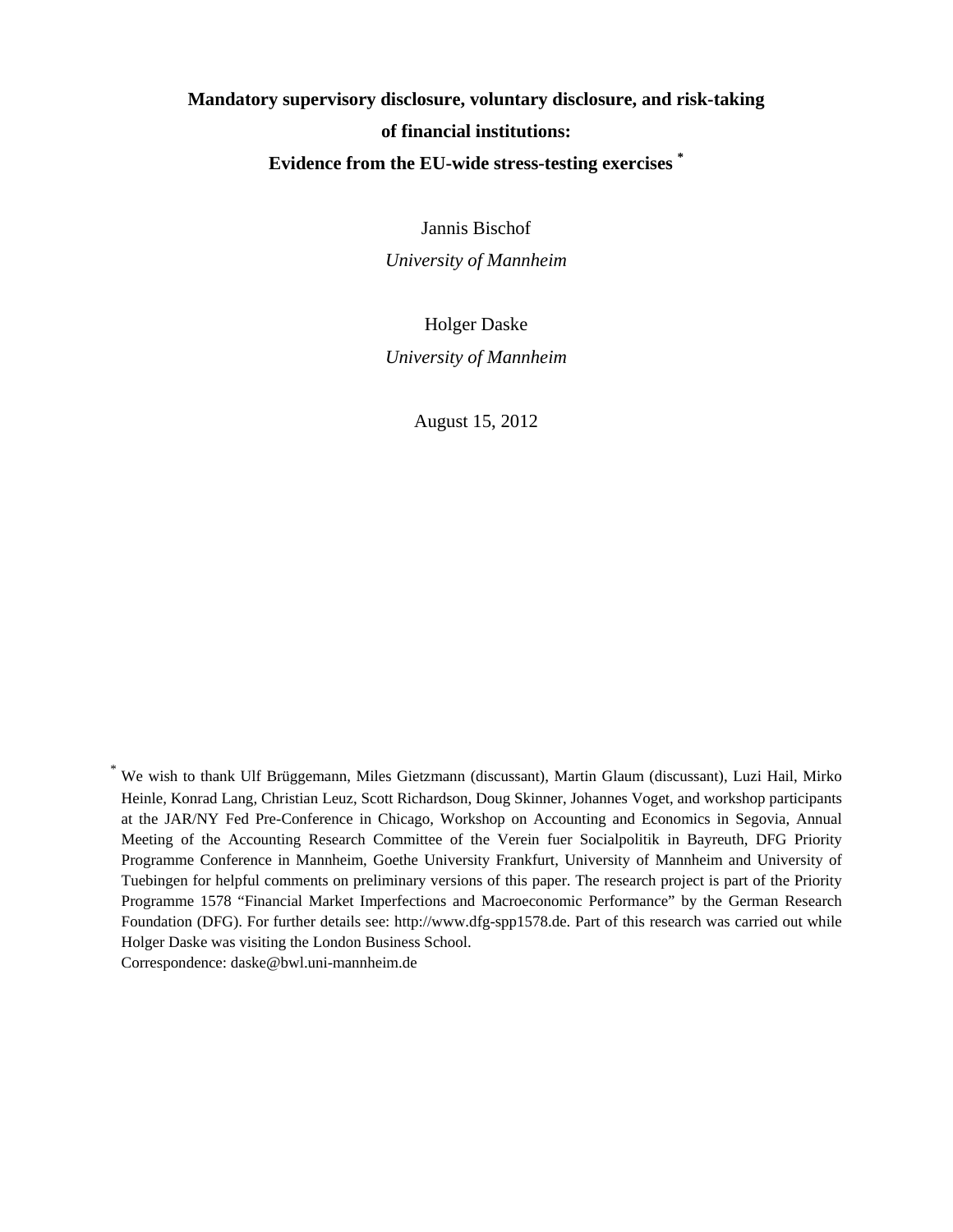# **Mandatory supervisory disclosure, voluntary disclosure, and risk-taking of financial institutions: Evidence from the EU-wide stress-testing exercises**

We use the EU-wide stress-testing exercises and the concurrent Eurozone sovereign debt crisis as a setting to study consequences of supervisory disclosure of proprietary bank-specific information (i.e., credit risk exposures and stress-test simulations). First, we analyze how onetime supervisory disclosures interact with banks' subsequent voluntary disclosures and, thus, bank opaqueness. Second, we analyze whether stress-test disclosures may induce a change in banks' risk-taking behavior, thus mitigating industry-wide risk exposure and uncertainty in financial markets. We find a substantial and relative increase in stress-test participants' voluntary disclosure of sovereign credit risk exposures subsequent to the mandated release of credit risk related disclosures. Such a commitment to increased disclosure is accompanied by a decline in bank opaqueness, as measured by the bid-ask spread. Our findings further show that negative stress-test results are associated with a subsequent reduction in sovereign risk-taking. The latter finding highlights that the efficacy of supervisory disclosure as a macro-prudential tool hinges on whether it indirectly contributes to a decrease in financial market uncertainty by providing disciplining incentives for banks to reduce their level of exposure.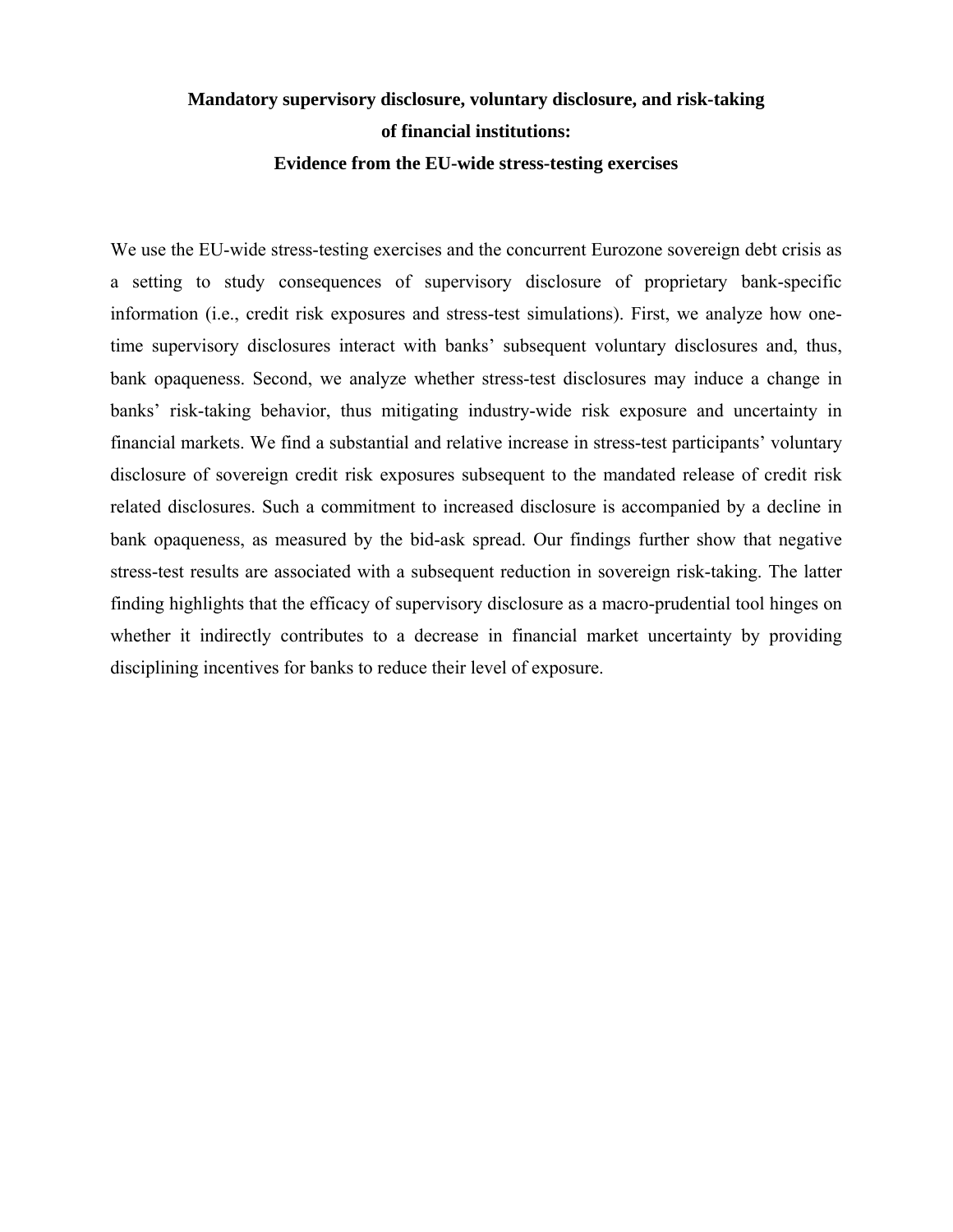#### **1. Introduction**

Stress-testing is a standard tool of banking supervision in all advanced economies. The controversial question that arose during the recent crisis is whether bank-specific stress-test results and risk exposures should be mandatorily made public. This controversy addresses the role of supplementary bank disclosures during a financial crisis that has long since been debated by both regulators and academics (e.g., Flannery [2001]; Mishkin [2001]). On the one hand, financial market uncertainty may increase when disclosed news is unexpectedly negative (for example, when risk positions turn out to be excessive). On the other hand, potentially adverse effects of mandatory disclosure may discipline bank managers to reduce excessive risk-taking or to expand voluntary risk reporting. In this paper, we use the recent series of bank stress-tests in Europe and the concurrent Eurozone sovereign debt crisis as a setting to study potential feedback effects of stress-test disclosures on banks' behavior. Specifically, we analyze how mandatory stress-test disclosures interact with voluntary risk reporting and risk-taking behavior at the firm level.

We study the detailed supervisory disclosures of banks' sovereign credit risk exposures and capital simulations as key features of the EU-wide stress-tests, which have been conducted jointly by the European Banking Authority (EBA), the European Central Bank (ECB) and national supervisory bodies. The publication of individual stress-test results (i.e., the simulated capital buffer under adverse economic conditions) for each bank in July 2010 and July 2011, as well as the capital exercise outcomes in December 2011, were accompanied by an increasingly extensive level of information on credit risk exposures to sovereigns (central and local governments). According to IMF judgments, the level of detail of the supervisory disclosures greatly exceeds the minimum credit risk disclosures required by IFRS 7 and Basle II Pillar 3 (IMF Press Release, July 15, 2011).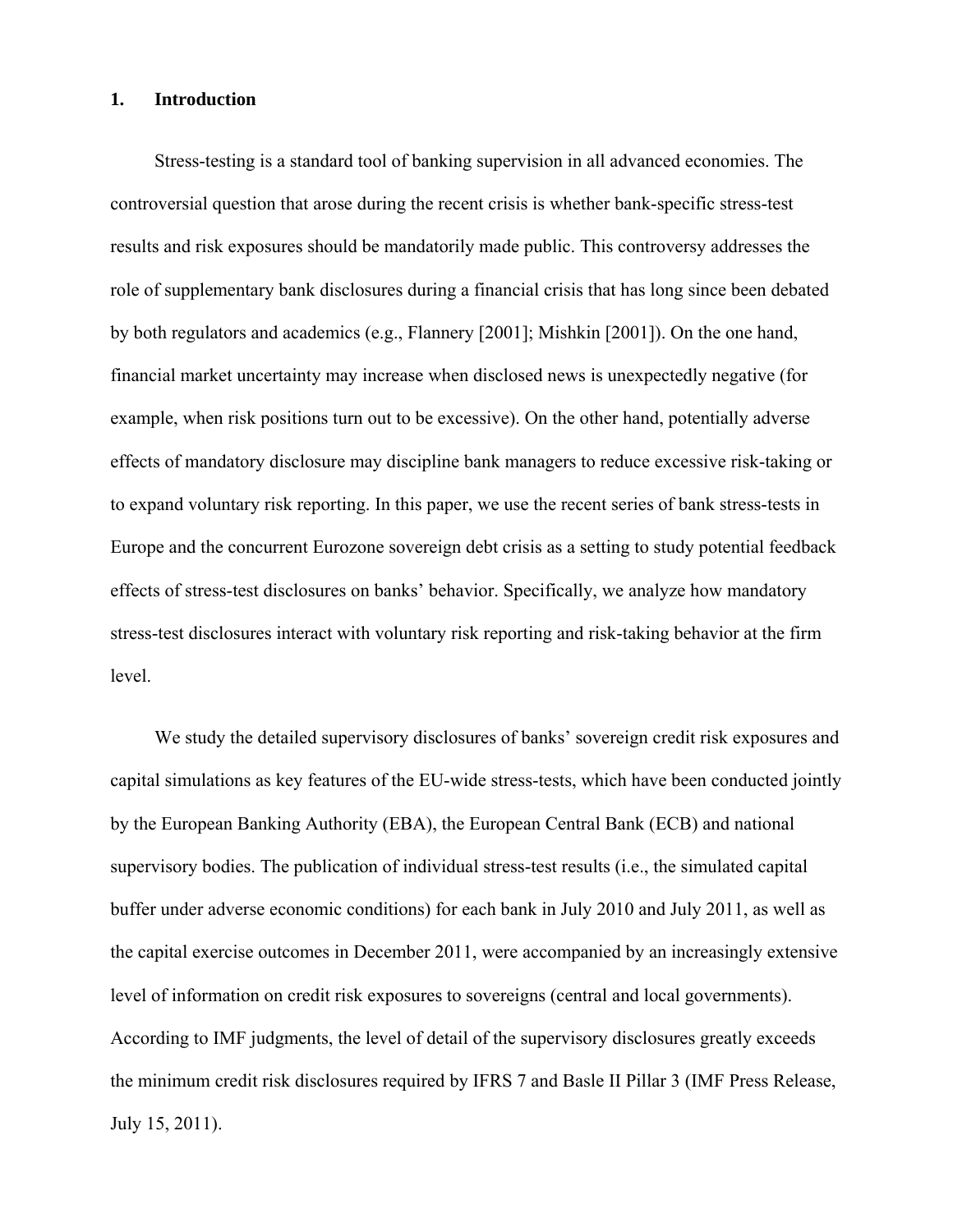Compared with the U.S. Federal Reserve System's stress-tests, which were conducted as part of the Supervisory Capital Assessment Program in 2009 and the Comprehensive Capital Analysis and Review in 2011 and 2012, the European setting has two main advantages which aid our attempts to grasp the disclosure effects of stress-testing. First, the U.S. stress-tests were more directly accompanied by mandatory capital injections (Capital Assistance Program) and restrictions on capital planning. Thus, the simultaneous announcement of these regulatory measures substantially aggravates the identification of the disclosure effects. Second, the international setting provides larger cross-sectional variation in the expected disclosure effects, thus facilitating our identification strategy. While sovereign risk disclosures of U.S. firms are largely uniform as a consequence of the S.E.C. enforcement of CF Disclosure Guidance: Topic No. 4 from January 2012, IFRS 7 and Basle II Pillar 3 do not provide a standardized reporting format for credit risk disclosures. Thus, disclosure choices differ substantially across international firms not least due to the lack of a similarly powerful authority such as the S.E.C. (e.g., KPMG [2009]).

Our research proceeds in two stages. In the first step, we assess whether the supervisory disclosures affect the subsequent reporting behavior of banks relative to non-participating financial firms, i.e. how the mandated stress-test disclosures interact with banks' own disclosure channels (such as IFRS financial statements or supervisory Pillar 3 reports). More precisely, our analysis aims at testing whether the supervisory disclosures during the stress-tests qualify as a triggering event for expanded risk reporting by the affected firms. The identification of this effect builds on both the different *timing* and the different *content* of the three mandatory disclosure events in July 2010, July 2011, and December 2011. The specific disclosure items that we exploit in our analysis are aggregate country-wise sovereign exposures at default for the 2010 stress-test, accounting classification and maturities of these exposures as well as country-level non-sovereign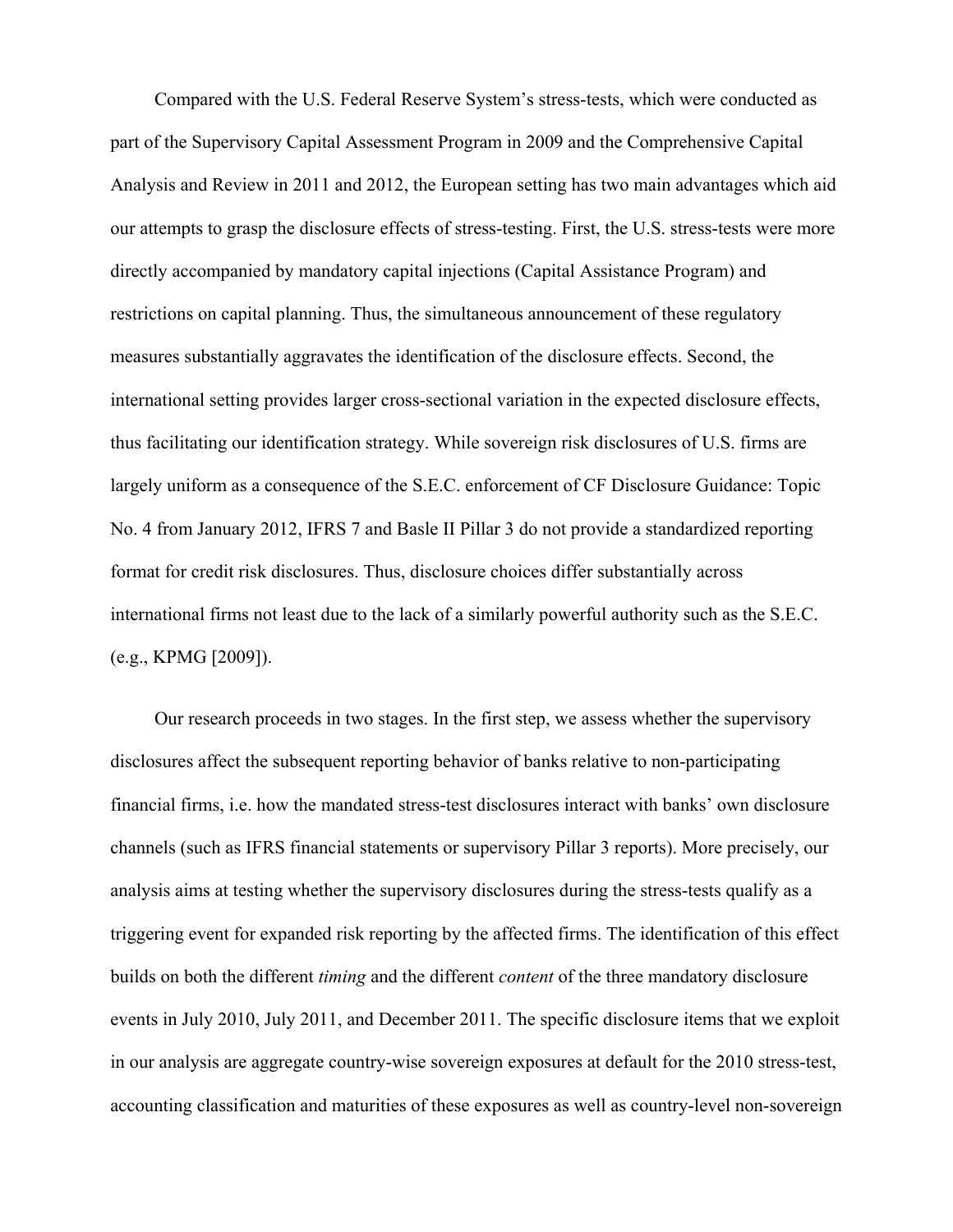exposures at default for the July 2011 stress-test, and indirect sovereign exposures from CDS contracts and similar credit derivatives for the December 2011 capital exercise. We code the voluntary reporting of these disclosure items in all IFRS reports, Pillar 3 reports, conference calls, and investor presentations for a total of 2,012 reporting periods (quarters or half-years) of our sample firms during the testing period from 2009 to 2011.

We apply discrete-time logistic hazard models with and without frailty to implement a difference-in-differences design testing the change in the voluntary reporting of the specific stress-test items during the reporting period immediately following the mandatory disclosures. In linking the content and the timing of the voluntary disclosures to the mandatory disclosure events, we attempt to mitigate severely confounding effects from the general increase in market demand for information on banks' sovereign debt holdings over our investigation period and from potential regulatory interventions in the reporting process beyond the stress-testing exercises. In addition, we estimate a Cox proportional hazard model to compare the time until first-time sovereign risk disclosures between stress-test participants and benchmark firms and to provide evidence on incentives for early voluntary risk disclosure. We complement this analysis by assessing the economic consequences of increased sovereign risk disclosures. Specifically, we compare relative changes in bid-ask spreads during our investigation period between stress-test participants and non-participants as well as between disclosure firms and non-disclosure firms.

In the second step, we assess potential disciplining effects of the stress-test disclosures by analyzing whether the mandatory disclosure of simulation results is accompanied by a change in banks' risk-taking behavior. Since it is notoriously difficult to estimate a bank's risk-taking, we use two alternative research designs. First, we measure a change in risk-taking by calculating the differences between the sovereign risk exposures at default to PIIGS countries as of September 30, 2011, disclosed in the EBA's December 2011 capital exercise, the exposures as of December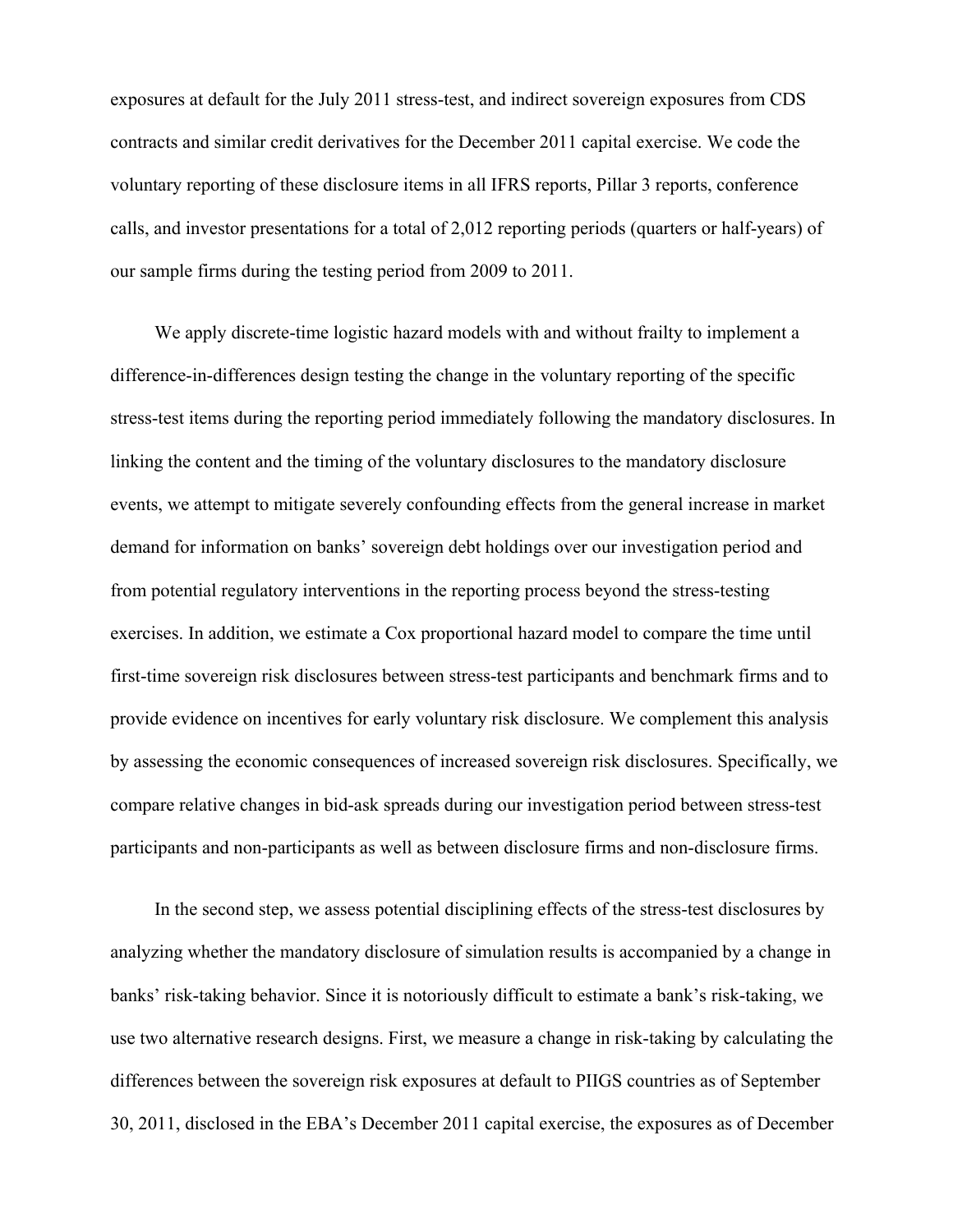31, 2010, disclosed in the July 2011 stress-test, and the exposures as of May 31, 2010, disclosed in the July 2010 stress-test. The advantage of this design is that the measurement error is relatively small due to the standardization of the disclosed amounts. The downside is the lack of standardized disclosures for the control group. Therefore, this analysis is confined to crosssectional differences within the treatment group. We estimate the association of the reported simulation results with the change in risk-taking behavior. In an alternative design, we measure risk-taking by estimating the market price sensitivities of a firm's stock to changes in sovereign CDS spreads. The advantage of this measure is the availability of data for the benchmark group of financial institutions that did not participate in the stress-test. Therefore, we can control for a general time trend in risk-taking that might be unrelated to the stress-testing exercise. We estimate the price sensitivities for the time windows before and after the announcement of the July 2011 stress-test and compare the difference in the sensitivities between stress-test participants and benchmark firms.

Overall, we observe a substantial rise in voluntary disclosure of sovereign credit risk exposures by all our sample firms over the investigation period. This finding suggests that the general pressure from third parties such as investors, auditors, or regulators on firms to provide these kinds of disclosures increased with the severity of the Eurozone debt crisis. For stress-test participants, we find that the likelihood of a change in disclosure behavior was significantly greater (relative to the control group) during the reporting periods immediately after the stresstests. Moreover, the change in the disclosure behavior of stress-test participants during these periods can be assigned to the specific content of the mandatory disclosure in the previous period. For example, we find that the likelihood of a change in the disclosure of indirect sovereign exposures from CDS contracts is greatest (relative to the control group) in the fourth quarter reports of 2011, i.e. the reporting period immediately after the respective stress-test disclosures in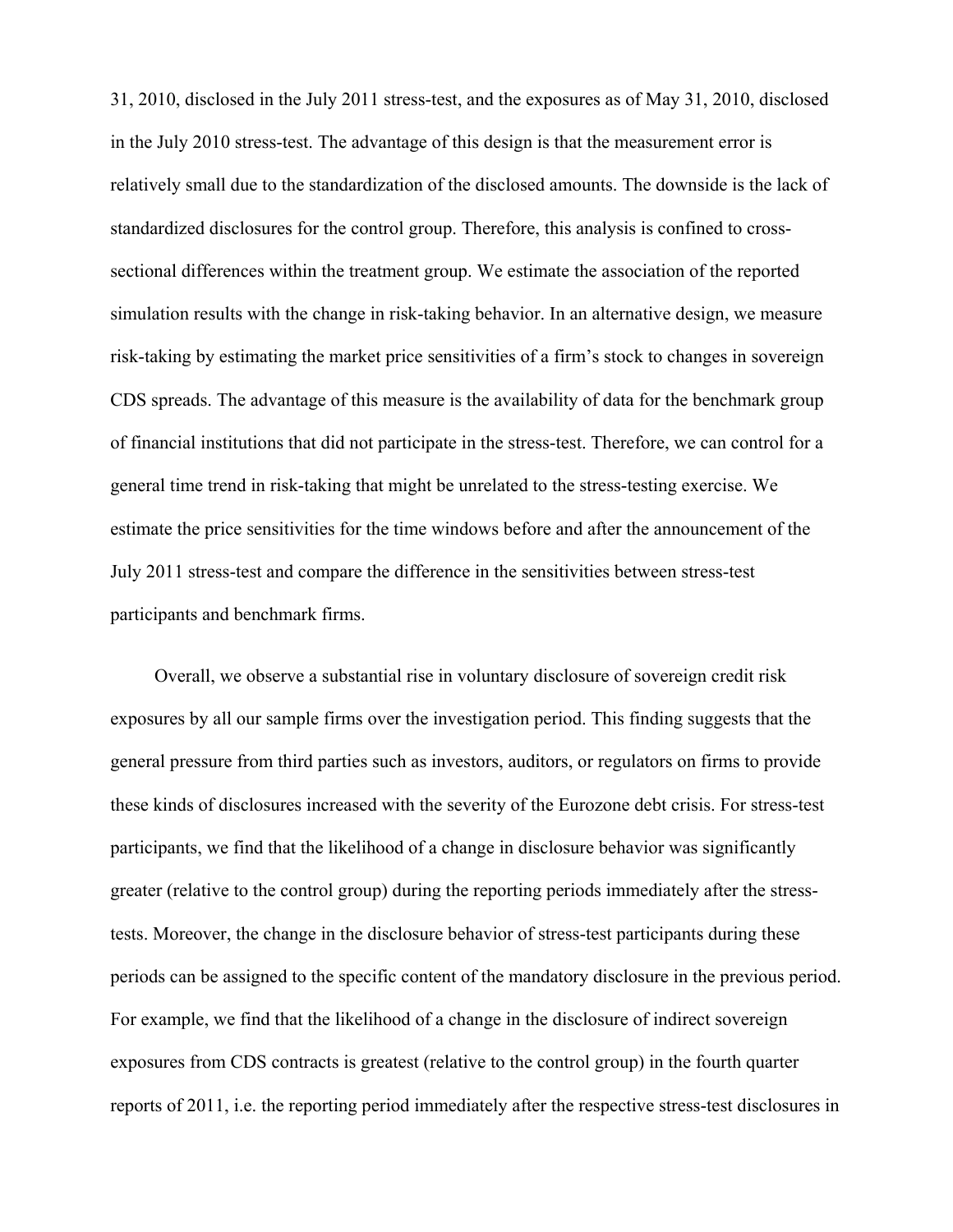early December 2011. In contrast, the likelihood of a change in the disclosure of the accounting classification of sovereign exposures, which was part of the July 2011 stress-test disclosures, is greatest in the second quarter reports of 2011. Similar patterns of voluntary disclosure do not emerge among untreated benchmark firms.

These finding are consistent with a one-time mandated disclosure lowering a firm's threshold for a commitment to voluntary disclosure and ultimately resulting in a higher level or earlier timing of risk disclosures. A commitment to increased disclosure of sovereign risk exposures is accompanied by a decline in the bid-ask spread as a measure of information asymmetry, thus decreasing bank opaqueness. In the two quarters following the stress-tests, the association between voluntary disclosure and the bid-ask spread is largely independent of the participation in the one-time mandatory stress-test disclosures. Thus, the results suggest that the stress-test disclosure did not directly mitigate bank opaqueness. Yet, an indirect effect might be attributed to the stress-testing exercise if the observed shift in the voluntary disclosure equilibrium was partially induced (or at least accelerated) by the one-time mandatory disclosures, as our results imply.

The analysis of the supervisory disclosures further documents that banks with the most negative stress-test simulation results substantially reduced their exposure to sovereign credit risk not only in absolute terms, but also relative to other stress-test participants and to nonparticipating financial institutions. Given all the regulatory efforts that were occurring simultaneously during that time period, the greatest limitation of our setting is that it does not allow for a clean identification of the relative contribution of the disclosure of these results (either through fostering market discipline or through limiting regulatory forbearance of national banking regulators in the EU). Nonetheless, our findings show that disclosed simulation results did have a predictable impact on banks' risk-taking behavior and are consistent with the view that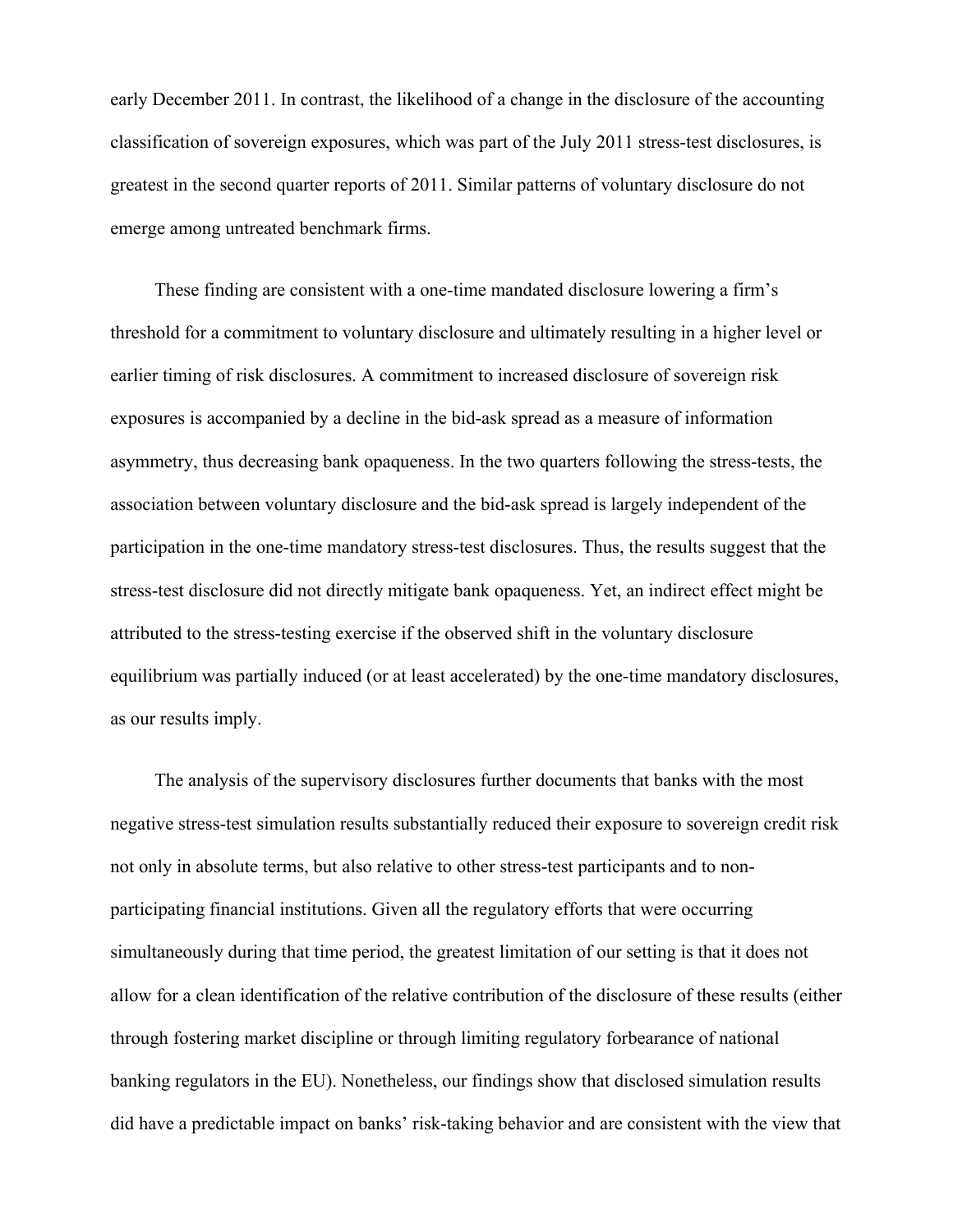stress-test outcomes might indirectly contribute to a decrease in market-wide uncertainty by fostering disciplining incentives to weak banks (due to pressures from markets and/or regulators).

Our results contribute to several streams in the accounting, banking, and economics literature. A first related literature examines initial market reactions to supervisory bank disclosures from the revision of market expectations. For example, Peristiani et al. [2010] and Ellahie [2012] use event-study designs to assess short-term market reactions to the U.S. and the European stress-tests, respectively. In a similar vein, Jordan et al. [2000] analyze share price reactions around the announcement of formal supervisory actions taken against a bank. We add to this literature by examining the feedback effects of supervisory disclosure on bank behavior, which are not necessarily incorporated in short-term market reactions, in a longer-term window. A second related literature assesses the effect of disclosure regulation on corporate reporting behavior (see Beyer et al. [2010]; Bushman and Landsman [2010]; Leuz and Wysocki [2008] for overviews). Specifically, we examine how voluntary disclosure choices in financial reports react to one-time supervisory disclosures. In this respect, our research also relates to the institutional accounting literature (Ball [2001]; Holthausen [2009]; Wysocki [2011]). Most importantly, the supervisory stress-test disclosures by EBA yield insights into the interaction between different regulatory regimes governing disclosure (i.e., IFRS reporting and prudential supervision). Finally, the study contributes to the literature on market discipline and the real effects of accounting. For the banking industry, Bushman and Williams [2012] document an effect from the transparency of a bank's loan-loss provisioning on the level of risk-taking. We complement these results by studying the association between stress-test-related disclosures and risk-taking.

The paper is structured as follows: In the next section, we will outline the institutional background of the mandatory stress-test disclosures as well as credit risk disclosures required by IFRS and Basel II Pillar 3 during the Eurozone debt crisis. In Section 3, we summarize the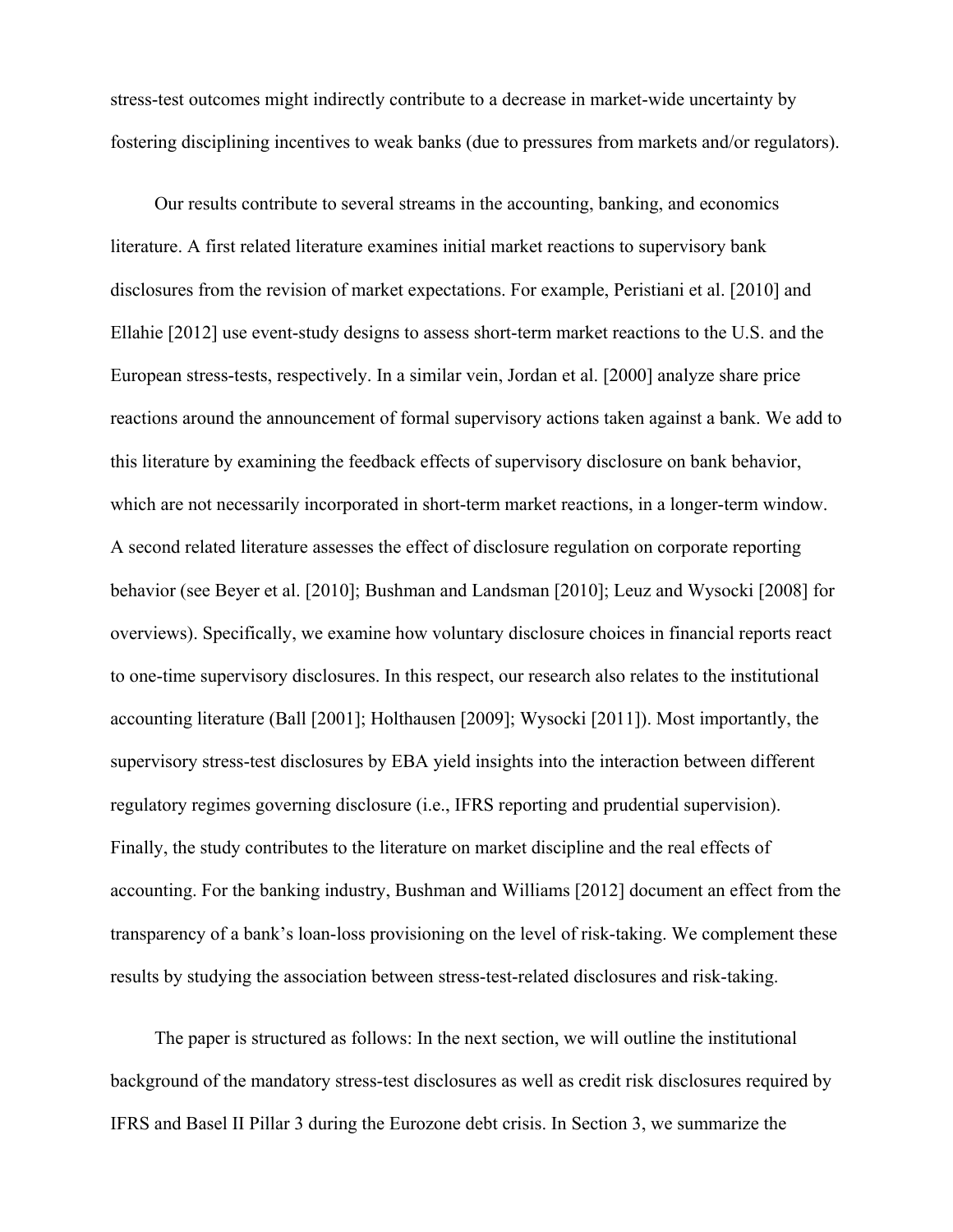related literature. In Section 4, we develop our hypotheses. Section 5 describes the research design. Section 6 presents results. Section 7 concludes.

## **2. Stress-Test Disclosures during the Eurozone Debt Crisis**

The primary objective of the EU's stress-testing exercises of its banking sector is the assessment of whether banks will maintain an adequate level of capitalization even in a situation of crisis. To this end, the magnitude of banks' core capital is simulated under adverse economic conditions. The first such exercise was conducted in 2009 on a sample of 22 banks by the Committee of European Banking Supervisors (CEBS, the predecessor institution of the EBA). Neither the identity of the participants nor the individual simulation results were disclosed. The CEBS announced on October 1, 2009 that all participating banks had passed this exercise. The second stress-test in 2010 involved 91 banks. The CEBS published firm-level information about the simulation results on July 23. The exercise was re-conducted in 2011 with the results being publicly released on July 15. However, the third stress-test differed from the previous exercise in that the EBA not only issued information about each of the 90 participating banks' capital simulation outcomes, but also about exposures to financial institutions, corporations, commercial real estate firms, retail customers, and sovereigns.<sup>1</sup> Eventually, the stress-tests were complemented by a capital exercise for 64 European banks in December 2011. This exercise did not include any simulations but simply deducted a sovereign capital buffer from regulatory capital as of September 30, 2011. Banks that failed to meet a tier 1 ratio of 9% after the deduction of this buffer were mandated to raise additional capital. The capital exercise was also accompanied by firm-level disclosures of sovereign credit risk exposures.<sup>2</sup>

 $\overline{a}$ 

<sup>1</sup> See http://www.eba.europa.eu/EU-wide-stress-testing.aspx for institutional details on the stress-tests.

See http://www.eba.europa.eu/capitalexercise/2011/2011-EU-Capital-Exercise.aspx for institutional details on the capital exercise.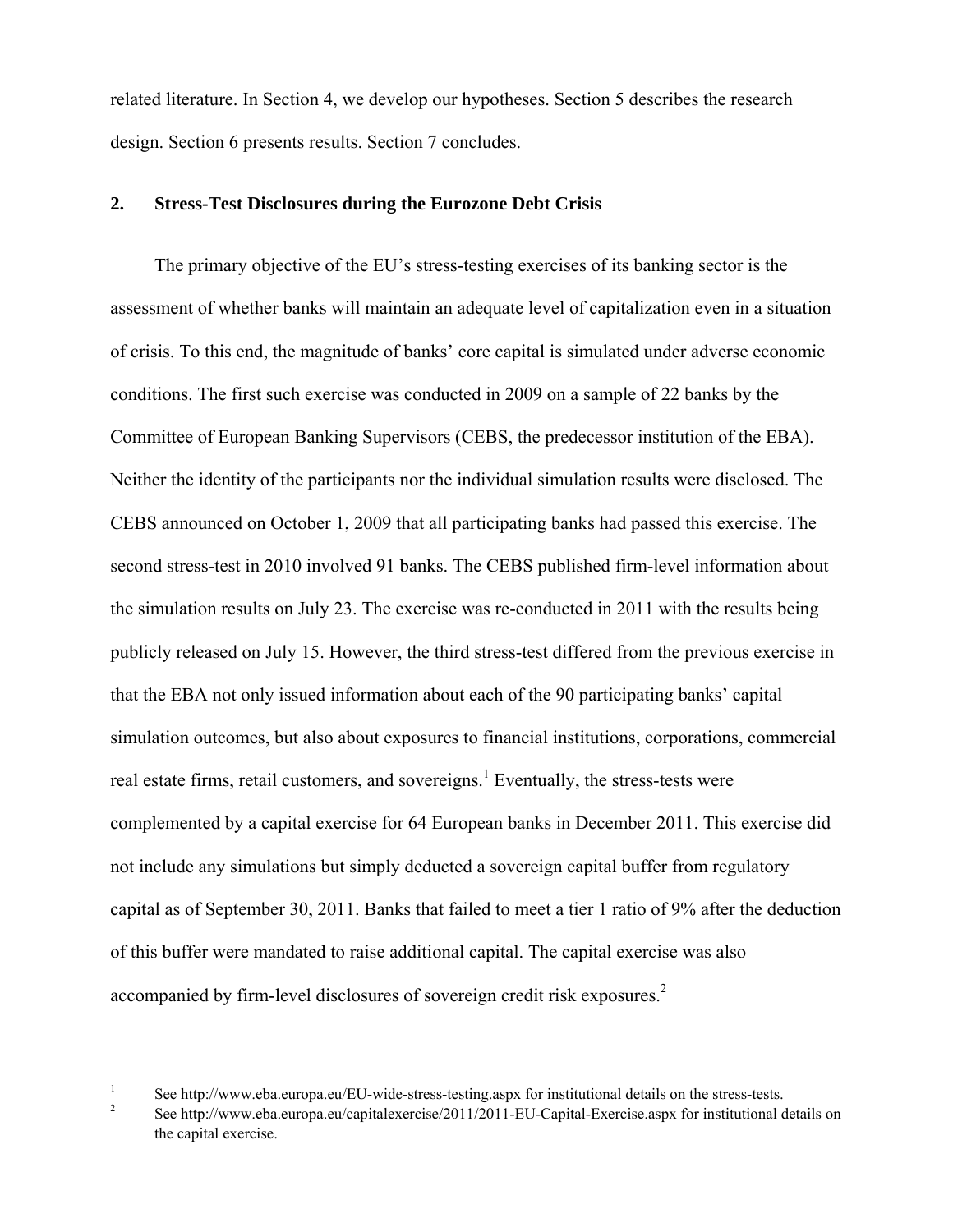Overall, the series of supervisory stress-test disclosures introduced two different types of bank-specific information: (1) simulation results and (2) credit risk exposures.

## **2.1. Simulation Results**

The simulation of banks' core capital is based on standardized assumptions about future economic scenarios provided by the CEBS and the EBA, respectively. For the 2010 CEBS stresstest, banks were required to estimate their core capital at December 31, 2011 under three different scenarios: a benchmark scenario, an adverse scenario and an adverse scenario with additional sovereign shock. According to the CEBS definition, a bank was considered to have failed the stress-test if its tier 1 capital under the adverse scenario with an additional sovereign shock fell below the threshold of 6%. Seven banks did not meet this requirement. The average tier 1 ratio under the adverse scenario amounted to 9.34%.

The design of the 2011 EBA stress-test was similar in concept but based on more restrictive and unfavorable assumptions about the most adverse economic scenario. Banks had to estimate their core capital at December 31, 2011 and December 31, 2012 under both a benchmark and an adverse scenario. In addition, mitigating measures such as fully committed restructuring plans, equity raisings or government support could be considered in the estimation. The capital threshold was set at 5%. Before taking into account mitigating measures, 21 banks failed to meet this requirement under the adverse scenario for 2012 with the average tier 1 ratio of all participating banks amounting to 6.84%. After adjustments for all mitigating measures, the average tier 1 ratio increased by more than one percentage point to 7.86% and only eight banks failed to comply with the minimum threshold.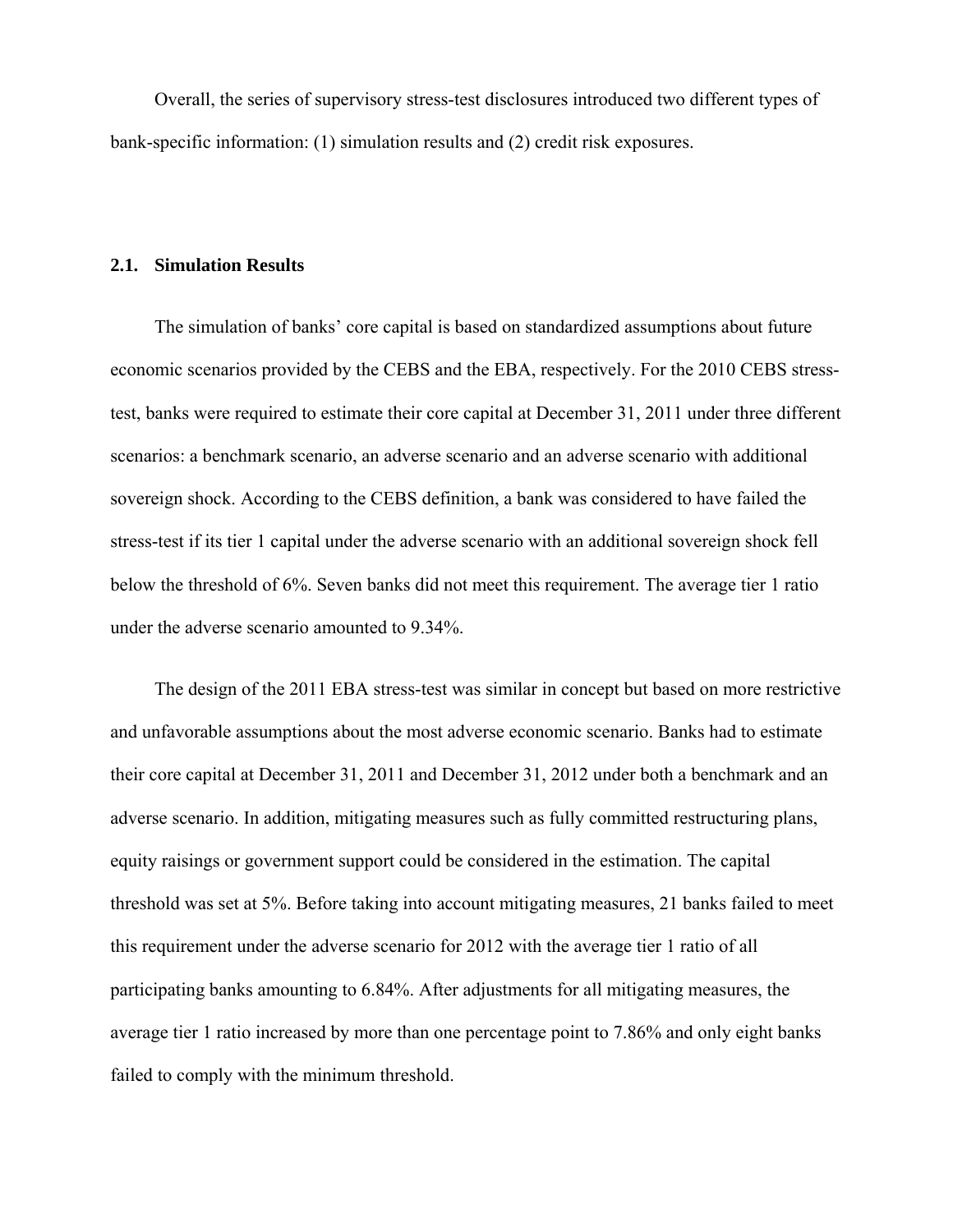#### **2.2. Sovereign Credit Risk**

#### *Voluntary and Mandatory Supervisory Disclosures*

When the CEBS published firm-level information about the simulation results of the second stress-test on July 23, 2010, the regulator simultaneously encouraged all participating banks to individually disclose detailed information on exposures to EU/EEA central and local government debt. This request for public disclosure of sovereign credit risk exposures was met by most participants. The participating banks publicly released short and separate quasimandatory statements listing their aggregate exposures at default to governments of all EU and EEA countries in the trading book as well as in the banking book (see Appendix A1 for the example of the German Commerzbank).

The third stress-test in 2011 made the public release of additional details about credit risk exposures beyond the aggregate sovereign exposures at default mandatory. On July 15, the EBA itself issued standardized disclosure templates containing information about each of the participating banks' exposures to financial institutions, corporations, commercial real estate firms, retail customers, and sovereigns. The sovereign exposures were broken down into country of origin, maturity and accounting classification (see Appendix A2 for an excerpt from the EBA's report about the German Commerzbank). The extensive disclosure was largely a response to the criticism of the alleged laxness of the previous supervisory simulations (e.g., Wall Street Journal, July 14, 2011) and was intended to enable market participants to conduct simulations at their own discretion using potentially more adverse assumptions. The EBA, however, did not commit to any regular pattern for future disclosures.

The repeated disclosure of sovereign credit risk exposures as part of the December 2011 capital exercise was added at very short notice, and primarily a response to a political decision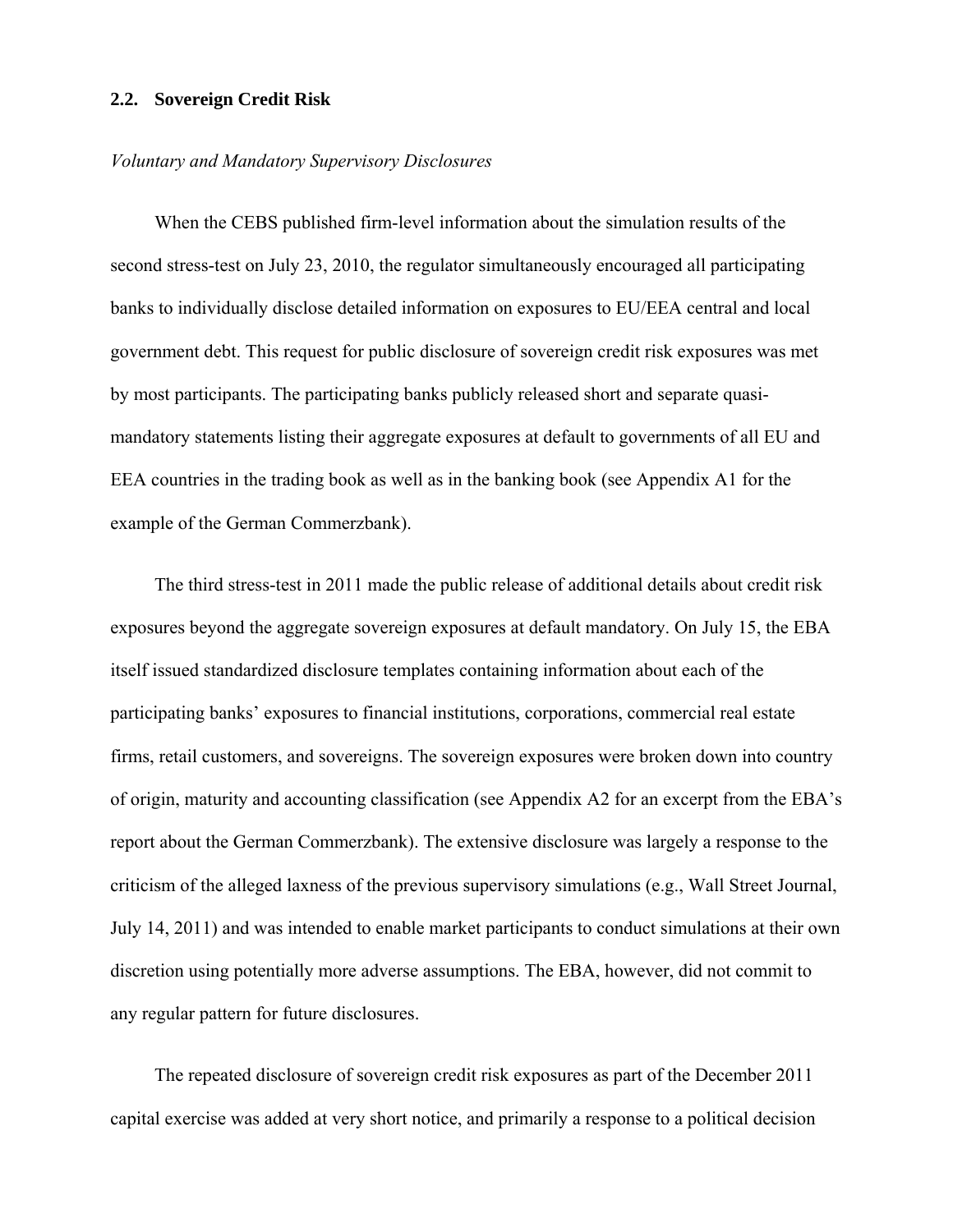made at the European Council on October 26. Most importantly, the disclosure was neither planned nor publicly announced in July 2011. The content of the December 2011 disclosure differed from the July 2011 disclosure in two respects. On the one hand, non-sovereign exposures were not reported on the official templates. On the other hand, the templates were amended by information on indirect sovereign risk exposures from both long and short positions in CDS contracts and similar credit derivatives.

## *IFRS 7 and Basel II Pillar 3*

The stress-test is not the only source of information about European banks' credit risk exposures. Credit risk disclosures of European banks are regulated by IFRS 7 and the legislative implementation of Basel II Pillar 3 at the country-level. However, neither standard introduces a specific disclosure format for sovereign credit risk exposures. IFRS 7 requires the disclosure of credit risk exposure by classes of financial instruments (para. 36) without exactly specifying the type of classes and the geographical detail of disclosure. Conversely, Basel II Pillar 3 generally requires information about the types and geographical distribution of credit risk exposures (para. 825, Table 4(b) and (c); para. 826, Table 7(d)). Both standards, thus, leave management with a substantial degree of discretion as to the exact content of credit risk disclosures. Bank supervisors and auditors frequently document that this approach results in a significant variety of disclosure practices among international financial institutions (e.g., Basel Committee on Banking Supervision [2003]; European Banking Authority [2011]; KPMG [2009]).

This holds true despite the two statements the European Securities and Markets Authority (ESMA) issued in July 2011 and November 2011 in an attempt to harmonize IFRS application in Europe. The statements were supposed to encourage European firms to provide country-by-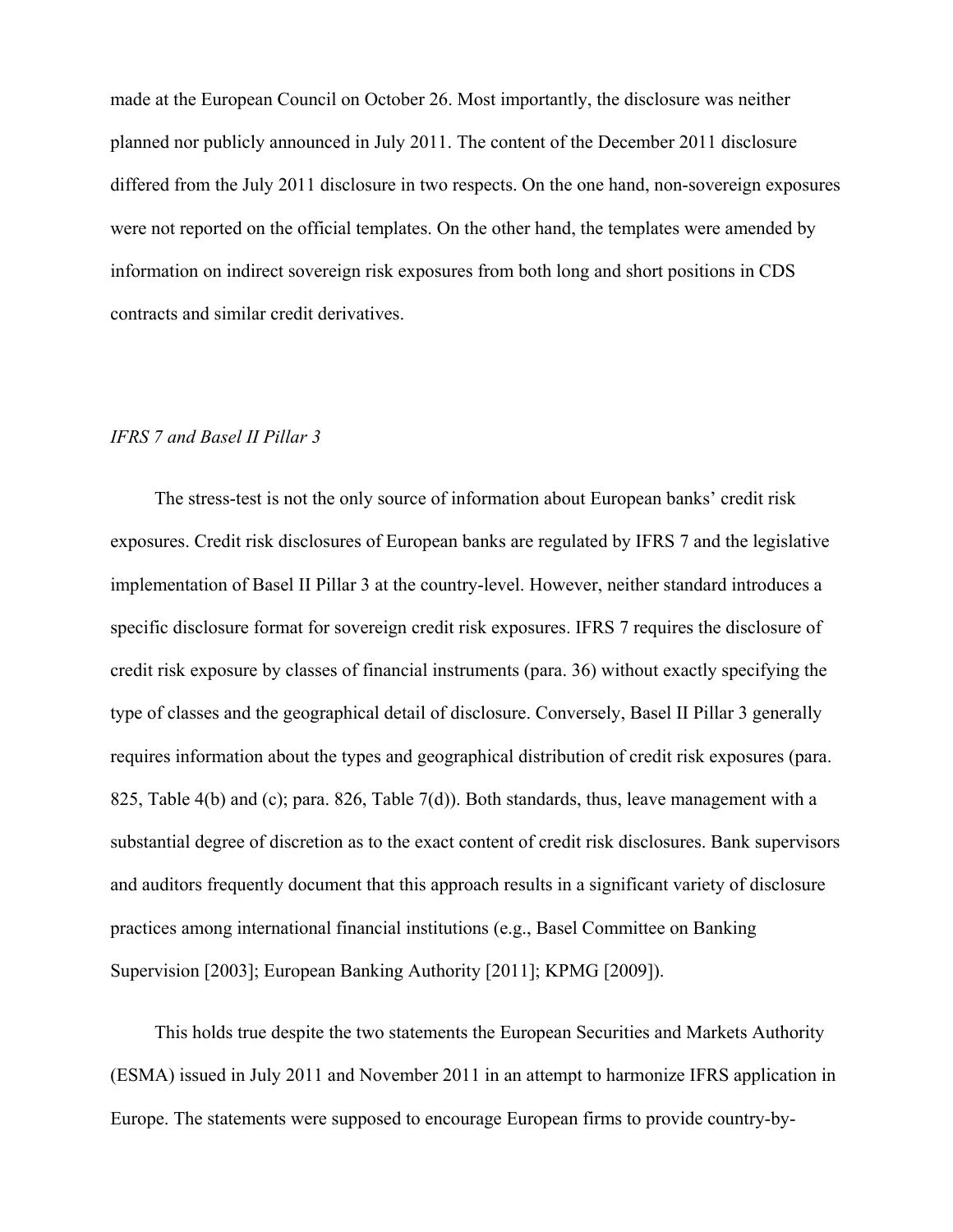country information on exposures to sovereign debt similar to the EBA stress-test disclosures. However, these statements are non-binding for firms and the ESMA does not have enforcement power since IFRS enforcement is primarily carried out at the national level. Therefore, disclosure of information about sovereign credit risk exposure can be considered a voluntary reporting choice of financial institutions.<sup>3</sup> Consistent with this notion, we observe that (1) only 4.1% (6.8%) of the European firms in our sample separately disclose information about their sovereign exposure to the five heavily-indebted PIIGS countries (to Greece only) in their 2009 financial reports, i.e. in the last annual statement before the 2010 stress-testing exercise, and (2) 37.9% of our sample firms still do not provide any disclosures on sovereign debt holdings in the most recent 2011 financial reports that were issued subsequent to the ESMA statements.

Compared with the accounting regulation, the type of supervisory credit risk disclosure included as part of the stress-testing exercises is unique in at least two ways. First, the level of detail of the disclosures significantly exceeds the minimum credit risk disclosures required by IFRS 7 and Basle II Pillar 3 (see also IMF Press Release, July 15, 2011). Second, the standardization of the tabular disclosure overcomes the heterogeneity frequently observed in the risk disclosure format of international financial institutions (e.g., Bischof [2009]; Woods et al. [2008]).

 $\overline{a}$ 

<sup>3</sup> One notable exception is Italy where CONSOB (the national securities and exchange commission) issued a statement on August 5, 2011, emphasizing the need for additional sovereign risk disclosures as proposed by the ESMA statement (Statement No. DEM/11070007). A substantial number of Italian firms explicitly refer to this statement when subsequently including sovereign credit risk disclosures in their financial reports. We consider this confounding regulation in our analysis. We screened the homepages of all national regulators included in the most recent ESMA Activity Report (source: http://www.esma.europa.eu/system/files/2012- 412.pdf) and did not find evidence of similar statements in other countries.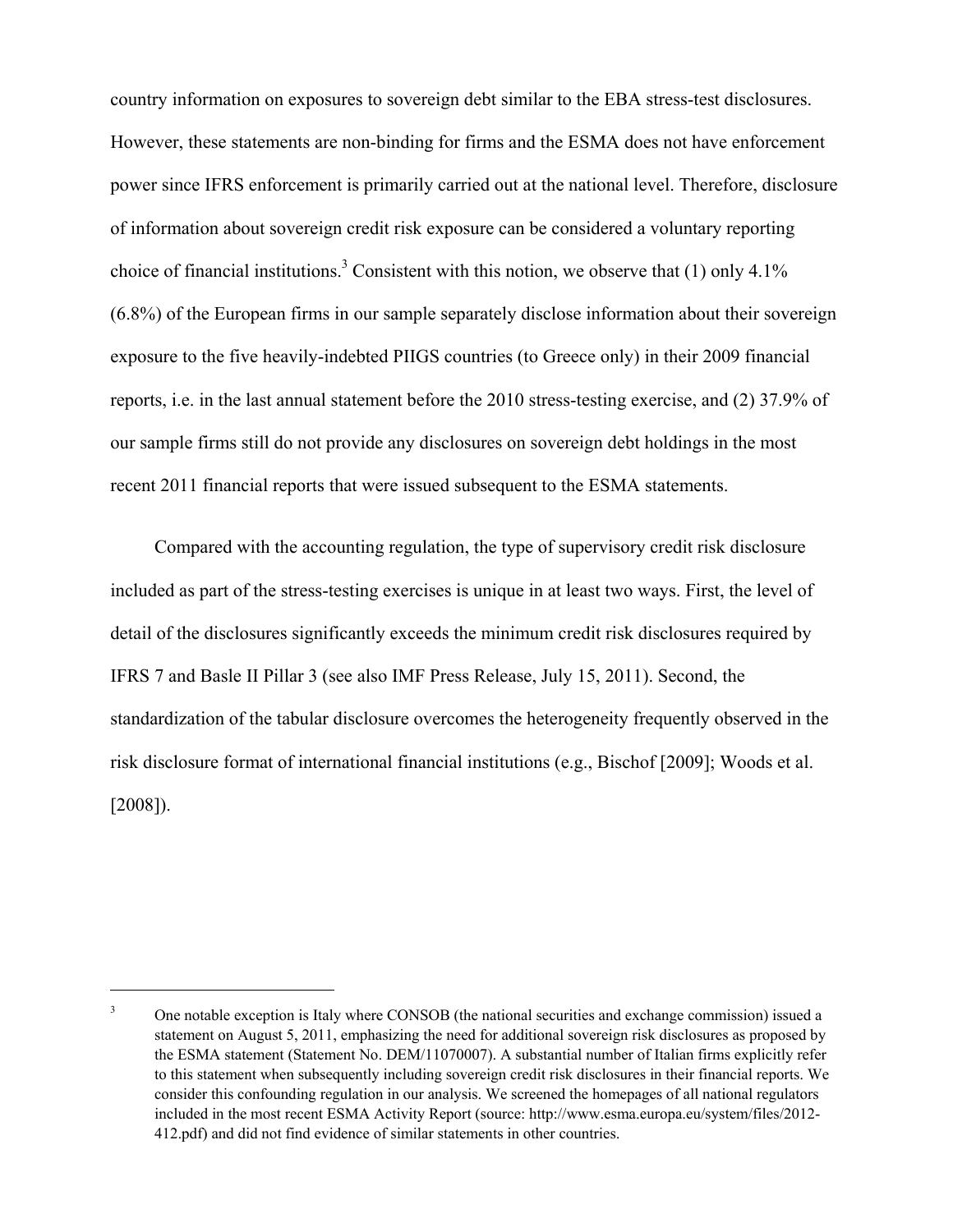#### **3. Related Literature**

Our research relates to several streams in the accounting, banking, and economics literature. The first related literature examines the information content of supervisory bank disclosures by studying initial market reactions around the announcement dates. These initial reactions provide an indication of whether or not the content of supervisory disclosure enables a revision or an update of previous market expectations. For the U.S. stress-test in 2009, Peristiani et al. [2010] report a negative association between abnormal returns and the size of the disclosed capital gap suggesting that the U.S. stress-test had information content. In contrast, Ellahie [2012] finds that bond and equity bid-ask spreads of banks participating in the 2010 and 2011 European stress-tests did not experience a significant decline in the 4-day windows immediately surrounding each supervisory announcement. However, the study points to the information value of the accompanying sovereign risk disclosures that permitted directional predictions about spread changes. In a related setting, Jordan et al. [2000] document a decline in share prices around the announcement of formal supervisory actions taken against a bank that varies in the quality and timeliness of the bank's previous disclosures. We add to this literature by examining feedback effects of supervisory disclosure on bank behavior, which may not necessarily be incorporated in short-term market reactions, in a longer-term window.

The analysis of banks' disclosure behavior in response to a mandatory disclosure mechanism is related to the large stream of literature assessing the effect of disclosure regulation (see Beyer et al. [2010]; Bushman and Landsman [2010]; Leuz and Wysocki [2008] for overviews). Specifically, we examine how voluntary risk disclosure choices in financial reports react to one-time supervisory disclosures of the specific risk exposure. In this respect, our research relates both to studies on the determinants of voluntary disclosure behavior (e.g., Lang and Lundholm [1993]) and to the institutional accounting literature (Ball [2001]; Holthausen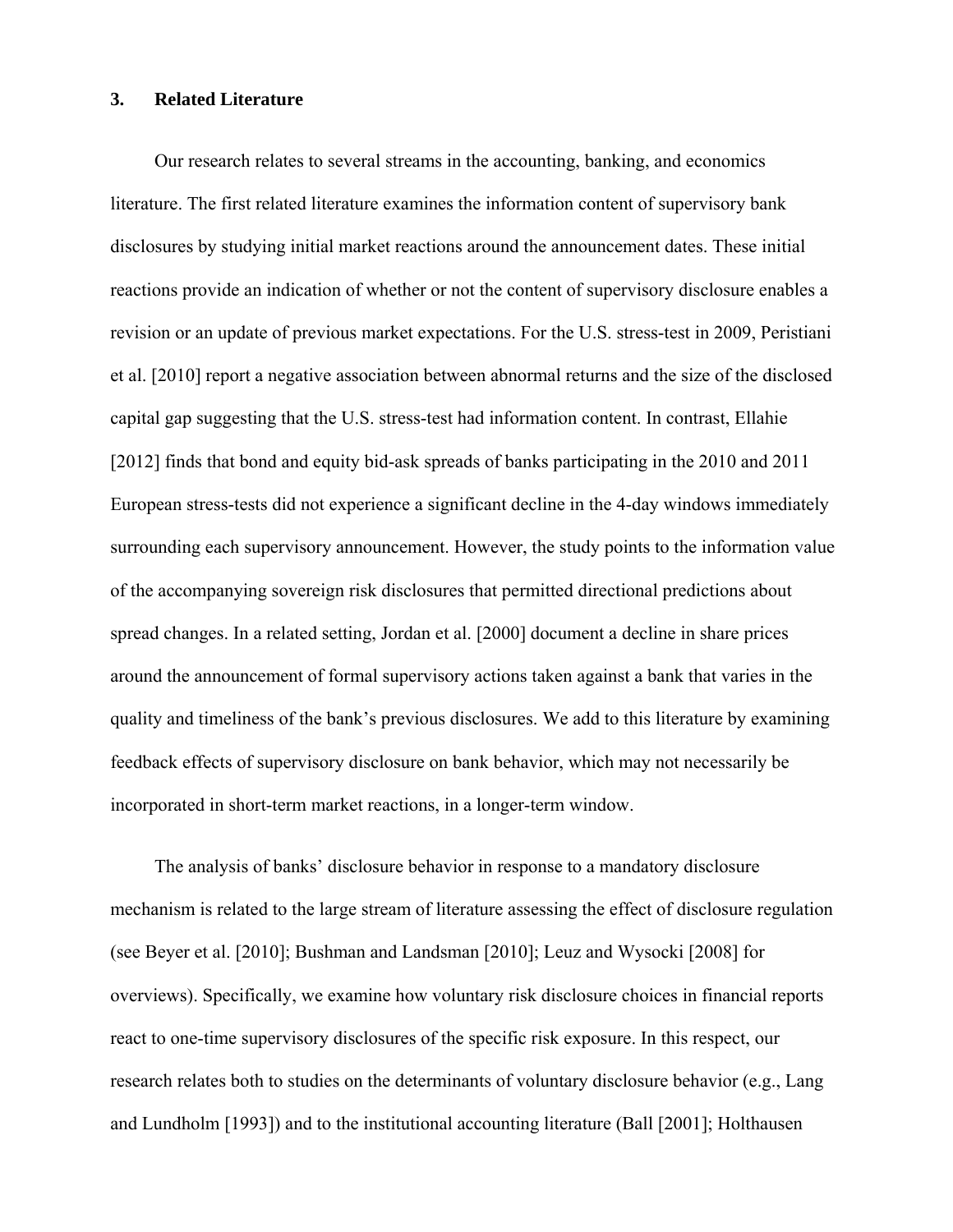[2009]; Wysocki [2011]). More importantly, the supervisory stress-test disclosures by EBA yield insights into the interaction between different regulatory regimes which govern disclosure (i.e., IFRS reporting and prudential supervision).

The analysis of banks' risk-taking behavior subsequent to the mandatory stress-test disclosure relates to the literature examining the effects of regulation and transparency on market discipline, banks' risk-taking behavior, and financial stability. There is a strong theory which establishes a disciplining mechanism of transparency on banks' risk-taking either through market monitoring and pricing or through limiting regulatory forbearance of captured regulators (see Flannery [2001] for an overview). Most empirical work in this area addresses market monitoring and studies the sensitivity of banks' cost of financing to risk-taking. At least some of this evidence supports the notion of market discipline (e.g., Demirgüç-Kunt and Huizinga [2004]; Flannery and Sorescu [1996]). Despite prudential supervisors' long-time promotion of public disclosure as a third pillar to financial stability [e.g. Basle 1999], there is remarkably little empirical evidence on how the transparency of a bank's risk-taking interferes with market discipline. One recent exception is Bushman and Williams (2012) who exploit varying discretion in banks' loan loss provisioning across countries and report a positive association between the transparency of loan-loss reporting and the discipline of banks' risk-taking. Baumann and Nier (2006) find a positive association between disclosure quality and capital buffer of banks. More indirectly, Tadesse (2009) shows that banking crises are less likely to occur in countries with greater regulated disclosure. Our study adds to this literature by exploring the association between the content of disclosed stress-tests results and banks' risk-taking behavior.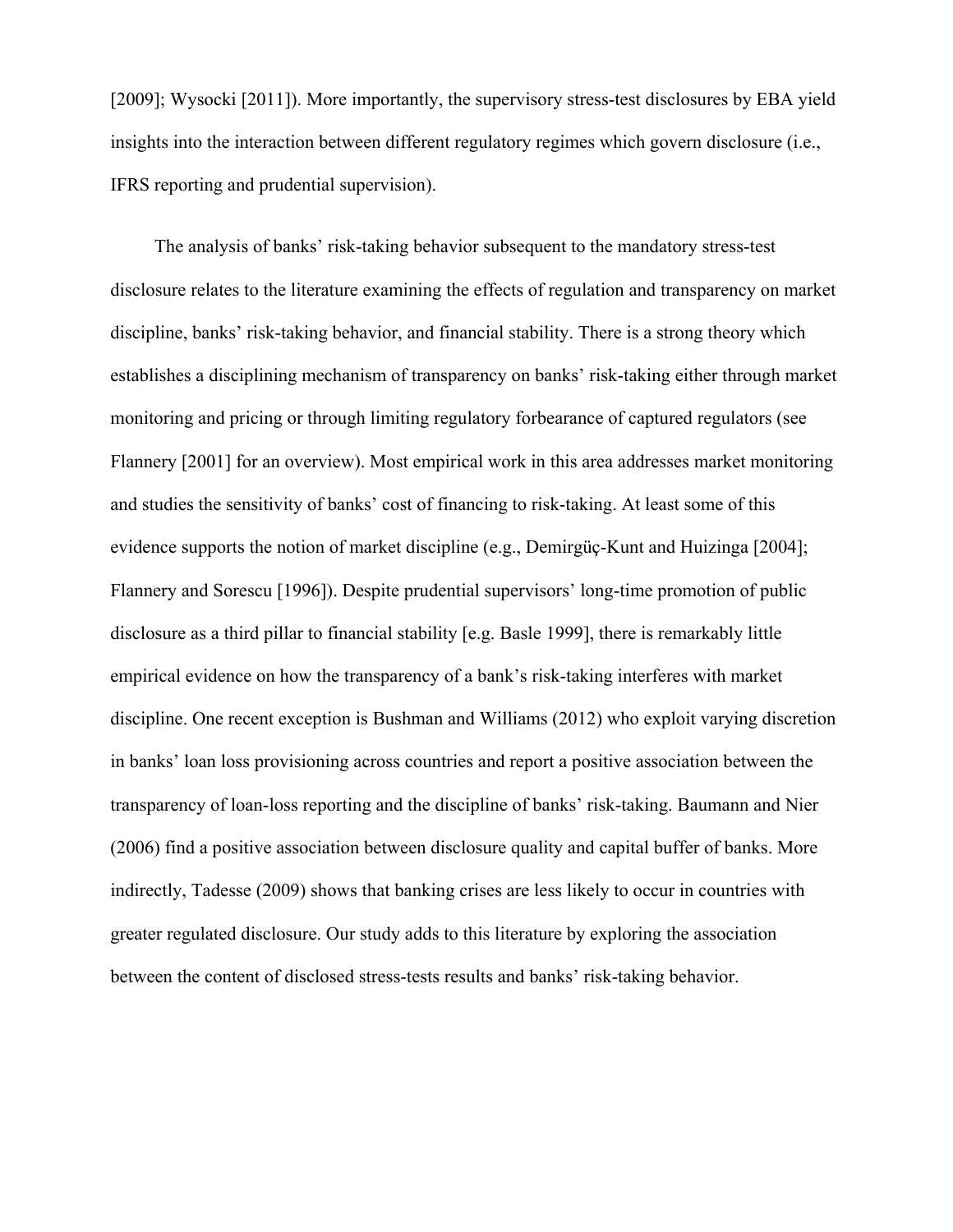#### **4. Hypotheses Development**

This study focuses on two interrelated ways how the mandatory EBA stress-test disclosures may affect economic outcomes. First, mandatory risk disclosure may alter voluntary disclosure strategies of firms, thus reducing information asymmetry about the magnitude of risk exposures of individual firms. Second, the additional risk disclosure may induce a change in firms' risktaking behavior. In the following subsections, we elaborate on both effects in more detail.

#### **4.1. The Effect of Supervisory Disclosures on Banks' Reporting Behavior**

#### *Interaction between One-Time Mandatory Risk Disclosure and Voluntary Reporting Behavior*

In the first step of our analyses, we examine the effect of the supervisory credit risk disclosures on the voluntary disclosure equilibrium. Credit risk exposure is proprietary information of banks that is derived from internal risk management (e.g., Diamond [1984]). Consistent with banks bearing net costs when disclosing proprietary information (e.g., Verrecchia [1983]; Dye [1985]), pre-stress-test disclosures of sovereign credit risk exposures are considerably opaque (see above, Section 2). A priori, it is unclear whether an increase in these voluntary disclosures around the stress-testing exercises can be directly attributed to the supervisory intervention. It is rather likely that the simultaneous increase in public attention devoted to sovereign credit risk during the Eurozone debt crisis creates sufficient market demand for this type of disclosure. However, we predict that banks affected by the supervisory disclosure are more likely to alter their disclosure practice than institutions which have similar exposures but are unaffected by the mandate, i.e. that a one-time supervisory disclosure shifts firms' voluntary disclosure equilibrium.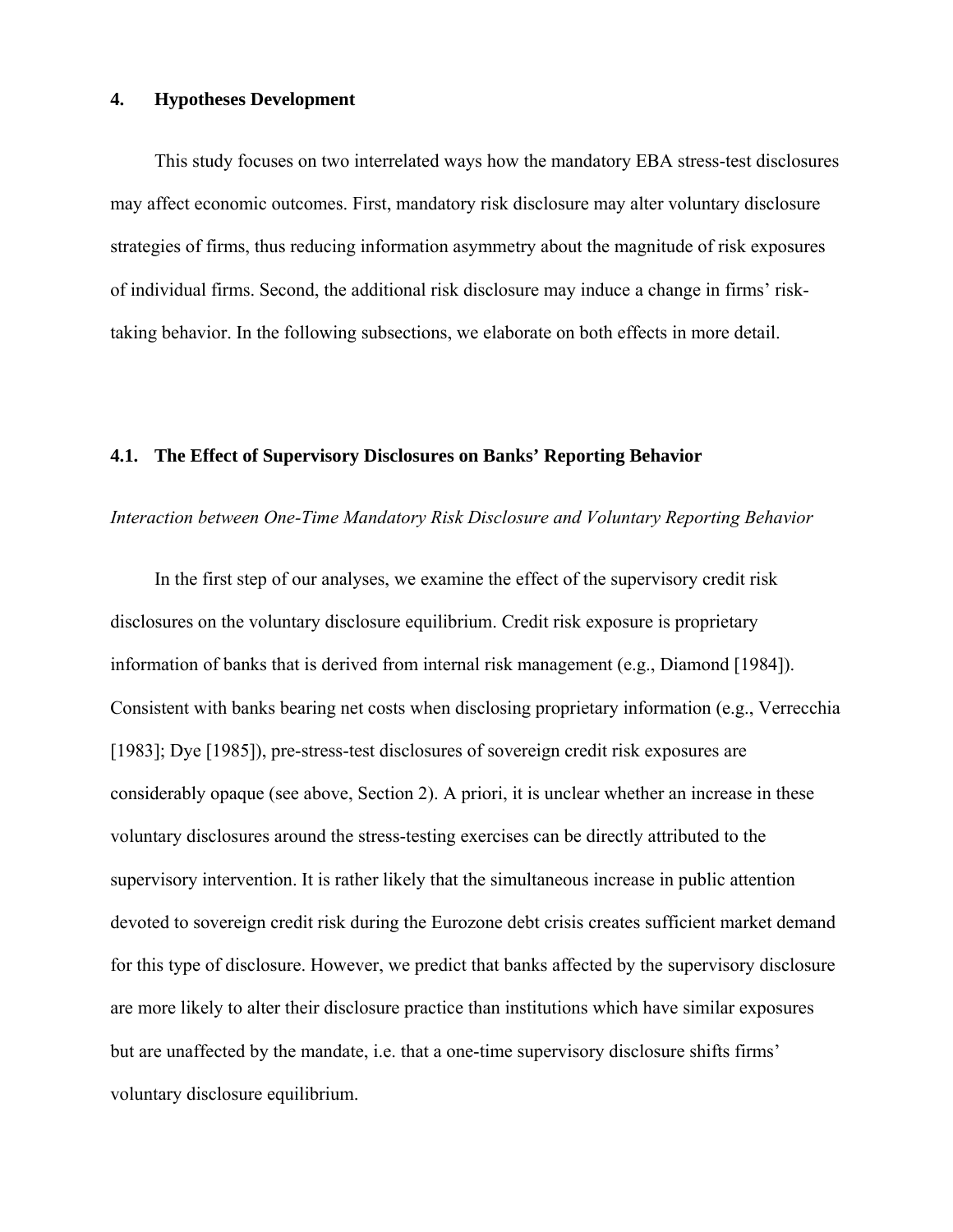Theory on corporate risk disclosure is scarce (Jorgensen and Kirschenheiter [2003]). Therefore, our prediction is largely based on theory of the interaction between mandatory and voluntary disclosure. If a signal is correlated with a previous signal, as is likely to be the case for a firm's time series of sovereign risk exposures, Einhorn [2005] shows that the probability of a voluntary disclosure of the signal is crucially affected by mandatory disclosure of the previous signal. Similarly, it seems plausible that sovereign risk exposures covary across financial firms. Hence, externalities of stress-test participants' risk disclosures might exist such that investors' beliefs about the sovereign risk exposures of non-affected firms are altered (Foster [1981]; Dye [1990]; Dye and Sridhar [1995]; Admati and Pfleiderer [2000]), thus providing this group of firms with similar incentives to release voluntary disclosures. Therefore, we need to motivate why stress-test participants change their disclosure practice *relative to* non-affected institutions and why heterogeneous disclosure strategies will persist *within* both groups of firms after the mandatory stress-test disclosures. Disclosure theory offers explanations as to why we should still observe a larger reaction of regulated firms' subsequent voluntary disclosures to a one-time mandatory disclosure.

Most importantly, the theory of intertemporal disclosure choices suggests that the economic costs for the initial voluntary disclosure of a signal are higher than for subsequent disclosures of the signal (Einhorn and Ziv [2008]). The notion that a one-time disclosure alters subsequent (or simultaneous) voluntary reporting choices is supported by empirical evidence. For example, Botosan and Harris [2000] report that an initial disclosure of a segment report significantly increases the probability of subsequent voluntary segment reports. A similar observation has been made for voluntary management forecasts which are used by many firms to establish a credible disclosure reputation, i.e. a series of voluntary disclosures is supposed to signal a commitment to disclosure (see Hirst et al. [2008] for an overview).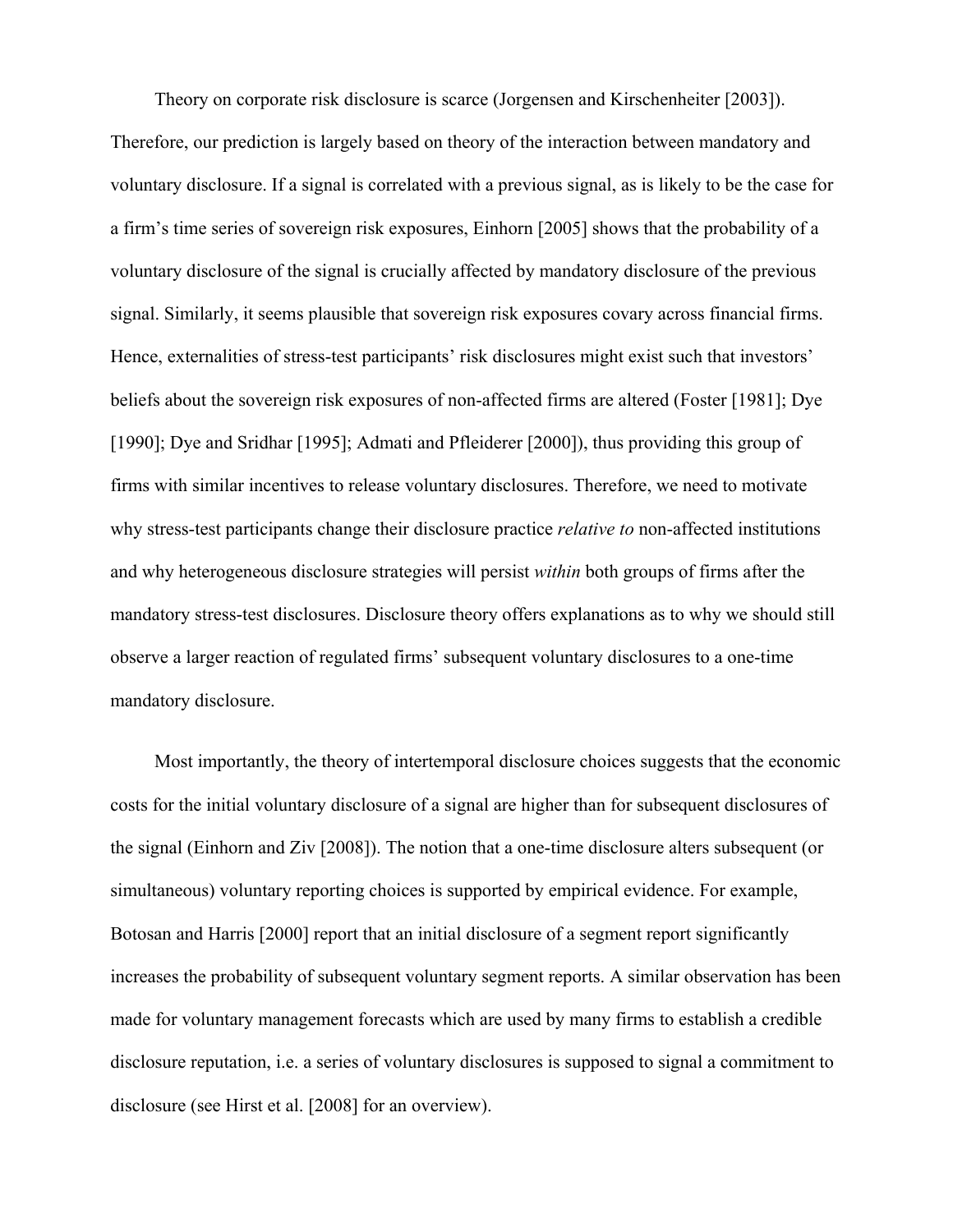In our setting, stress-test participants are mandated to incur the economic costs for the initial signal. Therefore, subsequent voluntary disclosures of this signal are, ceteris paribus, less costly for stress-test participants than for non-treated firms, triggering a shift in the voluntary disclosure equilibrium. More specifically, the cost of sovereign risk disclosure may comprise the fixed operating costs of implementing the internal reporting system necessary for completing the stress-test templates and proprietary costs. The operating cost is likely to be fairly homogeneous for all firms.

Heterogeneous disclosure behavior among both stress-test participants and non-participants can only be explained when there is sufficient variation in either the proprietary cost of disclosure or in the cost of non-disclosure. Both types of costs depend on the type of signal being disclosed or withheld. Disclosure of bad news is likely to induce greater proprietary costs (for example, money market funding becomes less easily accessible when sovereign debt holdings appear to be excessive). $^{4}$  A firm's cost of non-disclosure particularly stems from the withholding of information being interpreted as a negative signal by investors and the subsequent downward revision of investors' expectations (Grossman and Stiglitz [1980]; Grossman [1981]; Verrecchia [1983]).<sup>5</sup> Naturally, the magnitude of this cost is lower when the signal conveys bad news (e.g., unexpectedly excessive risk positions). Therefore, economic analysis suggests there to be a threshold of unexpected risk exposure where the costs of non-disclosing are outweighed by the costs of disclosing, thus giving rise to an equilibrium of heterogeneous disclosure strategies. A related explanation is provided by Bagnoli and Watts [2007] who suggest that the likelihood of supplemental voluntary disclosure is increasing with the difference between the supplementary

 $\overline{a}$ 

<sup>4</sup> See for example the case of French banks' difficulties to access the U.S. dollar money market due to their high level of sovereign exposures to PIIGS countries in summer 2011 (e.g., Wall Street Journal, September  $14, 2011$ ).

Litigation risk which is generally viewed as another major cost of not disclosing bad news (e.g., Skinner [1994]) is of substantially lower relevance in our European setting (e.g. Coffee [2005]).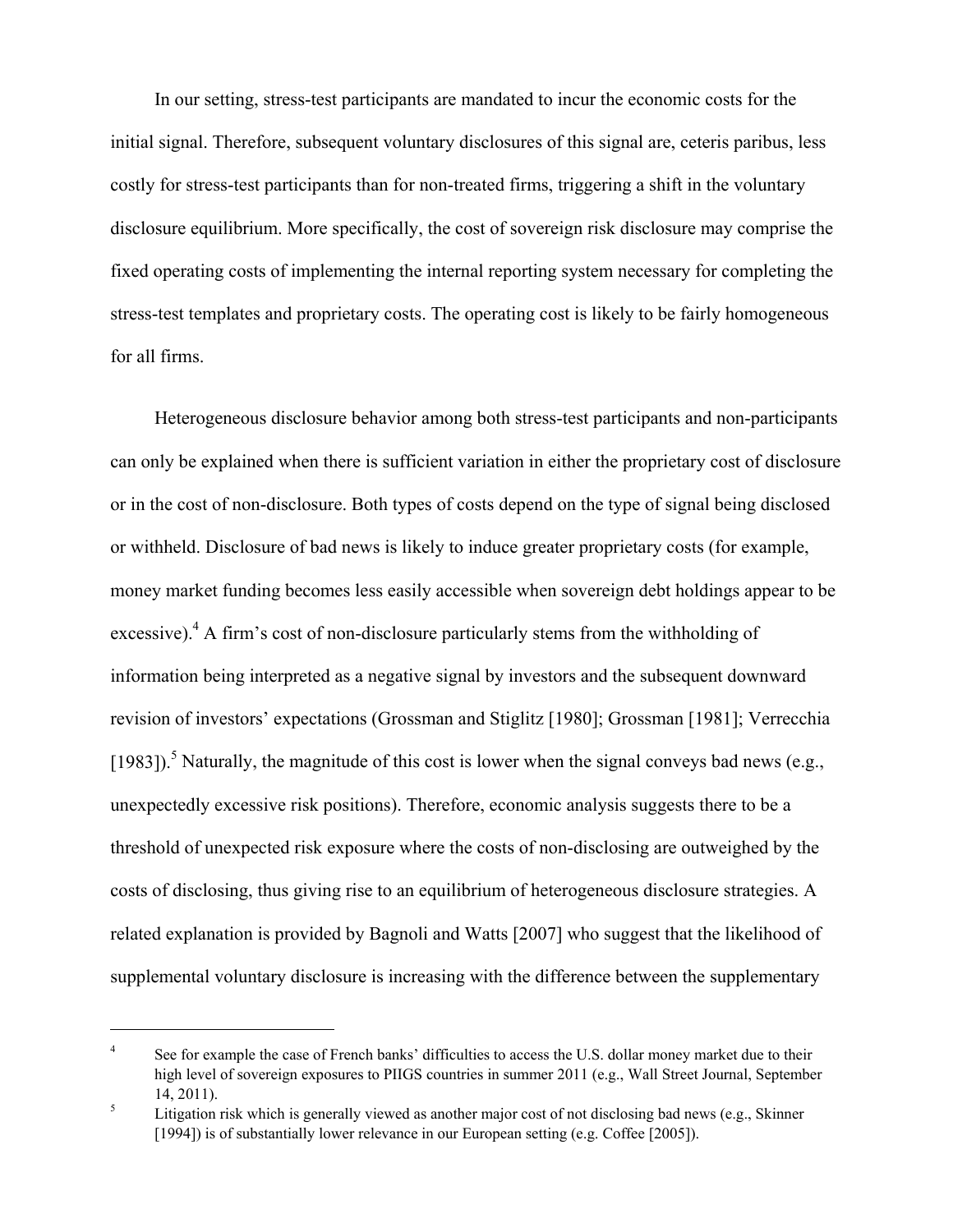information and the information that had previously been disclosed mandatorily. In our setting, we would expect an increase in the likelihood of voluntary disclosure when a firm's risk-taking has been substantially reduced subsequent to the date of the stress-test information.

Taken together, systematic differences in the voluntary sovereign risk disclosure between stress-test participants and non-participants may be explained by differences in the cost of the initial voluntary disclosure which is lower for stress-test participants. Within-group differences among both stress-test participants and non-participants may be explained by differences in the type of news potentially being conveyed through voluntary risk disclosures. More precisely, the revelation of good news is expected to occur with a greater likelihood and on a timelier basis than that of bad news.

## *Effect on Bank Opaqueness*

To assess the economic relevance of increased sovereign risk disclosures, we examine the extent to which the disclosures are associated with measures of bank opaqueness. The banking industry is frequently viewed as a particularly opaque industry (e.g., Morgan [2002]) with opaqueness substantially increasing during the recent financial crisis (Flannery et al. [2010]). Opaqueness is a function of the bank's asset composition and particularly driven by uncertainty about the credit quality of the bank's portfolio (Flannery et al. [2004]). Therefore, additional stress-test disclosures about regulatory capital at risk and sovereign exposures at default have the potential to reduce opaqueness by decreasing existing information asymmetries between market participants.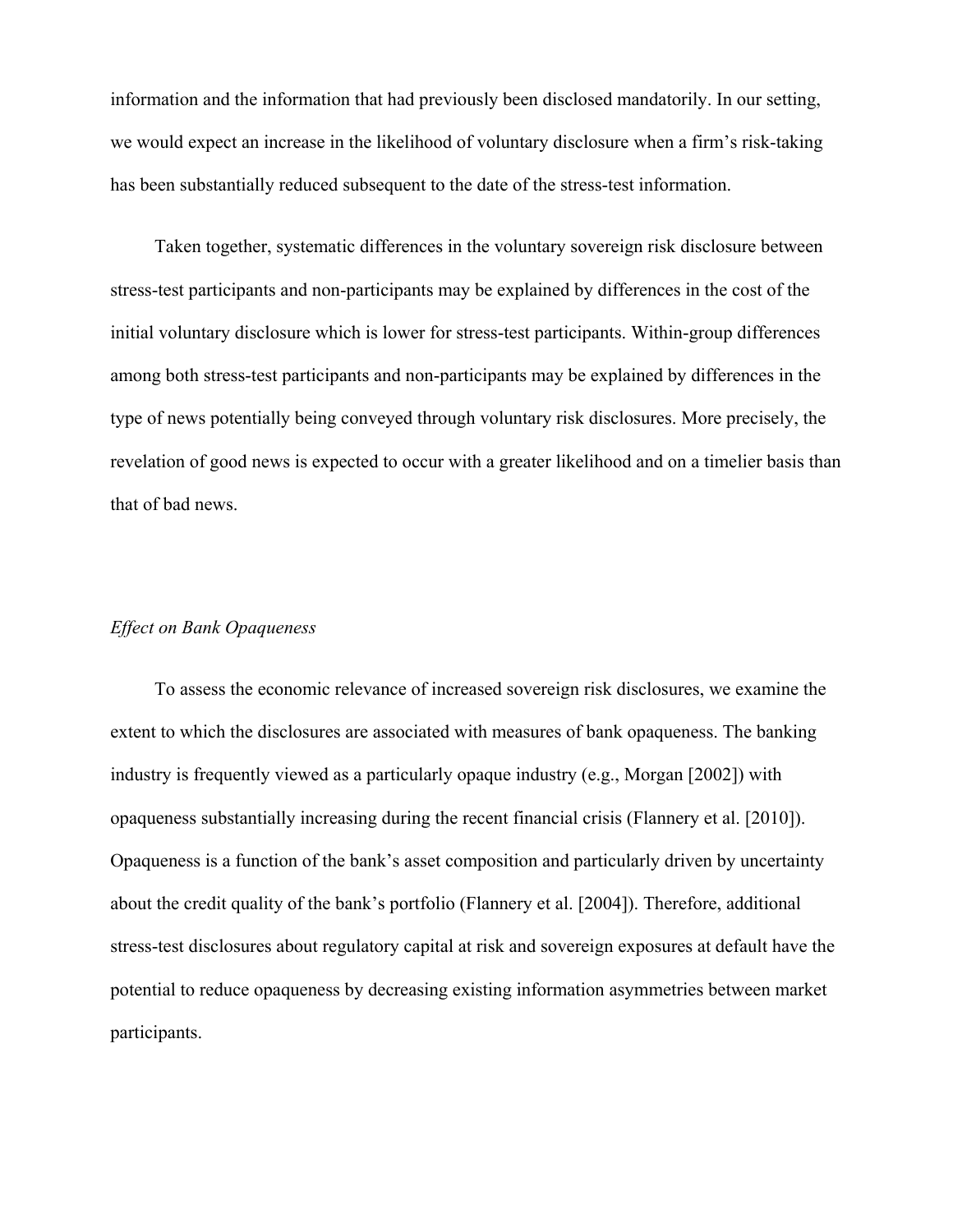However, the theory only predicts a decrease in information asymmetry if a firm (or similarly, a regulator) credibly commits to maintaining an increased level of transparency (e.g., Verrecchia [2001]; Lambert et al. [2007]). This notion is supported by empirical evidence on the capital market effects of, for example, voluntary IFRS adoption or U.S. cross-listings (e.g., Leuz and Verrecchia [2000]; Hail and Leuz [2009]; Daske et al. [2008, 2012]). Therefore, a one-time disclosure shock without any future commitment, such as the EBA's credit risk disclosure, is unlikely to have a persistent impact on measures of information asymmetry. We rather predict an indirect effect of the supervisory action because a change in a firm's credit risk disclosure practice as a response to the one-time mandatory disclosure (as described above) can be interpreted as a credible commitment to increased transparency. Specifically, we conjecture that the mandatory disclosure of sovereign credit risk exposures only mitigates information asymmetry and adverse selection if the supervisory disclosure is accompanied by a change in the bank's voluntary reporting behavior.

### **4.2. The Effect of Expanded Risk Disclosures on Banks' Risk-Taking Behavior**

# *Interaction between Risk Disclosure and Risk-Taking*

The shift of the voluntary disclosure equilibrium is not costless for a bank, especially if the disclosure reveals negative news. For example, the disclosure of an unexpectedly excessive risk position may result in increased costs of funding, either directly through a higher risk premium on market-based funding or indirectly through a loss of customer deposits. In a similar way, the first-time disclosure of sovereign credit risk as part of the European stress-tests is likely to impose some kind of costs on the participating banks. Economic theory suggests that banks rationally anticipate these costs and adjust their investment decisions accordingly (e.g., Goldstein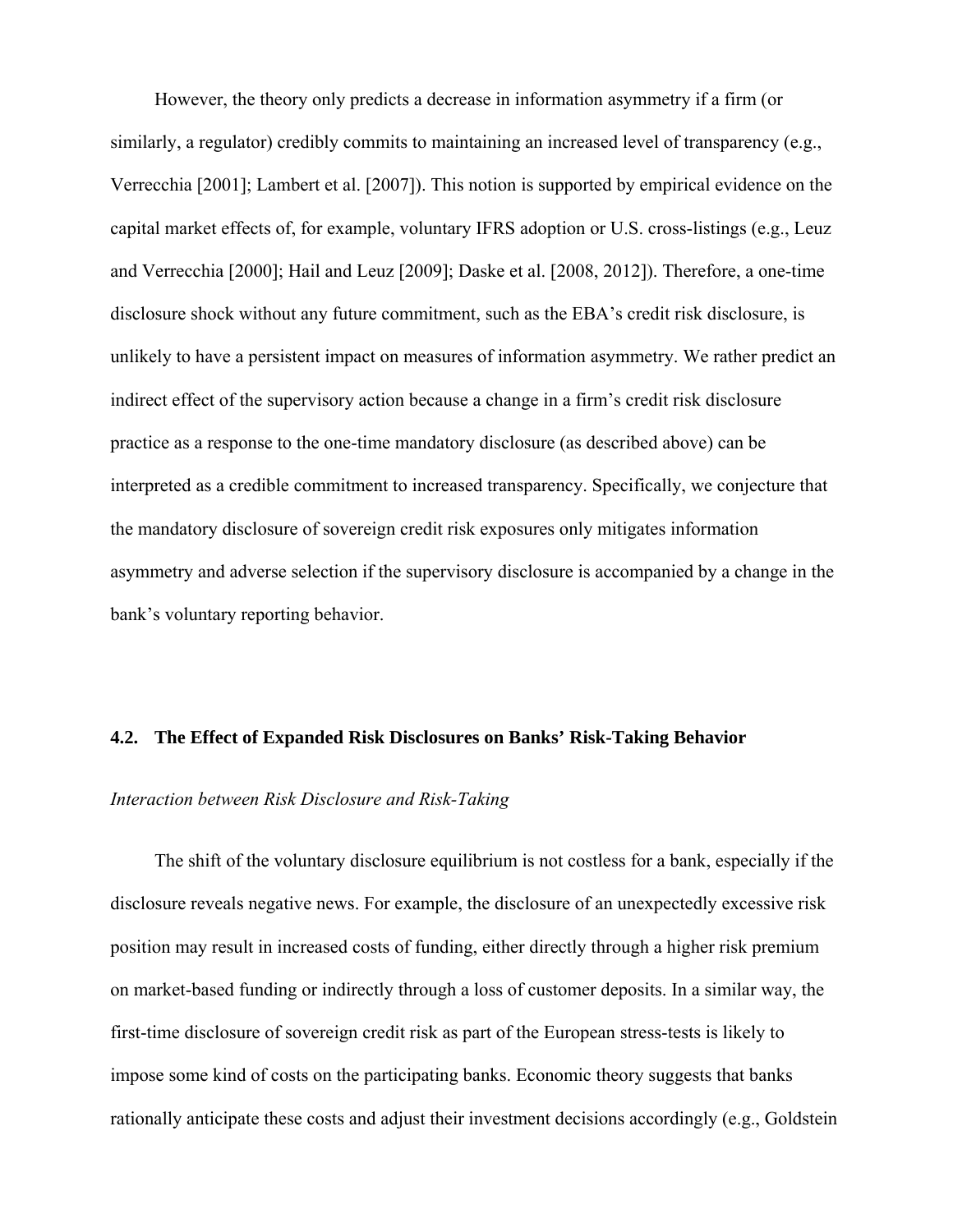and Sapra [2012]). Therefore, our third research question addresses the potential feedback effect of the EBA's stress-test disclosures on banks' risk-taking. Specifically, we predict that those banks for which the stress-test reveals an excessive risk position, e.g. a shortfall of regulatory capital under the most adverse simulation scenario, reduce their risk exposure. Such a change in behavior can be interpreted as the disciplining effect of supervisory intervention (e.g. Flannery [2001]).

A key question for the efficacy of the disclosure of the stress-testing exercise is whether such a change in a bank's risk-taking can be induced by the announcement of mandatory supervisory disclosures, i.e. whether supervisory disclosure has a disciplining effect on risktaking and thus an indirect effect on market-wide uncertainty. There is a strong theory establishing such a market-disciplining mechanism on banks' risk-taking (see Flannery [2001] for an overview) and at least some empirical evidence to support this notion (e.g., Demirgüç-Kunt and Huizinga [2004]; Flannery and Sorescu [1996]). In addition, disclosure of EU-wide stress-test results may have the effect of disciplining national banking regulators by limiting regulatory forbearance and increasing the likelihood of intervention in case of adverse stress-test results.

## **5. Data and Research Design**

### **5.1. Sample Selection and Data Collection**

The sample is described in Table 1 and includes observations for 82 banks that participated in either the 2010 CEBS stress-test (76 out of 91 banks), the 2011 EBA stress-test (80 out of 90 banks), or the 2011 EBA capital exercise (65 out of 65 banks). 15 stress-test participants are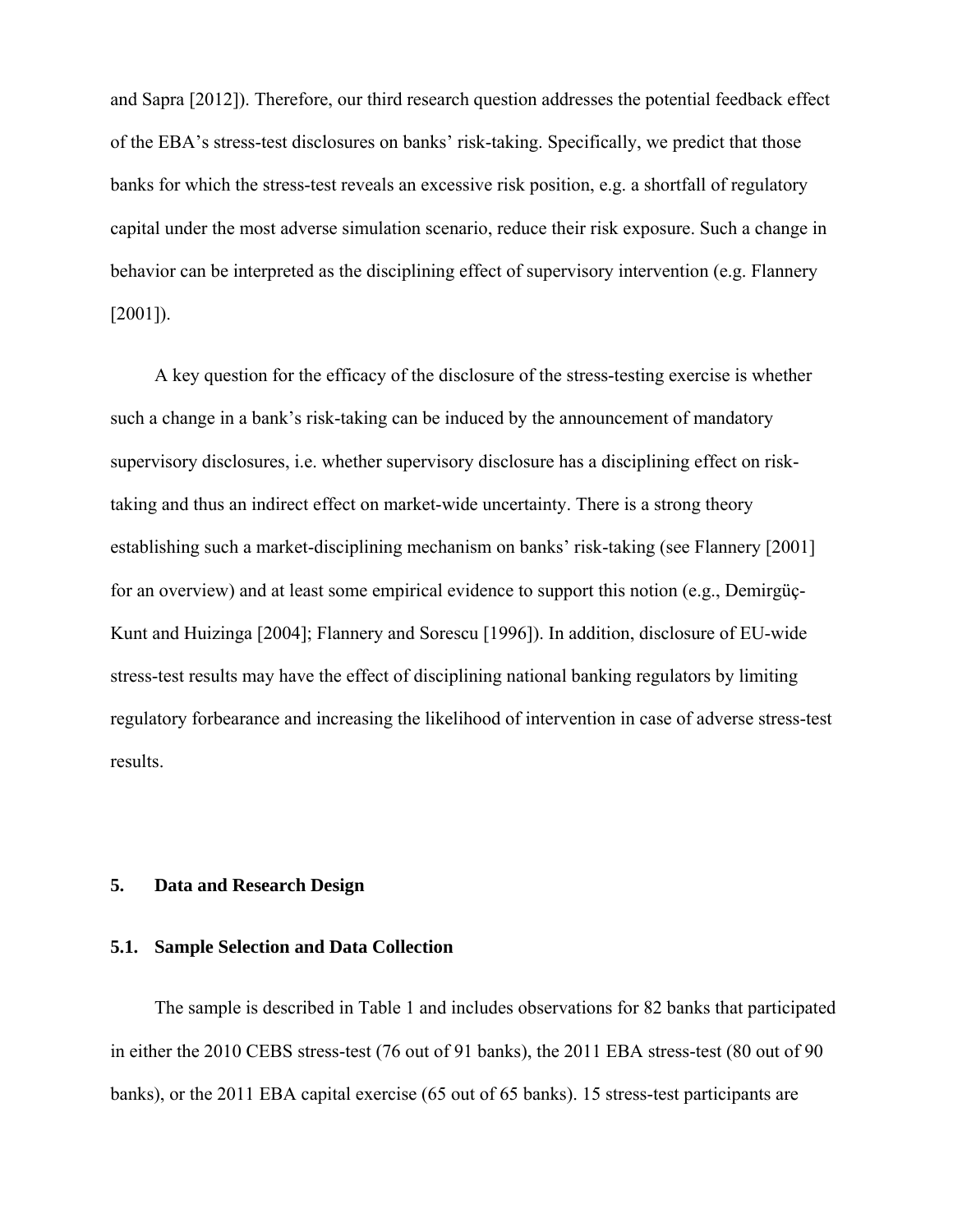excluded because financial reports in English language are not publicly available at the time of this study.<sup>6</sup> This treatment group covers 65% of the market capitalization of EU/EEA banks. We introduce two benchmark groups for which supervisory stress-test disclosures did not become publicly available. The first control group consists of banks drawn from the remaining 35% of the market capitalization (source: Thomson Reuters Datastream). These banks did not participate in any European stress-test. Since voluntary sovereign credit risk disclosures are not included in any commercial database, we hand-collect the disclosure data from the firms' financial reports and, therefore, eliminate all banks for which reports from the period 2009 to 2011 are not publicly available in English language. We arrive at a number of 104 banks in this control group.

Since participation in the stress-test was not randomly assigned by the European banking supervision, reporting incentives for this control group are likely to systematically differ from the treatment group (for example, due to differences in size). Although we attempt to control for the most important differences in our research design, this might still severely bias our results. Therefore, we add the 87 life and non-life insurance companies from EU/EEA member states for which market data from Thomson Reuters Datastream and financial reports are publicly available for the investigation period as a second control group. Insurance companies are similarly affected by certain types of credit risk (by sovereign exposures in particular), but the results of the EU stress-test in the insurance sector are only published in aggregate form, i.e. sovereign credit risk exposures are not disclosed at the firm level (EIOPA, 2011). The final sample, thus, comprises 273 financial institutions. The regional composition of the sample is summarized in Table 1. The largest number of firms comes from the United Kingdom (37), Germany (32), and Italy (28).

 $\overline{a}$ 

<sup>6</sup> 14 of these banks are Spanish savings institutions ("Caixa" / "Caja") that ceased to exist during the sample period due to often mandatory merger activities. One bank is the Raiffeisen Group from Luxembourg that reports exclusively in French language.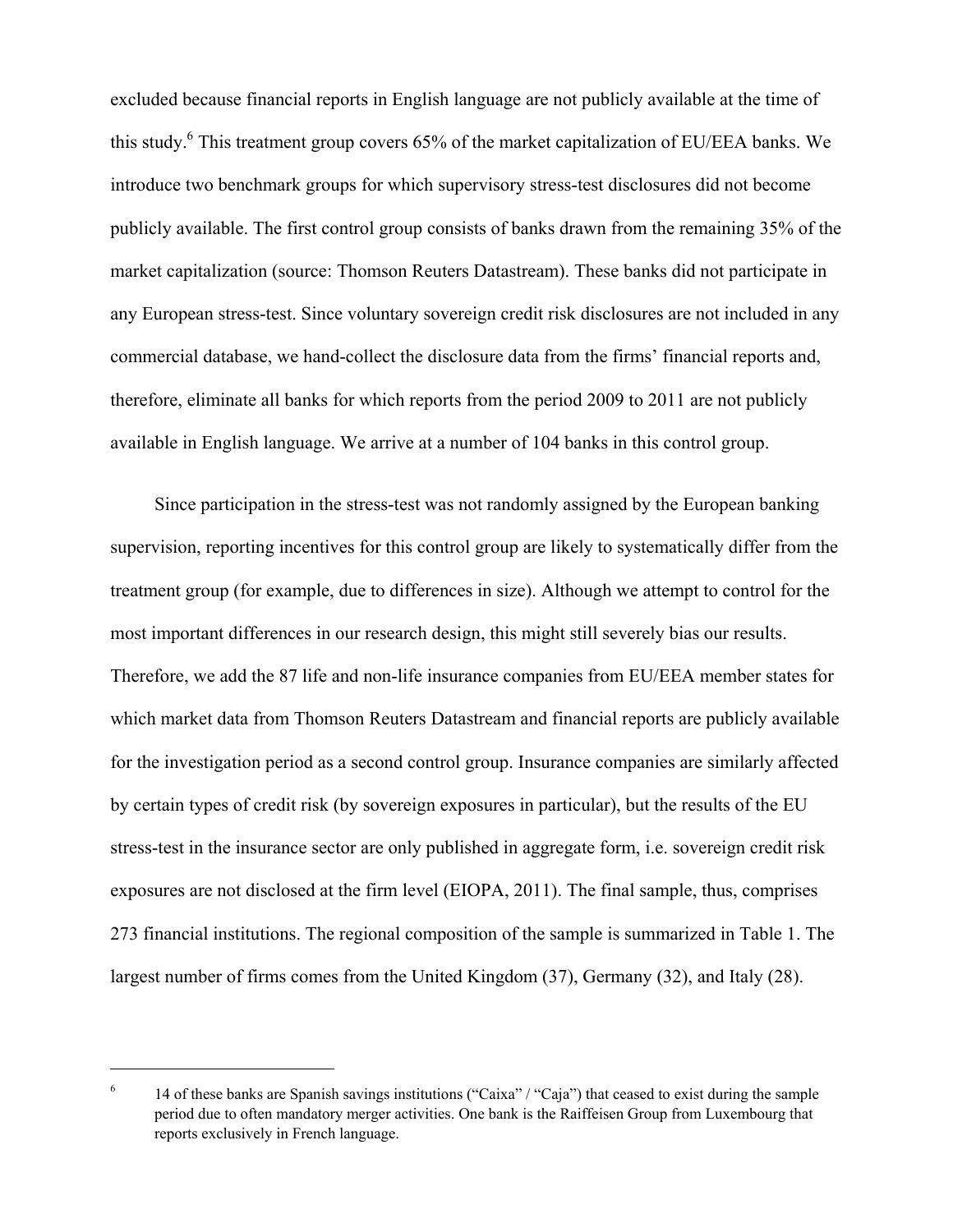The data collection involves several steps. In the first step, we collect all financial disclosures (IFRS annual, interim and supervisory Pillar 3 reports, investor presentations, conference calls) of our sample banks during the investigation period 2009 (fourth quarter) to 2011 (fourth quarter). We then code the voluntary sovereign credit risk disclosures in 2,012 available reports. Specifically, we inspect whether the following items are separately disclosed: (1) aggregate sovereign exposures at default for each of the five PIIGS countries (Portugal, Ireland, Italy, Greece, and Spain), (2) country-wise accounting classification (fair value option, available for sale, held to maturity) of the exposures, (3) country-wise maturities of the exposures, (4) aggregate non-sovereign exposures at default for each of the five PIIGS countries, (5) country-wise indirect sovereign exposures from CDS contracts and similar credit derivatives. The initial mandatory disclosure of item (1) was part of the 2010 CEBS stress-test. Appendix A3 contains an example from the 2011 interim statement of the German Commerzbank. In this example, the bank's sovereign exposures at default are separately reported for all five countries. The initial mandatory disclosure of items (2) to (4) was part of the 2011 EBA stress-test. Appendices A4 to A6 contain examples from the 2011 financial statements of Intesa Sanpaolo (Italy), Groupe BPCE (France), and HSBC (UK) for the disclosure of these items. Item (5) was mandatorily disclosed as part of the 2011 EBA capital exercise. Appendix A7 contains an example from the 2011 financial statement of the French BNP Paribas.

In the next step, the disclosure data is matched with capital market data from Thomson Reuters Datastream for the 253 sample firms that have publicly-traded equity securities. In the final step, we include the banks' sovereign exposures to each of the five PIIGS countries in the dataset. These exposures were reported during the 2010 and the 2011 stress-testing and capital exercises in order to obtain a proxy for the *change* in risk-taking of stress-test participants.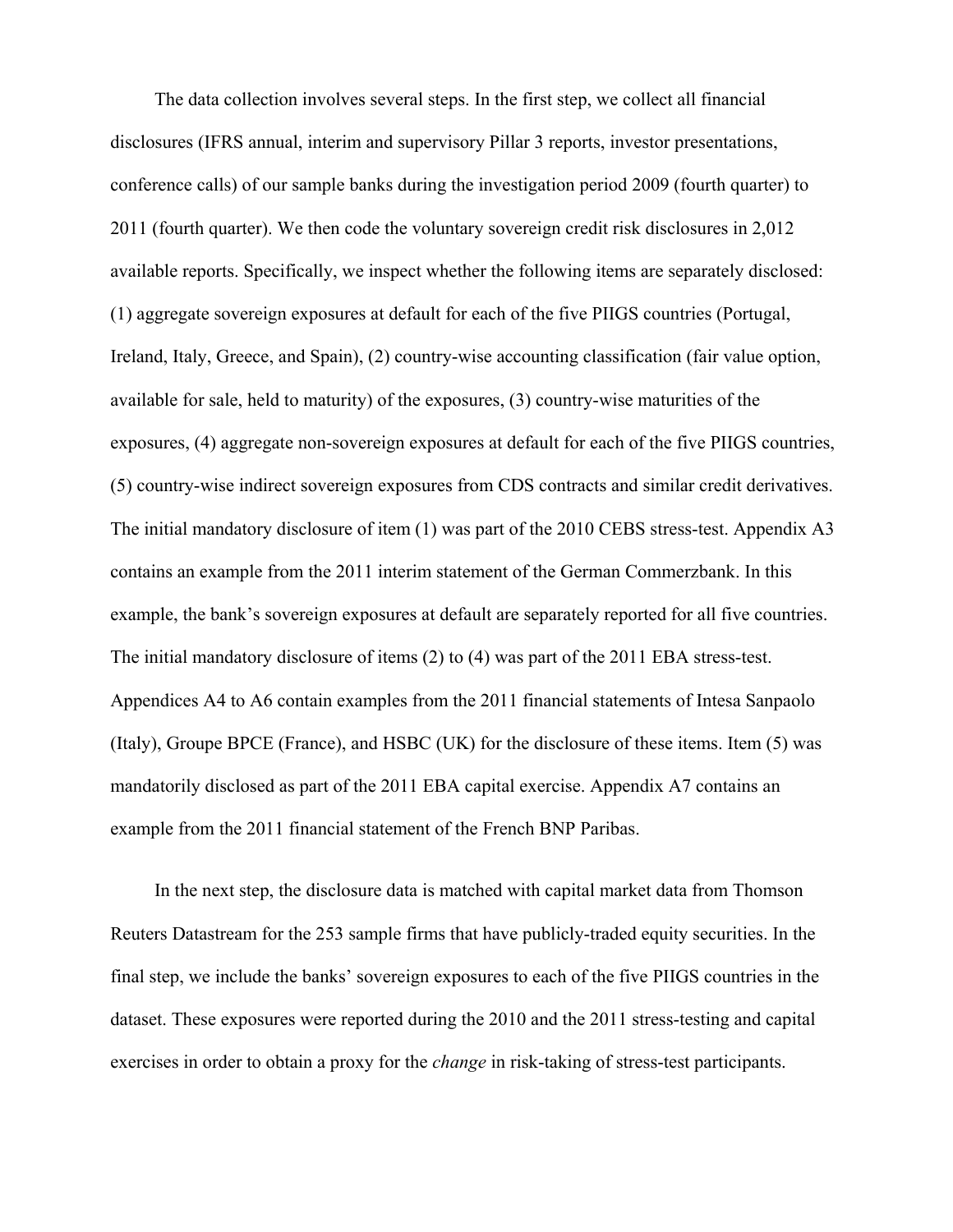#### **5.2. Research Design**

#### *Interaction between Mandatory and Voluntary Risk Disclosure*

In the first set of analyses, we test our prediction on the interaction between mandatory supervisory disclosures and voluntary risk reporting choices. The identification of this effect exploits both the differences in *timing* and the differences in *content* of the three mandatory disclosure events in July 2010, July 2011, and December 2011. This strategy is supposed to control for confounding effects from simultaneous changes in market demand for sovereign risk disclosures that have most likely occurred during the Eurozone debt crisis. Since it is implausible that these changes in market demand systematically differ for the different exposure details (for example, that demand for accounting classification of sovereign exposures changes in a different period than demand for aggregate exposures at default), we test whether the first-time disclosure of these exposures details in banks' financial reports varies across time and has a greater likelihood of occurrence in the period immediately following the initial mandatory inclusion of the respective detail in the supervisory disclosure templates. Our analysis uses the five different disclosure items described above (Section 5.1): aggregate country-level sovereign exposures at default as introduced by the 2010 stress-test, accounting classification and maturities of these exposures as well as country-level non-sovereign exposures at default as introduced by the July 2011 stress-test, and indirect sovereign credit risk from CDS exposures as introduced by the December 2011 capital exercise.

We apply survival analysis methodology because we are mainly concerned with the time until the occurrence of the first-time voluntary disclosure. As a baseline specification, we estimate a Cox proportional hazard model (Cox [1972]) to compare the differences in time until first-time disclosure of the specific disclosure items between stress-test participants and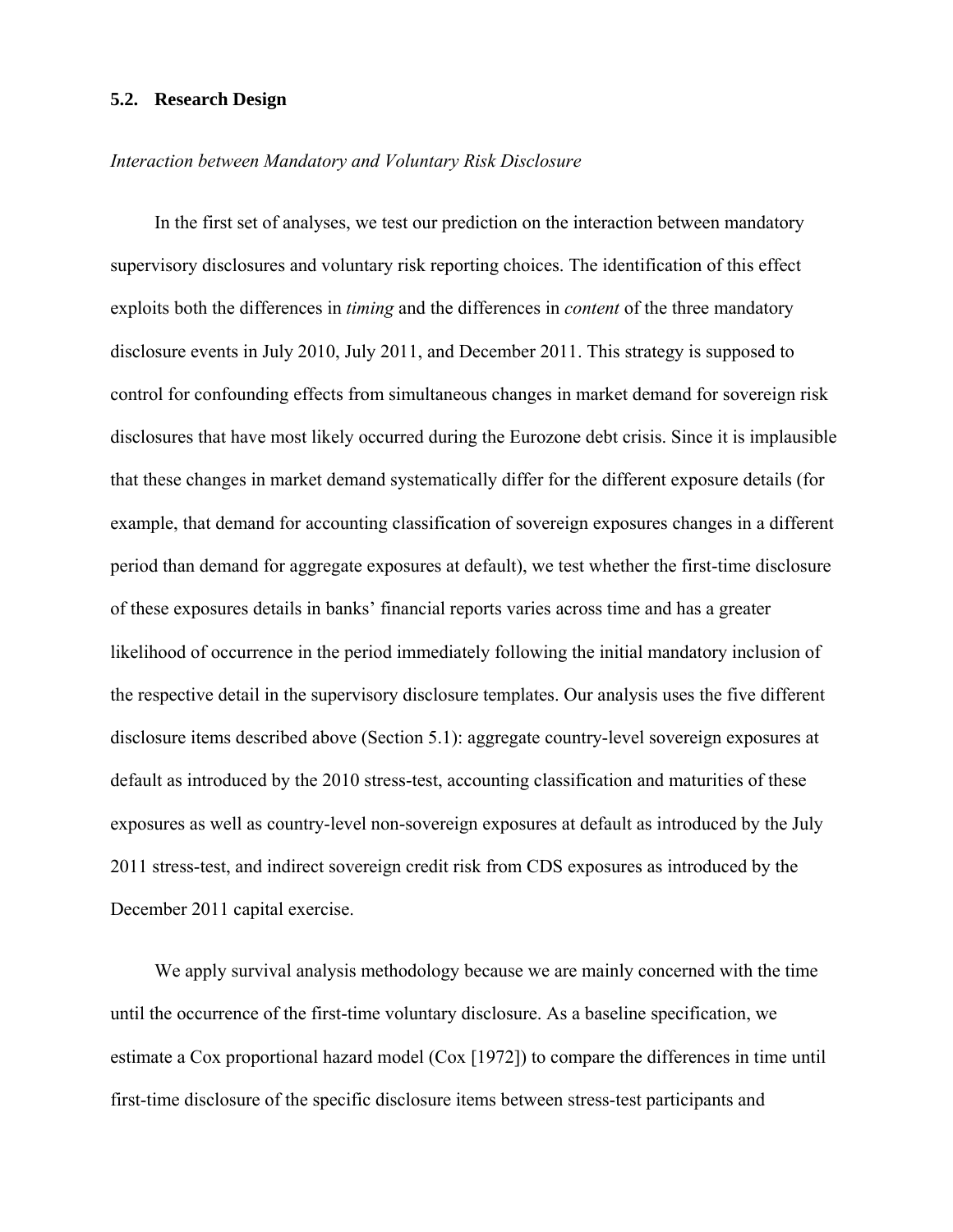benchmark firms. Time until first-time disclosure is counted after the initial mandatory disclosure of the respective item, i.e. all firms that voluntarily disclose the item before the mandatory disclosure drop out of the analysis because the disclosure incentives of these firms are obviously unrelated to the mandatory disclosure event. However, the Cox model has several disadvantages in our specific setting with the greatest being its difficulty in handling spells of exactly the same length (of which there are many due to the relatively small number of financial quarters under observation). Moreover, the Cox model does not enable us to analyze the exact timing of the disclosure. Therefore, we exploit the fact that our observations are grouped into discrete time intervals (financial-year quarters) and apply discrete-time logistic hazard models (with and without frailty). Discrete-time survival analysis permits the implementation of a difference-indifferences design (e.g., Clotfelter et al. [2008]) that tests for the likelihood of a change in the voluntary reporting of the specific stress-test items during the reporting period immediately after the mandatory disclosures. Specifically, we estimate the following logistic regression:

$$
Disclosure_{sit} = \beta_0 + \beta_1 Post\text{-Stress Test}_{st} + \beta_2 \text{Stress-Test Partition}_{si}
$$

$$
+ \beta_3 Post\text{-Stress Test}_{st} * \text{Stress-Test Partition}_{si}
$$

$$
+ \sum \beta_j \text{Control}_j + \varepsilon
$$
(1)

where *Disclosure*<sub>sit</sub> denotes firm i's choice whether to disclose the specific disclosure item from stress-test s in quarter t; it takes a value of 1 if the specific item is disclosed for the first time and 0 otherwise.<sup>7</sup> All firm-quarter observations after firm i's first-time disclosure of this item are eliminated from the analysis because they would mechanically take a value of 0 and thus inflate our test statistics. *Post-Stress Test*st and *Stress-Test Participation*si are dummy variables taking values of 1 for the disclosure period t immediately following stress-test s and for firm i's

 $\overline{a}$ 

<sup>7</sup> For the 2011 EBA stress-test that introduces three different new disclosure items (accounting classification, maturity, and non-sovereign exposure), the variable takes a value of 1 in the first period in which one of these three details is disclosed.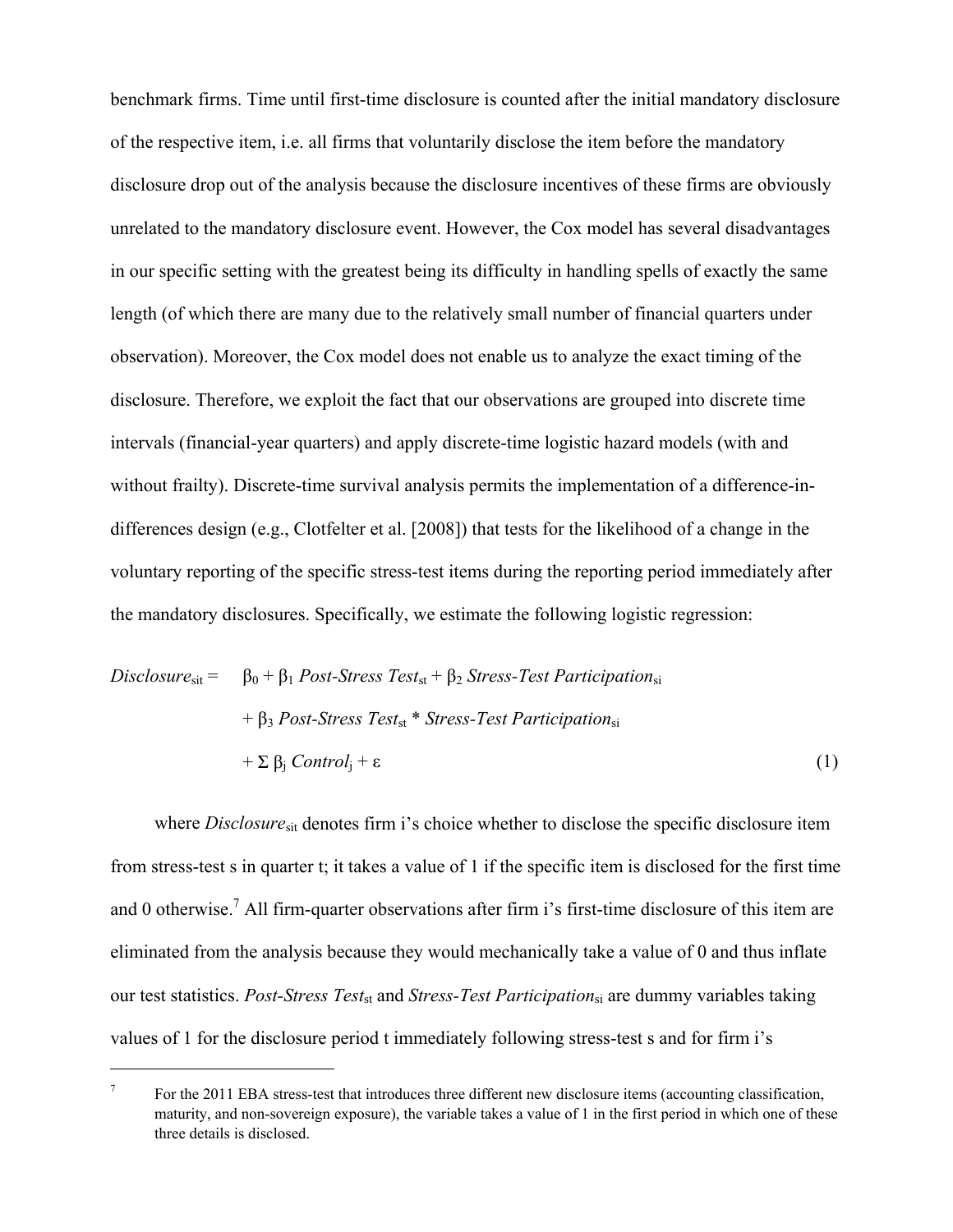participation in stress-test s, respectively. The interaction term between these two variables is our variable of interest. In accordance with our predictions, we should observe a positive coefficient for  $\beta_3$ . We control for several differences in the reporting incentives across our sample firms and over the time period. Perhaps most importantly, we control for the absolute level of sovereign default risk (*PIIGS Default Risk*) because intertemporal changes in voluntary disclosure could simply be due to increased attention from investors during the sovereign debt crisis. The variable captures the log-transformed average level of a self-constructed PIIGS CDS index during a quarter. Also, disclosures are more likely to be found in interim and annual statements than in quarterly statements due to different space restrictions in the reports (*Quarterly Report*). Finally, differences in market demand for disclosure might also arise due to the differences in firms' reporting environments. We control for these differences by including firm characteristics such as size, share turnover, profitability, and capitalization. The model is estimated separately for the three stress-testing exercises s (with the respective disclosure items).

In the first alternative specification, we replace the time-variant *PIIGS Default Risk*  variable by quarter dummies to more generally capture any time-fixed effects. In the second alternative specification, we control for time-invariant differences between firms by using a fixed-effects (conditional) logit model. This design also corrects for the problem of rightcensoring in the basic logit specification because all firms that do not change their disclosure behavior during the investigation period (i.e., for which *Disclosure* takes a value of 0 in all nine quarters or a value of 1 in the very first quarter) drop out of the analysis.

We run additional tests to provide evidence on the heterogeneous disclosure incentives within the group of stress-test participants. For this group of firms, we can use the standardized data on sovereign risk exposures from the supervisory disclosure templates and are thus able to construct three different proxies for good news versus bad news even if a firm did not voluntarily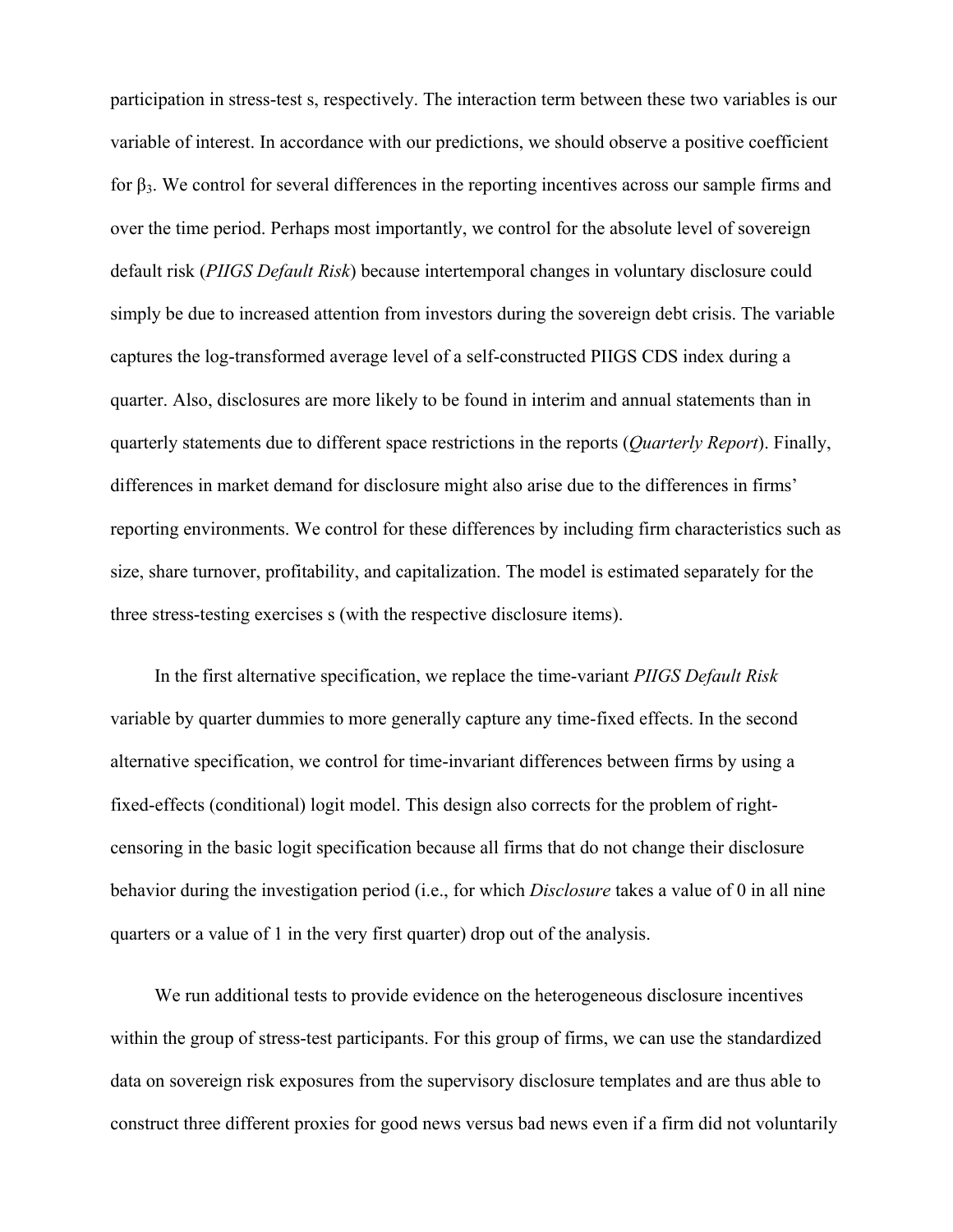disclose:<sup>8</sup> a below-median level of absolute exposure at default to PIIGS countries, a decrease in the aggregate exposure at default to all five PIIGS countries and to Greece only. We use these proxies as independent variables in Cox model regressions of stress-test participants' time until first-time voluntary disclosure of aggregate sovereign exposure (i.e., the disclosure item from the 2010 stress-test) *after* the initial mandatory disclosure in July 2010.

## *Supervisory Disclosures and Bank Opaqueness*

In the second set of analyses, we examine whether the change in the firms' disclosure behavior is associated with bank opaqueness, i.e. information asymmetry between market participants about a bank's exposure at default. In accordance with prior literature, we use the bid-ask spread as a proxy for bank opaqueness (e.g., Flannery et al. [2004]). We implement the following difference-in-differences design to assess the effect on the bid-ask spread:

 $Log(Bid-Ask\ Spread)_{it} = \beta_0 + \beta_1 \ Post-Stress\ Test_{st}$ 

+ β<sup>2</sup> *Post-Stress Test*st \* *Stress-Test Participation*si

- + β<sup>3</sup> *Post-Stress Test*t \* *Disclosure Commitment*is
- + β<sup>4</sup> *Post-Stress Test*st \* *Stress-Test Participation*si \* *Disclosure Commitment*is

 $+ \sum \beta_i \text{Control}_i + \varepsilon$  (2)

 $\overline{a}$ 

<sup>8</sup> Specifically, we exploit the fact that the level of a firm's sovereign risk exposure at September 30, 2011 and, accordingly, the change between May 31, 2010 and September 30, 2011 were disclosed *ex post* as part of the December 2011 capital exercise. This yields a proxy for the content of potential voluntary risk disclosures in the interim reports of the year. Admittedly, this analysis rests on the assumption that stress-test participants could not predict the content of the mandatory disclosure in upcoming stress-tests at the time at which they made the decision about voluntary disclosure. However, all that we learned about this setting from the business press and from interviews with bank managers confirms that the announcement of the mandatory disclosures came at short notice and hit many banks by surprise.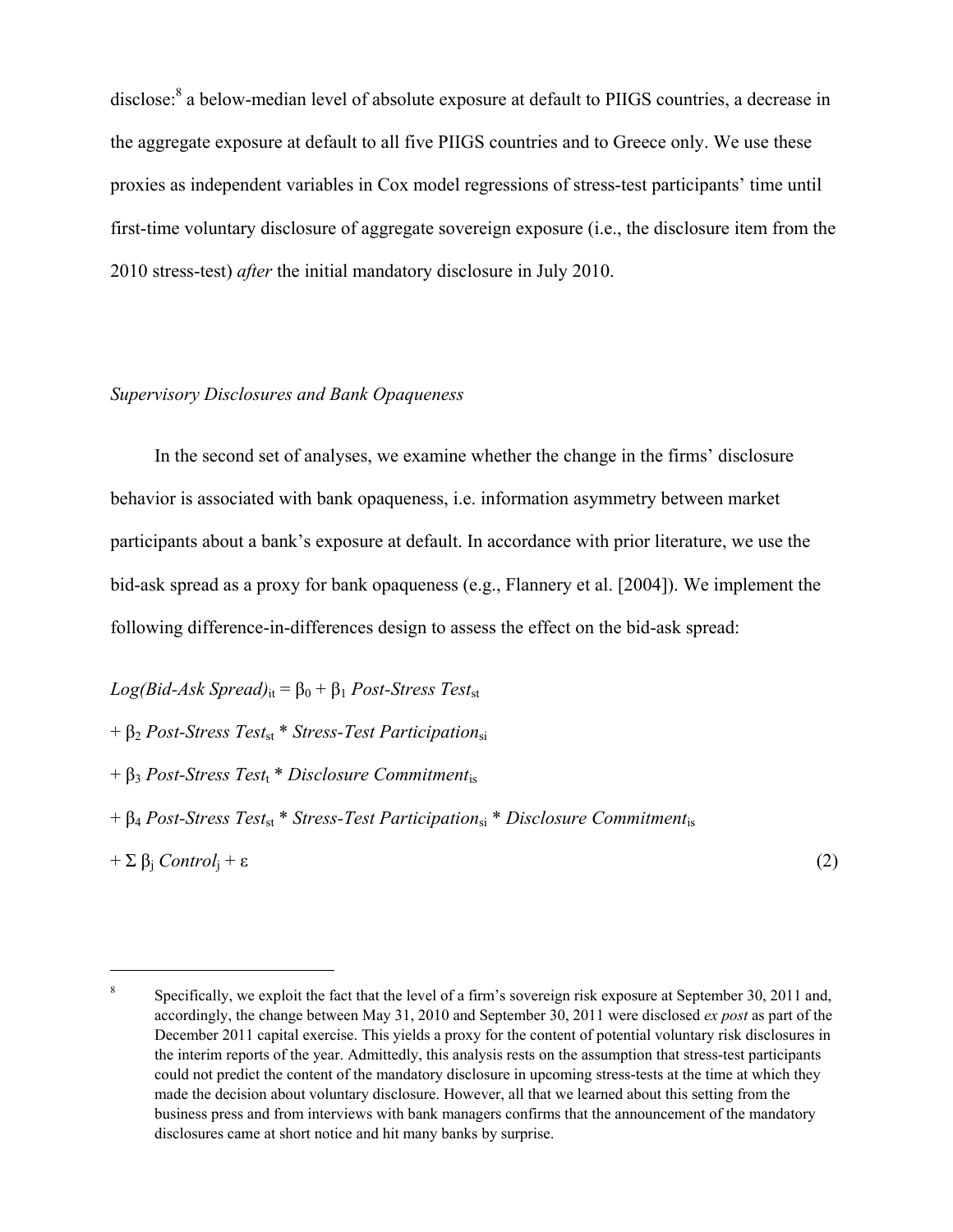where  $Log(Bid-Ask\;Spread)_{it}$  is the log-transformed median of firm i's bid-ask spread during quarter t. The regression is estimated for the two quarters before and the two quarters after the stress-testing exercises in July 2010 and July 2011, respectively, and based on firm-quarter observations. *Post-Stress Test* and *Stress-Test Participation* are defined in accordance with equation (1). *Disclosure Commitment*is takes a value of 1 if a firm has voluntarily changed its sovereign credit risk reporting in a period prior to or immediately after the stress-testing exercise s, and 0 otherwise. *Post-Stress Test* takes the role of a time-fixed effect. In alternative specification [4], we replace the basic term by time dummies for each quarter. In addition, we use firm-fixed effects in the basic specifications. Therefore, we only include the terms for timeinvariant firm characteristics (stress-test participation and disclosure commitment) in alternative specification [5] that does not include firm-fixed effects. The following control variables are commonly used in the literature on market microstructure (e.g., Huang and Stoll [1997]) and included in our analysis: size (market value of equity), share turnover (as percentage of free float), and return variability. For all three control variables, we use the natural logarithm of the lagged quarterly median because the raw values are highly skewed. In addition, we include the Fog index to control for changes in the general reporting strategies of our sample firms during the investigation period (Li [2008]).

The basic treatment effect of the stress-test is captured by the coefficient estimate for  $\beta_2$ . Consistent with our hypotheses, we predict a negative coefficient for the three-way interaction term  $\beta_4$  capturing those stress-test participants that commit to increased voluntary credit risk disclosures.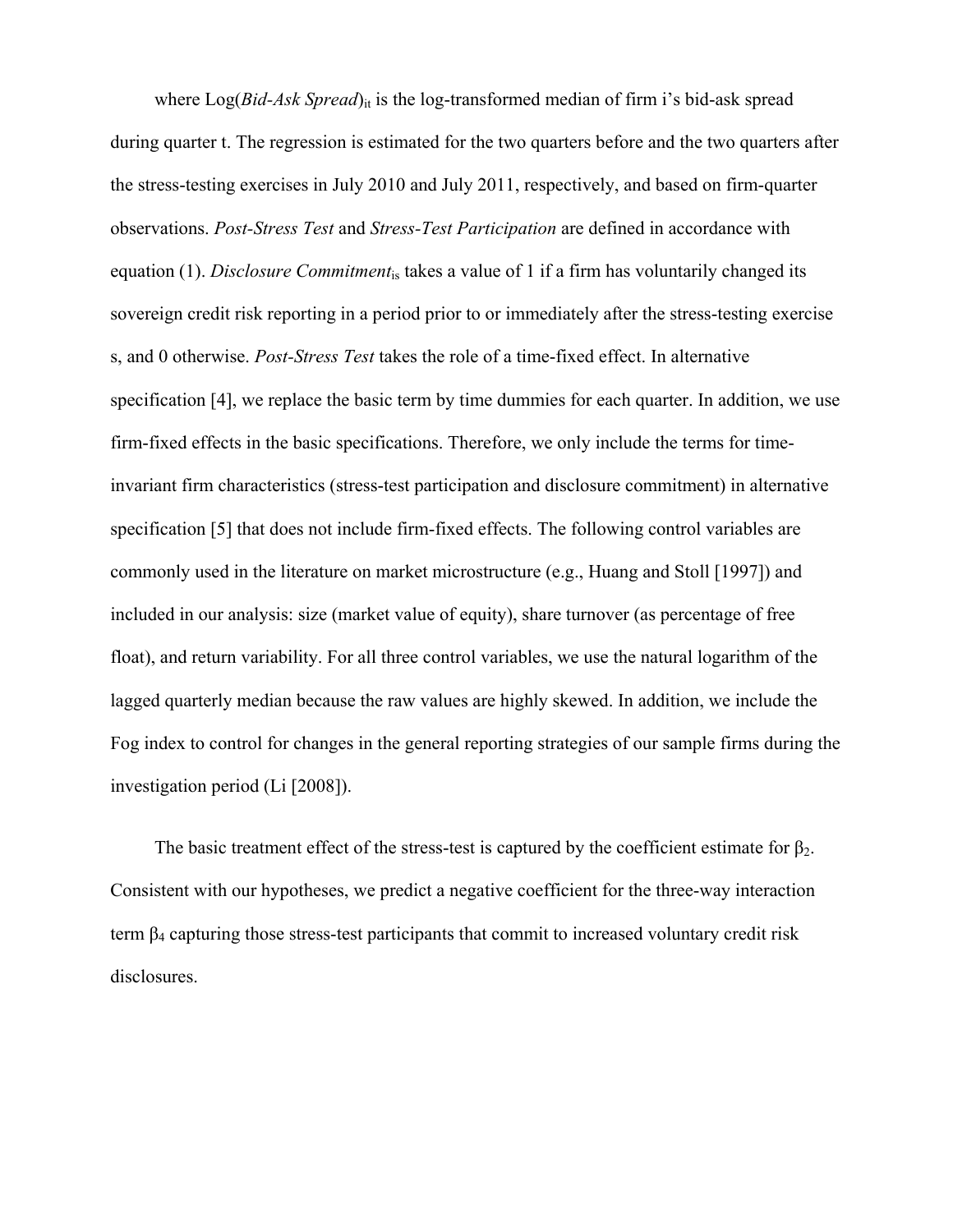### *Disclosed Stress-Test Results and Banks' Risk-Taking Behavior*

The third set of analyses pertains to the association between the disclosed stress-test results and banks' risk-taking behavior. Since it is notoriously difficult to estimate a bank's risk-taking, we use two alternative research designs. First, we measure a change in risk-taking by calculating the difference between the sovereign risk exposures to PIIGS countries as of September 30, 2011, as disclosed in the EBA's December 2011 capital exercise, and the exposures as of December 31, 2010, as disclosed in the July 2011 stress-test (scaled by a bank's tier 1 capital). The advantage of this design is that the measurement error is relatively small due to the standardization of the disclosed nominal amounts. The downside is the lack of standardized disclosures for the control group. Therefore, our first analysis is confined to cross-sectional differences within the treatment group. We exploit the reported simulation results to estimate the association between stress-test disclosures and risk-taking behavior. Specifically, we choose three alternative proxies for the stress-test result. *Simulation Gap* is the difference between the current tier 1 ratio and the estimated tier 1 ratio under the most adverse simulation scenario for 2012. We use several alternative dummy variables which partition the sample based on the magnitude of the simulation gap (14.38% [median], 20.0%, 30.0%, 40.0%, and 50.0%). *Conditional Fail* is a dummy variable taking a value of 1 if the 5% threshold for tier 1 capital is not met in the July 2011 EBA stresstest (before restructuring or recapitalization activities), and 0 otherwise. *Restructuring* takes a value of 1 if the necessity for a restructuring or a recapitalization plan is announced in the July 2011 EBA stress-test. We apply the following cross-sectional OLS regression:

## *Δ Reported PIIGS Sovereign Risk Exposure*<sup>i</sup>

$$
= \beta_0 + \beta_1 \text{Stress-Test Result}_i + \beta_2 \Delta \text{Cost of Funding}_i + \Sigma \beta_j \text{Control}_j + \varepsilon
$$
 (3)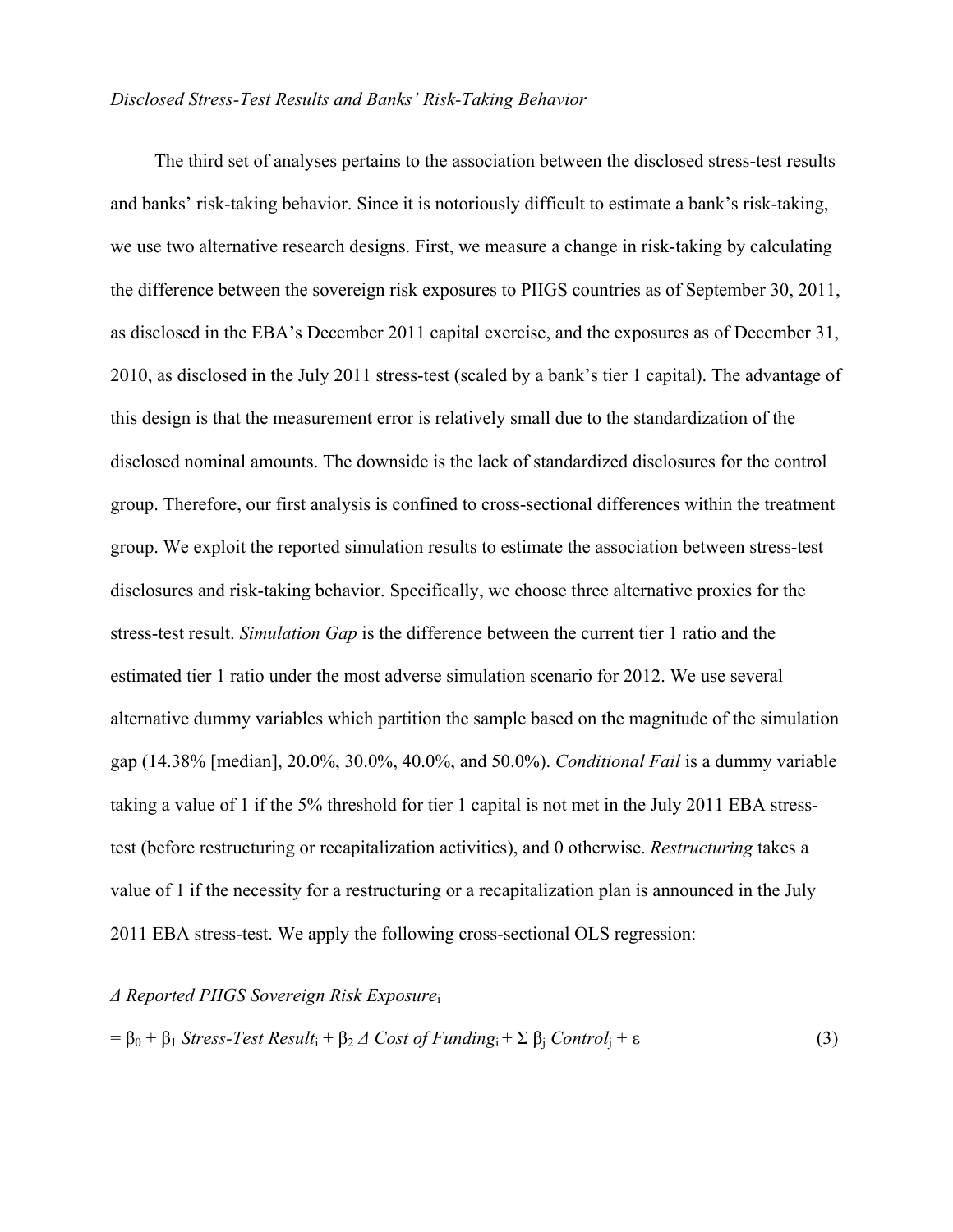where *Stress-Test Result*<sub>i</sub> takes the three different definitions of bank i's simulation results described above in alternative specifications. *Δ Cost of Funding*i is bank i's change in total interest expense (scaled by total liabilities, source: BvD Bankscope) in the financial year 2011 (relative to financial year 2010). The variable is supposed to control for effects of market monitoring. Additional variables control for the banks' incentives to adjust risk-taking from the closeness to the tier 1 minimum ratio (source: BvD Bankscope), the proportion of sovereign debt measured at fair value (source: July 2011 stress-test templates), size (source: BvD Bankscope), analyst following (source: I/B/E/S), and state ownership (source: BvD Bankscope). For the change in sovereign credit risk exposure being associated with the stress-testing result, we should observe a negative coefficient estimate for  $β_1$ .

Second, we measure risk-taking by estimating the market price sensitivities of a bank's stock to changes in sovereign CDS spreads (Knaup and Wagner [2012]; Ryan [2011]). We follow prior literature (Schrand [1997]; Guay [1999]; Zhang [2009]) and use model (4) to estimate the market perception of a bank's exposure to sovereign credit risk:

$$
R_{it} = \beta_0 + \beta_1 R\_MI_{jt} + \beta_2 R\_IBOR_{jt} + \beta_3 R\_PIIGSCDS_t + \varepsilon
$$
\n
$$
\tag{4}
$$

where  $R_{it}$  is the buy-and-hold stock return for bank i in week t,  $R$   $MI_{it}$  is the return for country j's local stock index in week t, *R\_IBOR*<sub>it</sub> is the percentage change of country j's local 3month interbank offered rate in week t, and *R\_PIIGSCDS*<sub>t</sub> is the percentage change of a selfconstructed index of CDS net premia on 5-year sovereign bonds issued by the five PIIGS countries in week t. The local stock index is defined in accordance with Pukthuanthong and Roll [2009]. All stock price data is taken from Thomson Reuters Datastream. The local interbank offered rate is derived from Thomson Reuters Datastream. The 3-month LIBOR (Euro) is used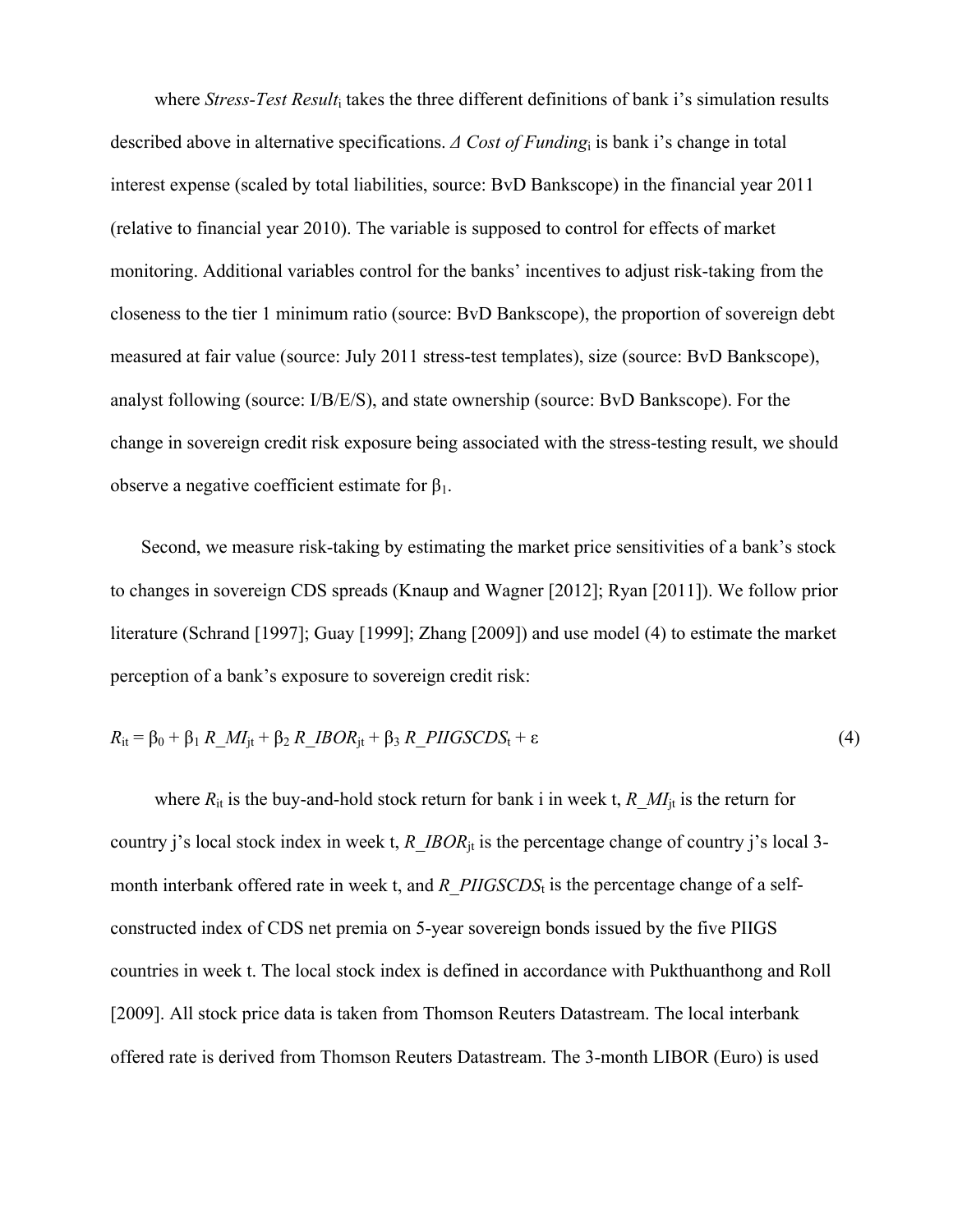for the eight countries for which no local rate is continuously available (Austria, Cyprus, Liechtenstein, Lithuania, Luxembourg, Malta, Portugal, and Slovenia).

For the construction of the CDS index for PIIGS countries, we identify all CDS contracts on sovereign debt from the five countries from Thomson Reuters Datastream. Thomson Reuters Datastream incorporates price information provided by CMA DataVision for over-the-counter CDS markets. For uniformity, we restrict the index to CDS contracts on senior 5-year bonds with complete restructuring clauses (CR). In accordance with the Markit methodology for the iTraxx SovX index, we assign equal weights to each CDS net premium. The net premium is calculated as the excess premium over an equivalent 5-year benchmark CDS contract (CR clause) on senior sovereign debt issued by AAA-rated Germany to isolate the sovereign credit risk. Similar to Knaup and Wagner [2012], our measure for market-perceived sovereign credit risk exposure is the firm's coefficient estimate for  $β_3$ .

We assume that a bank learned about their individual results of the 2011 stress-test by the latest on April 29, 2011, when the national regulators submitted the audited results to the EBA. Any measures that were taken to change the risk position afterwards are, therefore, potentially affected by the 2011 stress-test results. Therefore, we estimate price sensitivities in the two tenmonth windows before and after April 29, 2011.<sup>9</sup> The advantage of this measure is the availability of data for the benchmark group of financial institutions that did not participate in the stress-test. As a result, we can control for a general time trend in risk-taking that might be unrelated to the stress-testing exercise. The downside to this approach is the relatively large measurement error innate to any estimation of market betas (e.g. Shanken [1992]).

 $\overline{a}$ 

<sup>9</sup> We use a ten-month window to exclude the period before the disclosure of the 2010 stress-test results in July 2010. The major results are not sensitive to shifting the date from April 29 to earlier event dates in March 2011 when EBA disclosed information about the details of the stress-test design.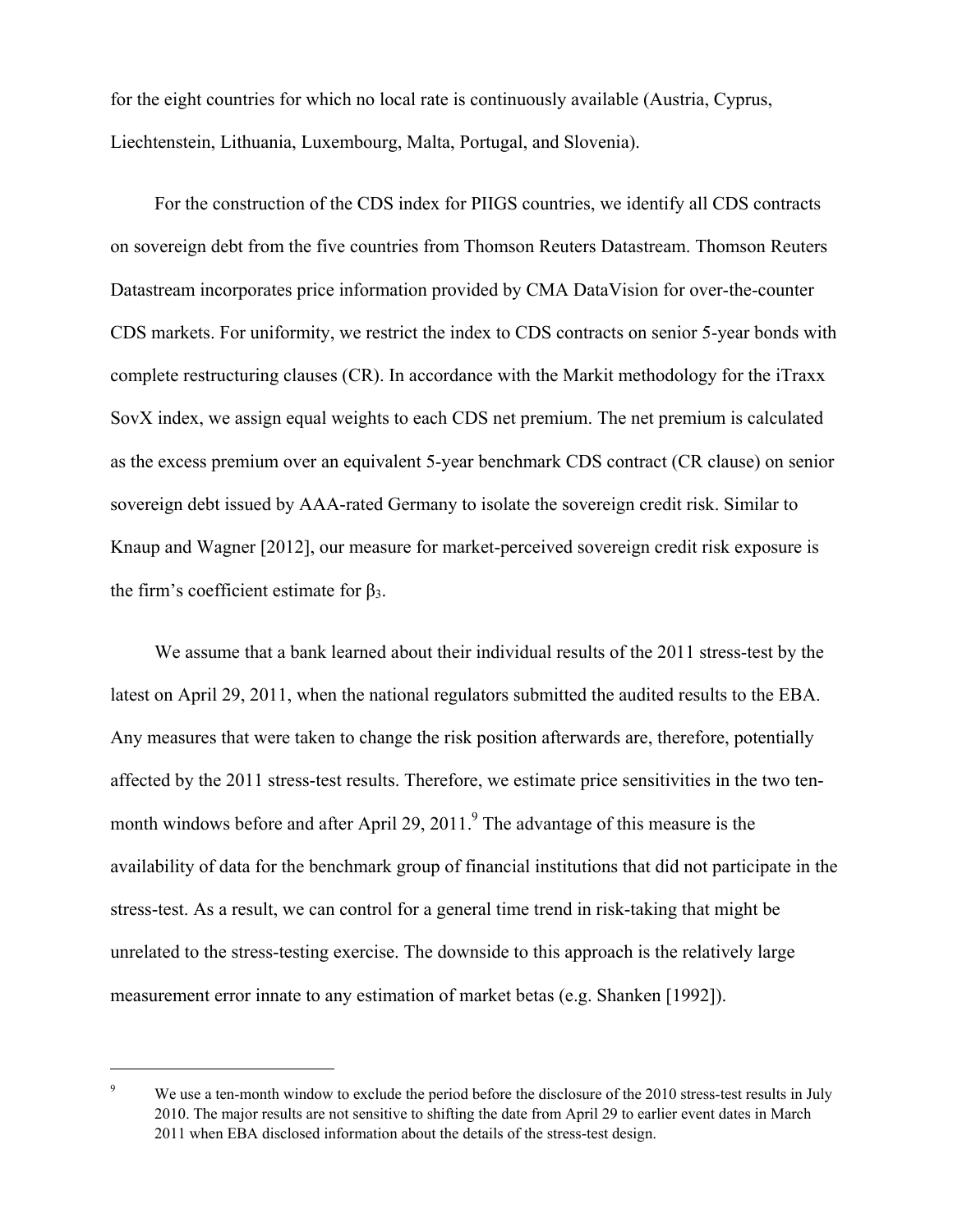We apply the following difference-in-differences design to identify the effect of the stresstest disclosures on banks' risk-taking behavior:

*PIIGS Sovereign Credit Risk*<sub>it</sub> =  $\beta_0 + \beta_1$  *Stress-Test Participation<sub>i</sub>* +  $\beta_2$  *Post-Stress Test*<sub>t</sub>

+ β<sup>3</sup> *Post-Stress Test*t \* *Stress-Test Participation*<sup>i</sup>

+ β<sup>4</sup> *Stress-Test Participation*i \* *Stress-Test Result*<sup>i</sup>

+ β<sup>5</sup> *Post-Stress Test*t \* *Stress-Test Participation*i \* *Stress-Test Result*<sup>i</sup>

 $+ \sum \beta_i \text{Control}_i + \varepsilon$  (5)

where *PIIGS Sovereign Credit Risk*<sub>it</sub> is the market price sensitivity of firm i's stock to changes in sovereign CDS spreads in period t (see equation (4) above). *Stress-Test Participation* and *Post-Stress Test* are defined as in equations (1) and (2). *Stress-Test Result* is equivalently defined as in equation (3). The coefficient estimate for  $\beta_3$  indicates the average association between stress-test participation and risk-taking behavior. The coefficient estimate for  $\beta_5$ indicates the incremental effect of the stress-test result on the change in a participating bank's risk exposure.

### **6. Results**

## *Voluntary Sovereign Risk Disclosures*

Table 2 compares the proportion of firms that disclosed the five items (country-wise sovereign EAD, accounting classification, maturities, non-sovereign EAD, CDS) between stresstest participants and non-participants. We compute the change in this difference from the most recent reporting period before (*Pre-Stress Test*) to the reporting period immediately after (*Post-Stress Test*) the mandatory supervisory disclosure of the item. These reporting periods are firm-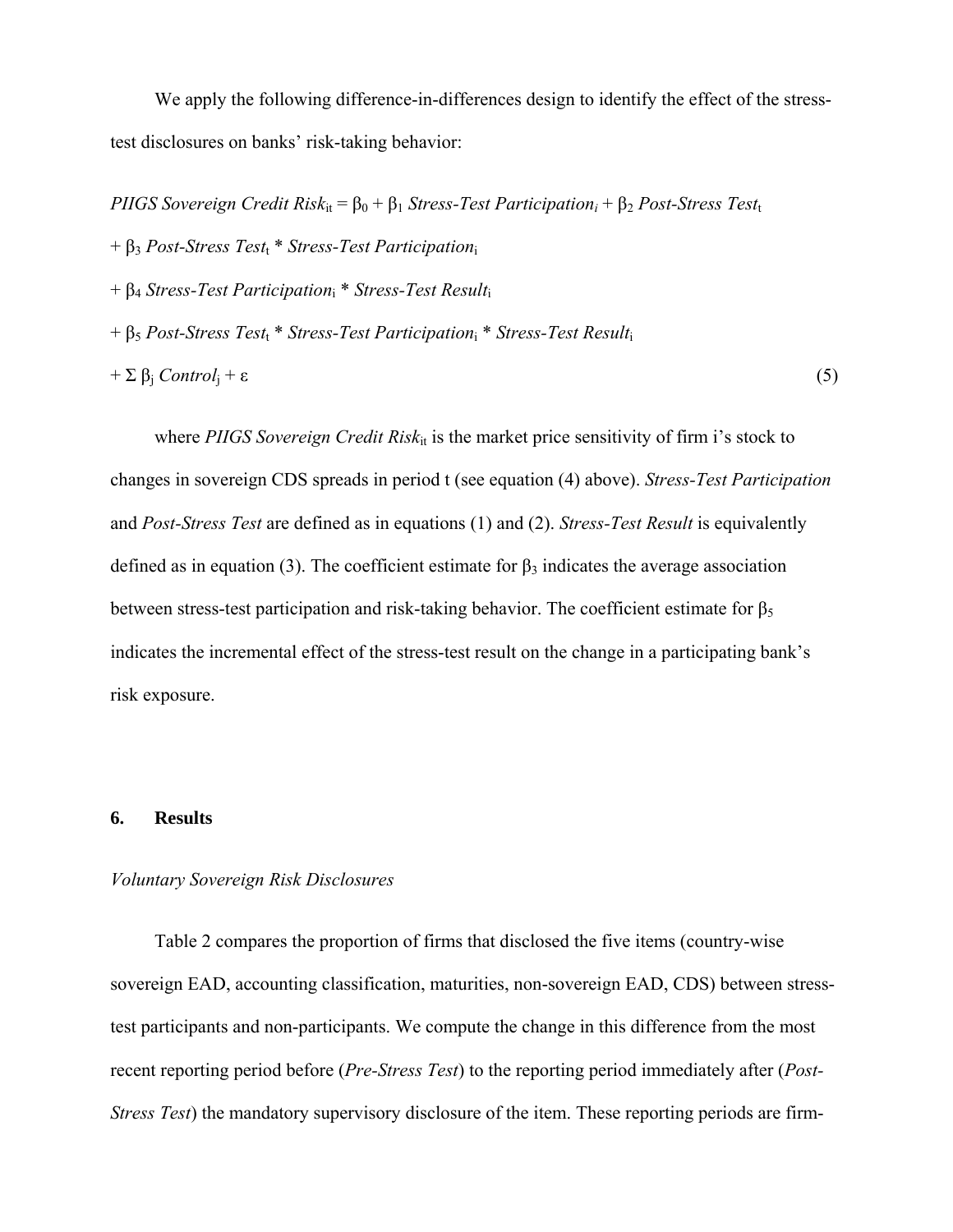specific in that they take into account whether a firm files quarterly or half-yearly financial reports. In addition, we also compute the change in this difference from the period immediately following the mandatory supervisory disclosure to the subsequent reporting period (*Post-Stress*   $Test + I$ ) as an alternative, and more conservative, benchmark in order to control for a potential time trend.

In the 2010 interim reports issued immediately after the 2010 CEBS stress-test, the proportion of stress-test participants disclosing country-wise sovereign EAD increases by 0.1623 while non-participants experience an increase of only 0.0154 with the difference being significant at the 0.1% level (Fisher's exact test, two-sided). The increase in the proportion over the next reporting period is slightly lower for stress-test participants (0.1534) and larger for nonparticipants (0.0521), rendering the difference in these differences between proportions insignificant (p=0.199, two-sided). In the 2011 interim reports immediately following the 2011 EBA stress-test, the proportion of stress-test participants disclosing the accounting classification increases by 0.4853, of participants disclosing the maturities by 0.3436, and of participants disclosing non-sovereign exposures by 0.1410. At the same time, the proportion of nonparticipants disclosing the accounting classification increases by only 0.1204, of participants disclosing the maturities by 0.1053, and of participants disclosing non-sovereign exposures decreases slightly by 0.0043. All differences in the proportions are significant at the 0.1% level (Fisher's exact test, two-sided). For all three items, the difference in the change of proportions is reduced in the subsequent reporting period (i.e., the 2011 annual report): from 0.3649 to 0.0675 for the disclosure of the accounting classification, from 0.2382 to 0.0847 for the disclosure of the maturities, and from 0.1453 to -0.0308 for non-sovereign exposures. All three differences-indifferences are significant at the 0.1% level (two-sided). Furthermore, a similar result can be found for the disclosure of CDS exposures around the EBA's capital exercise in December 2011.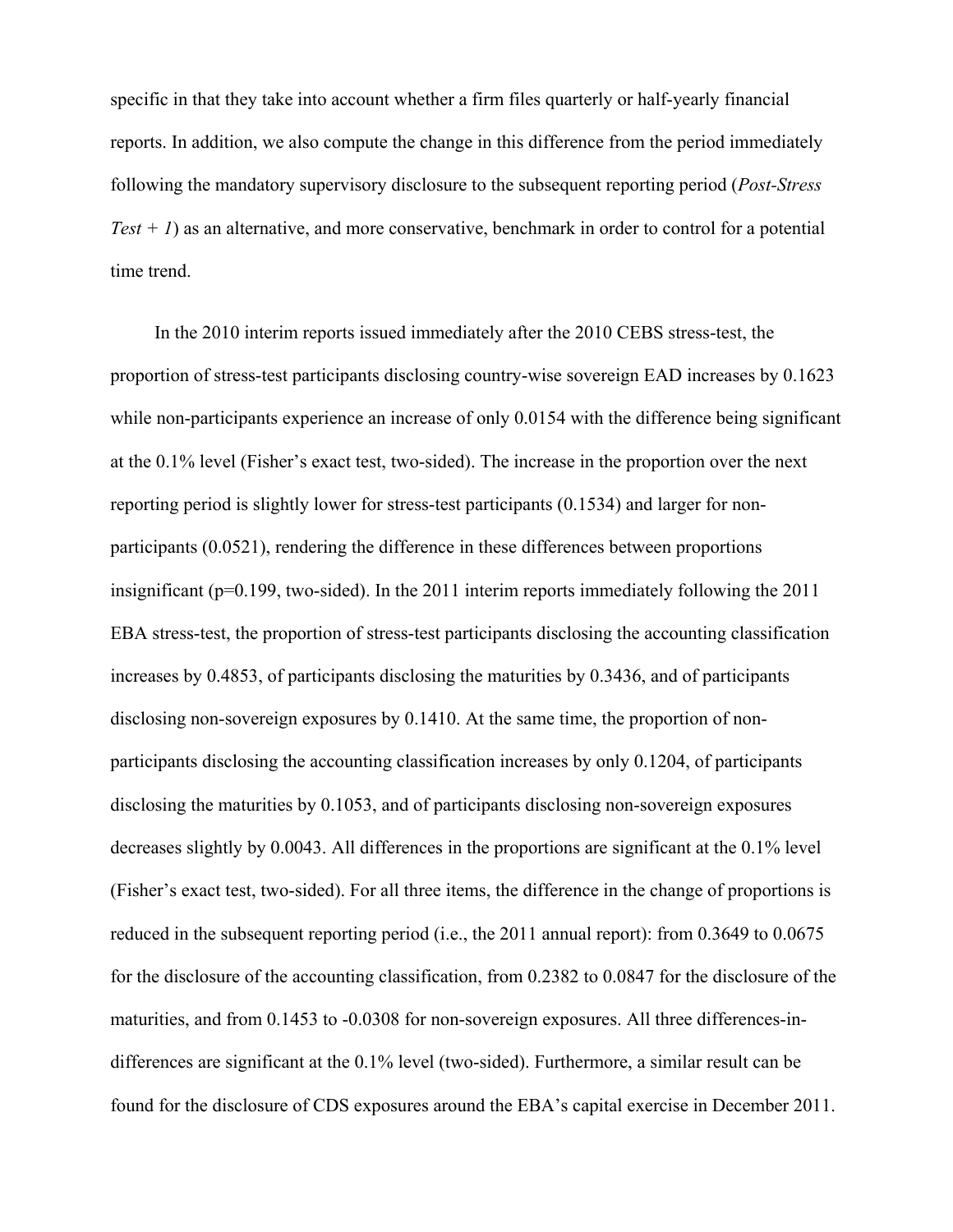However, reports for the subsequent period (the 2012 interim reports) are not yet completely available at the time of this study. Therefore, at this point, we can only test for the difference in the increase of the proportion of disclosures between stress-test participants and non-participants. This difference is significant at the 0.1% level (two-sided).

These results can be largely confirmed in the multivariate analyses presented in Table 3. The estimation of the Cox proportional hazard model yields hazard rates for stress-test participants that are significantly larger than 1 implying that, on average, stress-test participants disclose country-wise exposures at default earlier after the 2010 CEBS stress-test and report exposure details earlier after the 2011 EBA stress-test. However, the significance disappears for the 2010 stress-test when a set of control variables is included.

The results of the logit and the fixed-effects (conditional) logit regressions also corroborate our findings. Our main focus is on the coefficient of the interaction term *Stress-Test Period \* Participation* that indicates the effect on the likelihood of stress-test participants initiating a disclosure of the specific item in the period immediately following the initial supervisory disclosure of the item. The coefficient is significantly different from zero in almost any specification suggesting that stress-test participants are not only more likely to voluntarily disclose sovereign risk exposures, but also that both the timing and the content of the voluntary disclosures can be linked to the timing and the content of the supervisory stress-test disclosures. These results are consistent with our hypothesis that the supervisory stress-test disclosures play a role in the observed shift in the voluntary disclosure equilibrium.

One alternative explanation could be the unobservable influence of regulators ("behind the scenes"). As described in Section 2 of the paper, this kind of influence would occur at the country-level because EU-wide institutions do not have sufficient enforcement power for any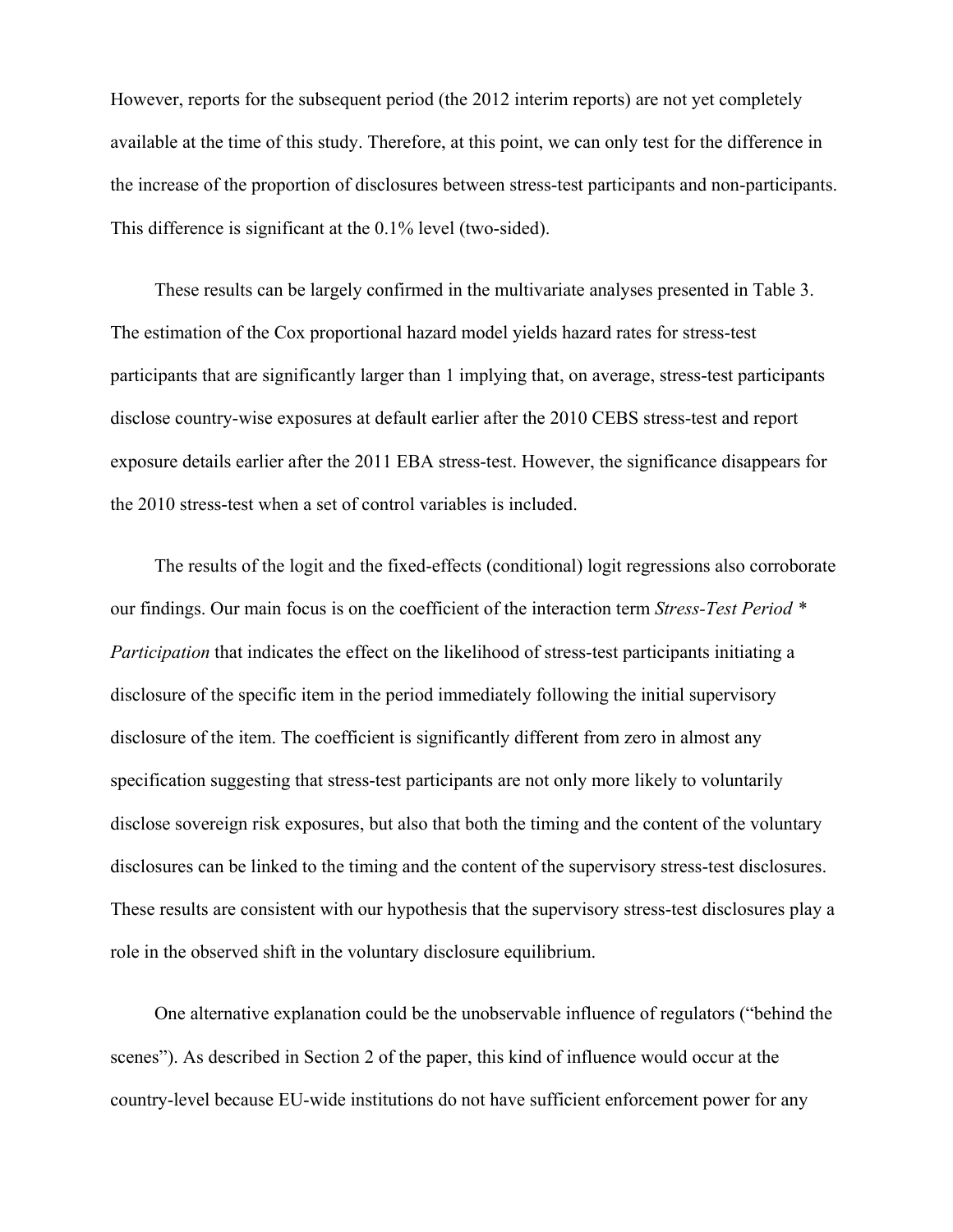centralized action. We are not aware of any direct influence of regulators or standard-setters on firms' sovereign risk disclosures except for the case of Italy. In fact, we observe that the initial sovereign risk disclosures of 10 Italian firms (out of 17 total firms that disclosed during the sample period) are clustered in the 2011 interim report right after the CONSOB statement was issued. The results presented in Table 3 remain qualitatively unaffected when excluding these 10 firms. Moreover, an untabulated analysis of the timing of initial risk disclosures at the countrylevel does not reveal any systematic disclosure patterns. There is substantial dispersion of the timing of the disclosure initiation at the country-level (within both groups of firms). This does not rule out any unobservable regulatory influence, but it makes it implausible that potential "behind the scenes" actions are systematically overlapping with the timing of the stress-test disclosures. Given the design of our tests, it seems rather unlikely that our results are driven by unobservable regulatory actions.

Table 4 summarizes the results of our tests regarding cross-sectional differences within the group of stress-test participants. The table reports estimated hazard rates. The estimates for all three *Good News* proxies are (with one exception) significantly larger than 1. Consistent with disclosure theory, this finding implies that good news (i.e., a below-median sovereign risk exposure or a decrease in aggregate exposure at default) has, ceteris paribus, a greater likelihood of being disclosed earlier.

# *Bank Opaqueness*

The key results that we present in Table 5 can be summarized as follows. On average, spreads are substantially increasing in size in the third quarter of 2010 and are not systematically changing during the third quarter of 2011 for our sample firms (specification [1]). The evidence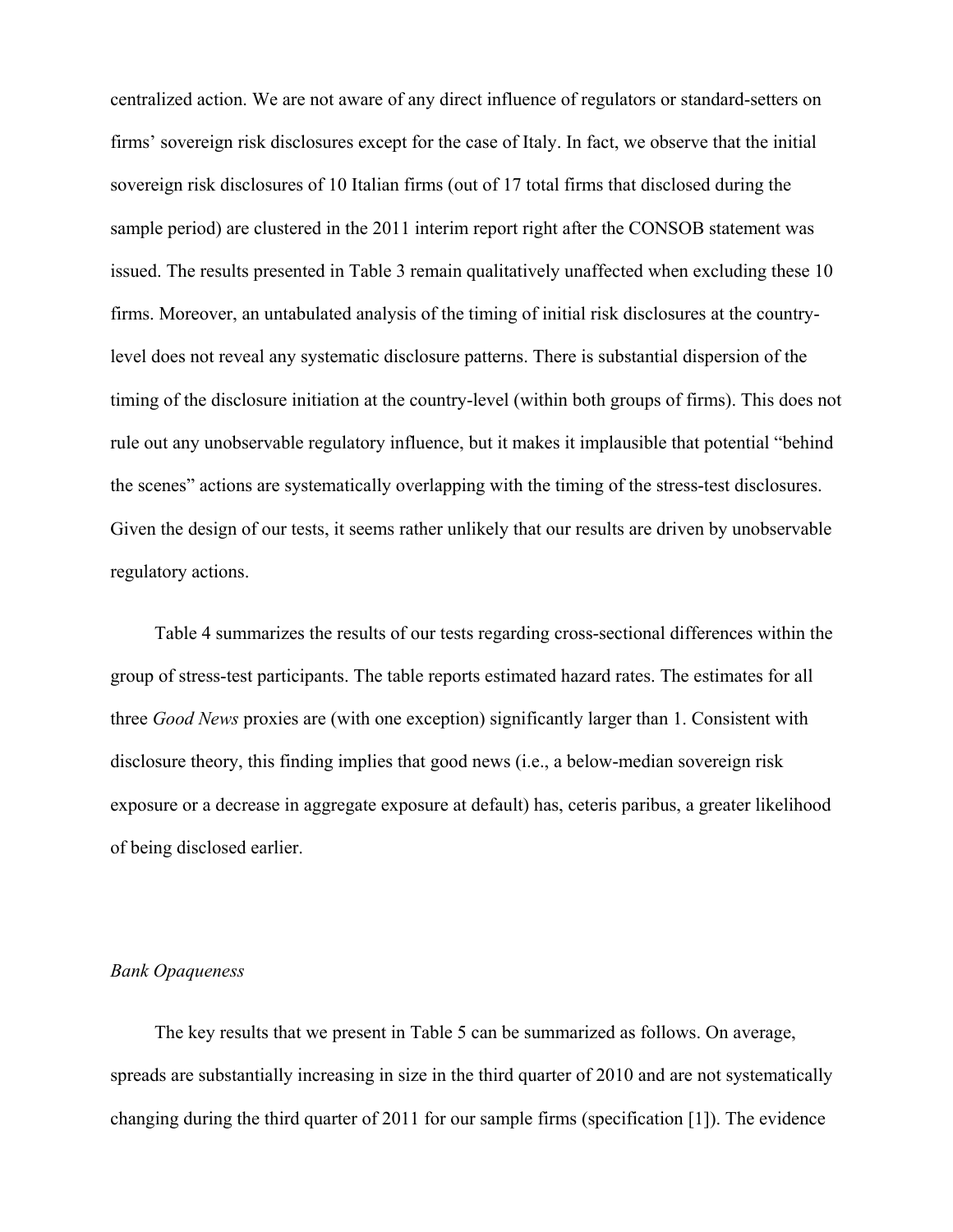is mixed with respect to the basic treatment effect (specification [2]). While we find a statistically weak effect for participants of the 2010 CEBS stress-test during the third quarter of 2010, there is no such effect for participants of the 2011 EBA stress-test during the third quarter of 2011. Overall, and consistent with short-window results reported by Ellahie [2012], we cannot detect an unambiguous effect of stress-test participation on bank opaqueness.

Specifications [3] to [5] utilize the cross-sectional heterogeneity in the voluntary risk disclosure behavior. There is no indication that a change in the disclosure behavior has an effect around the 2010 stress-testing exercise (neither per se nor in combination with the mandated stress-test disclosure). However, the results are different for the 2011 stress-testing exercise. An increase in risk disclosure by stress-test participants is associated with a decrease in bid-ask spreads in the quarter following the July 2011 supervisory announcements (*Post-Stress Test* \* *Participant* \* *Disclosure Firm*). One potential reason for the difference between the 2010 and the 2011 results may be the generally lower attention investors paid to sovereign risk in 2010. An alternative explanation could be the substantially higher level of detail in the 2011 stress-test disclosures (see above, Section 2.2).

Thus, there is mild evidence that the association between firm-level voluntary disclosure and equity bid-ask spreads is more pronounced for firms that participated in the stress-test, i.e. are subject to mandatory supervisory disclosure. The observed effect in 2011 is consistent with our prediction. Whether investors interpret mandatory stress-test disclosures as a credible commitment to an increased disclosure level depends on whether the mandatory 'one-time' disclosure is accompanied by persistent voluntary disclosure with corresponding content.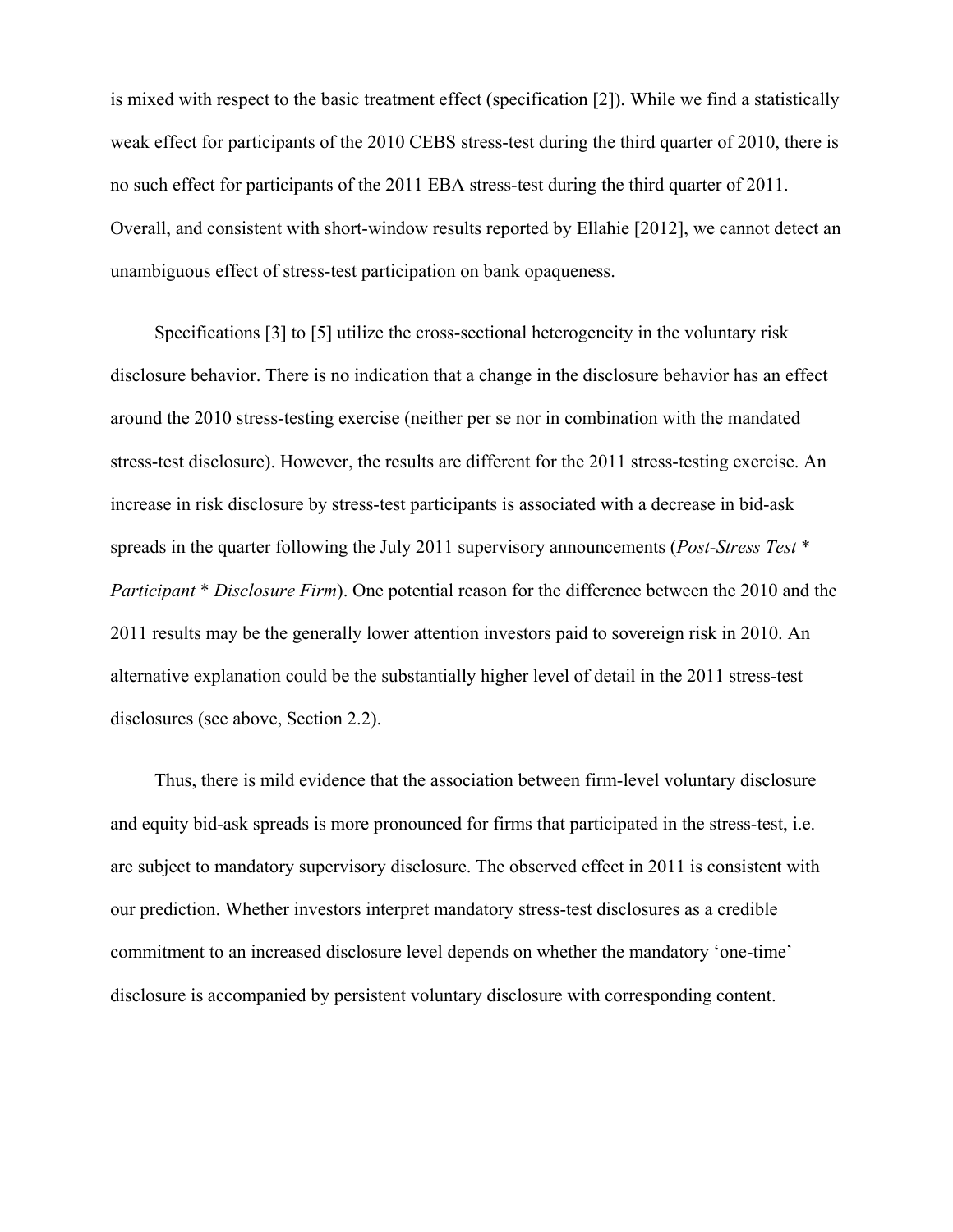Tables 6 and 7 summarize the results of two different approaches to test for potential feedback effects of disclosed stress-test outcomes on banks' risk-taking behavior. The analysis in Table 6 uses the change in the reported sovereign credit risk exposures as the dependent variable. The descriptive statistics reveal that the sovereign exposure to PIIGS countries decrease on average (at the median) by 28.29% (12.86%) of a bank's tier 1 capital. We use the heterogeneity of the stress-test results in the cross-sectional analysis. Using the capital gap from the capital simulations, the univariate analyses (Panel A) indicate that at least for the nine banks with the largest gaps (> 30%) the decrease in risk exposure is significantly larger than for the remaining banks. The alternative proxies (*Conditional Fail* and *Restructuring*) also indicate significant differences between the two groups of stress-test participants. These results still hold when controlling for the general level of capital adequacy (current tier 1 ratio), the use of fair value measurement for sovereign debt, size, analyst following, and state ownership in the multivariate analyses (Panel C). The association between the disclosed stress-test result and the change in risk-taking behavior still remains statistically significant when controlling for the effects of market monitoring through the change in the banks' funding costs. Across all specifications, a change in funding costs is negatively associated with the change in sovereign risk-taking, which suggests that an increase in funding costs is accompanied by a reduction in risk-taking.

The use of the market-based proxies for sovereign credit risk exposures in the next set of analyses (Table 7) permits the introduction of a control group. A univariate analysis (Panel A) indicates a significantly larger level of sovereign risk exposure for banks that participated in the stress-test compared to institutions from the control group. The significant difference persists even after the stress-testing exercise (0.0772 vs. 0.0461). However, the decrease in risk exposure subsequent to the 2011 stress-test is also significantly larger for the participating banks than for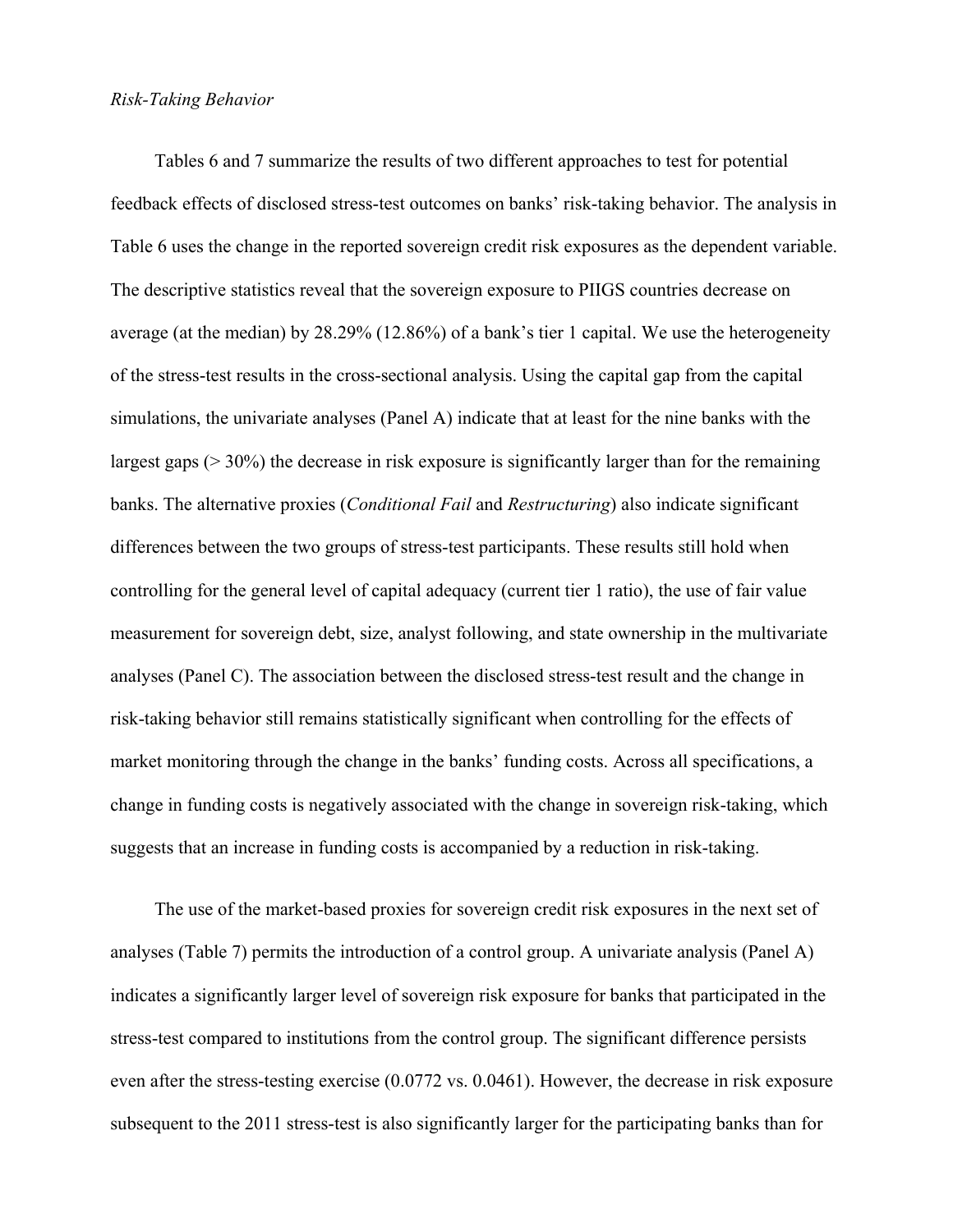the control group (-.0617 vs. -.0166). The multivariate analysis confirms this finding (Panel C). The basic treatment effect (*Participant \* Post-2011 Stress-Test*) is significantly negative in most specifications. The cross-sectional heterogeneity in risk-taking behavior within the group of stress-test participants becomes also evident in this analysis. Consistent with the results in Table 4, participants with negative stress-test results (i.e., a large capital gap in the simulations (at least  $>$ 30%), a simulated tier 1 capital below the critical 5%-threshold or a restructuring announcement) reduce their exposures to a significantly larger extent than other participants (*Participant \* Stress-Test Result \* Post-2011 Stress-Test*). Overall, these findings of a significant association between the disclosed stress-test results and the changes in risk-taking behavior are consistent with the disciplining effect of the stress-test outcomes.<sup>10</sup>

# **7. Implications and Conclusions**

 $\overline{a}$ 

We use the EU-wide stress-testing exercises and the concurrent Eurozone sovereign debt crisis as a setting to study consequences of a prudential supervisor's disclosure of proprietary information about bank-specific risk exposures (i.e., sovereign credit risk exposures and capital simulations). The EU offers a useful setting to identify informational effects of a stress-test because the mandated disclosures are not accompanied by simultaneous capital injections (as they were in the U.S.). Specifically, we analyze for an international sample of financial institutions how supervisory stress-test disclosures affect banks' voluntary disclosure of risk

<sup>&</sup>lt;sup>10</sup> Our investigation period coincides with massive purchasing of sovereign bonds by the ECB which reached its peak in August 2011 right after the disclosure of the 2011 EBA stress-test (ECB Monthly Bulletin September 2011). Part of the general reduction in sovereign risk-taking that we observe for this period might directly result from this regulatory program. However, the program was accessible to all financial firms in our sample, i.e. all firms were similarly affected by this measure. Therefore, this kind of regulatory intervention fails to explain the cross-sectional heterogeneity in the change of sovereign risk-taking that is associated with the stress-test results.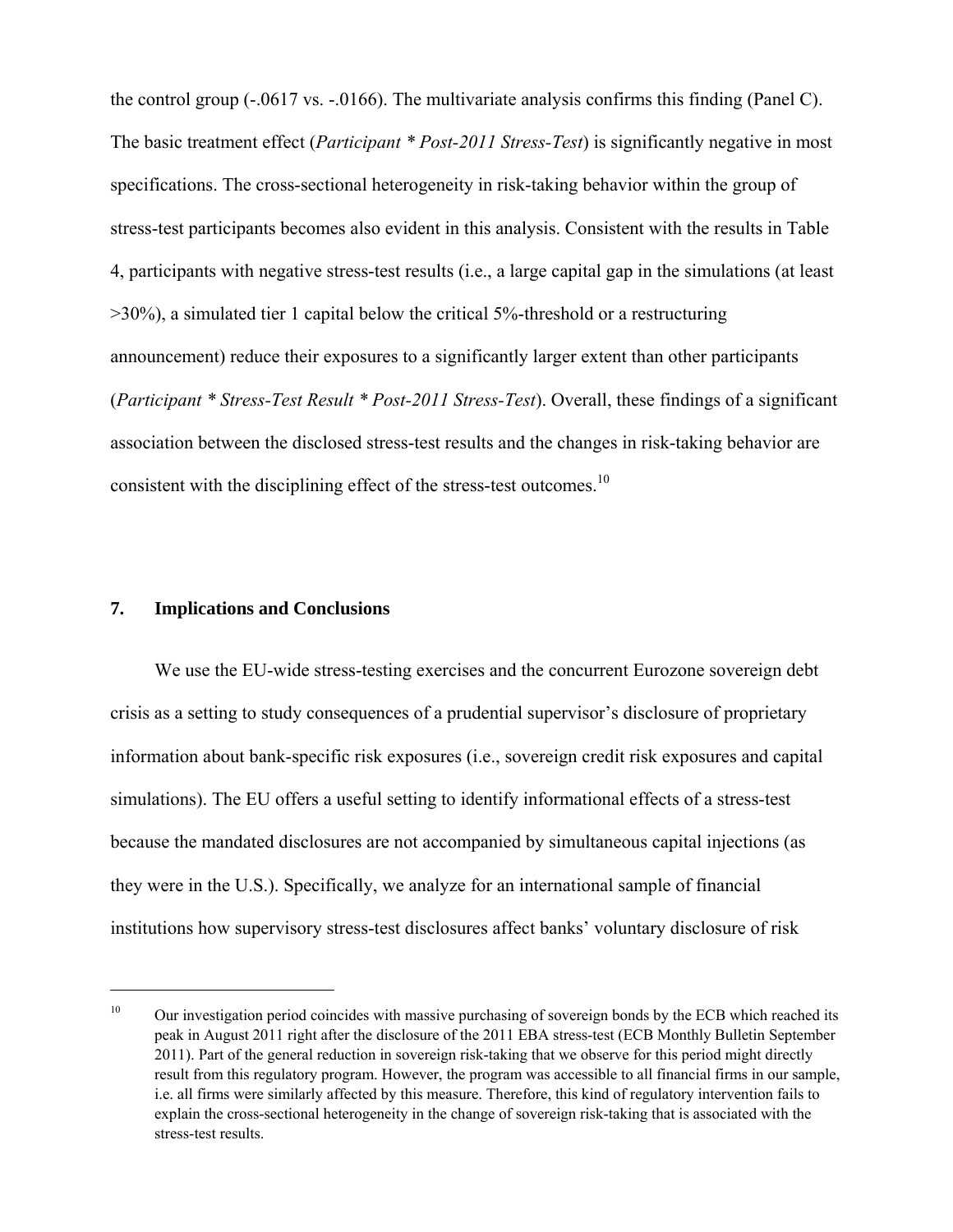exposures in subsequent reporting periods and to what extent a shift in the disclosure equilibrium is associated with a decrease in bank opaqueness in capital markets and a reduction of risk-taking in the financial sector during a financial crisis. By highlighting potential side effects of stress-test disclosures over a longer time horizon, our analysis complements the recent work on the shortterm information content of stress-test disclosures (Peristiani et al. [2010]; Ellahie [2012]).

We find a substantial increase in stress-test participants' voluntary disclosure of sovereign credit risk exposures following the EBA's release of credit risk tables relative to a control group of non-participating financial institutions. This finding is consistent with a one-time mandated disclosure shock lowering a firm's threshold for a commitment to voluntary disclosure. Stresstest participants' commitment to increased disclosure of sovereign risk exposures is accompanied by a decline in measures of information asymmetry among market participants, thus resulting in a decrease in bank opaqueness.

Stress-test disclosures might indirectly contribute to a decrease in market-wide uncertainty by providing disciplining incentives for banks to reduce their level of exposure. Exploiting the sovereign exposures of banks as of September 30, 2011, which the EBA disclosed at short notice in December 2011, we find that banks with negative stress-test results reduced exposures to sovereign credit risk to the largest extent. This observation is consistent with the disciplining effect of disclosed stress-test results on banks' risk-taking (although our setting does not allow for clean identification of channels that cause this significant association).

Overall, our study illustrates how and under which conditions disclosure can potentially serve as a macro-prudential tool in reducing uncertainty in capital markets during a financial crisis.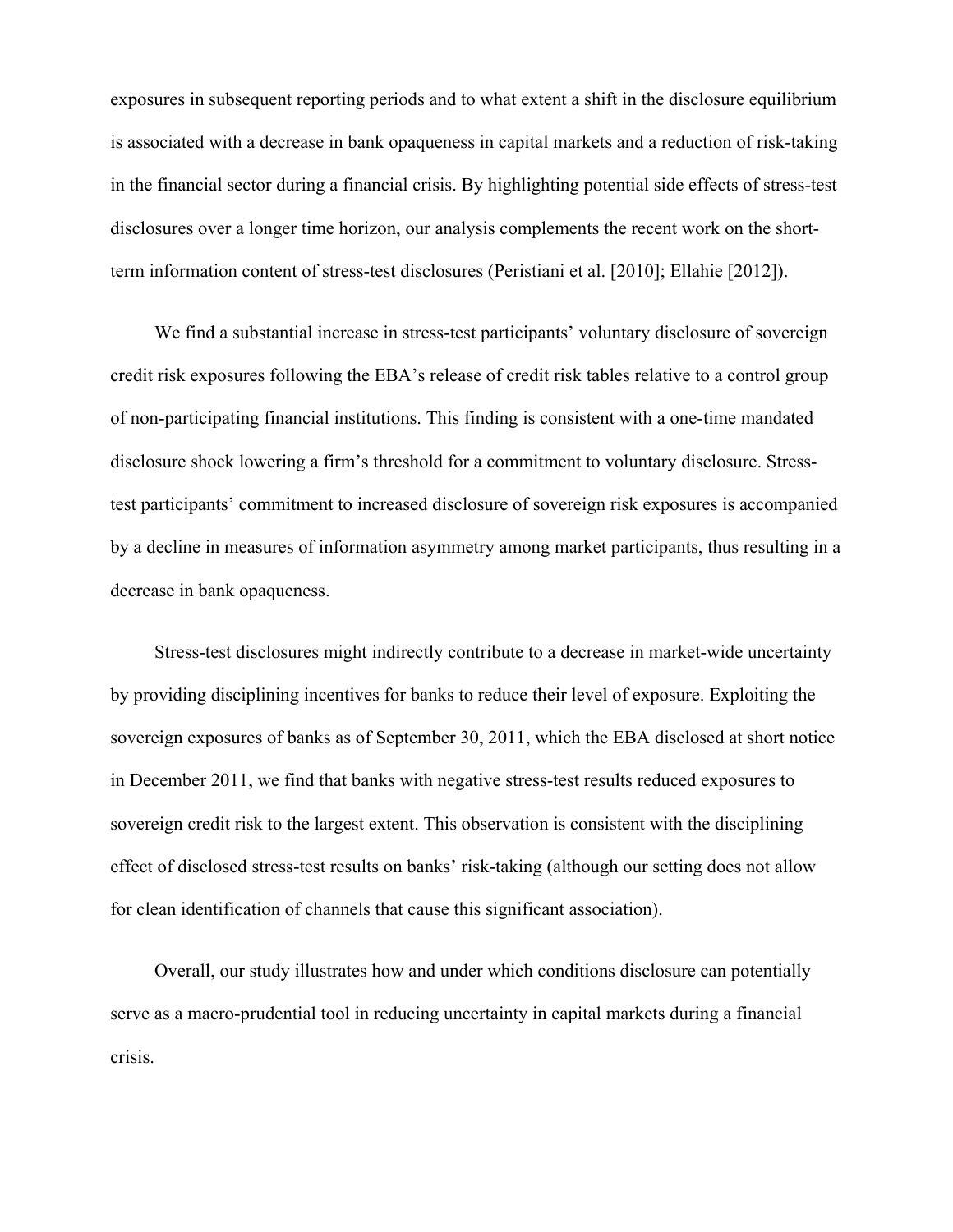# **Appendix:**

| A1. Commerzbank's disclosure of sovereign credit risk exposures following the 2010 stress-test |  |  |  |  |
|------------------------------------------------------------------------------------------------|--|--|--|--|
|------------------------------------------------------------------------------------------------|--|--|--|--|

|                       | Gross exposures <sup>2)</sup> | of which            | of which            | <b>Net exposures</b> |
|-----------------------|-------------------------------|---------------------|---------------------|----------------------|
|                       |                               | <b>Banking book</b> | <b>Trading book</b> |                      |
| Austria               | 0.7                           | 0.5                 | 0.3                 | 0.7                  |
| Belgium               | 0.8                           | 0.5                 | 0.3                 | 0.8                  |
| <b>Bulgaria</b>       | 0.0                           | 0.0                 | 0.0                 | 0.0                  |
| Cyprus                | 0.2                           | 0.2                 | 0.0                 | 0.2                  |
| Czech Republic        | 0.4                           | 0.4                 | 0.0                 | 0.4                  |
| Denmark               | 0.0                           | 0.0                 | 0.0                 | 0.0                  |
| Estonia               | 0.0                           | 0.0                 | 0.0                 | 0.0                  |
| Finland               | 0.2                           | 0.1                 | 0.0                 | 0.2                  |
| France                | 1.3                           | 0.6                 | 0.7                 | 1.3                  |
| Germany               | 42.8                          | 38.6                | 4.3                 | 42.8                 |
| Greece                | 2.9                           | 2.9                 | 0.0                 | 2.9                  |
| Hungary               | 1.2                           | 1.1                 | 0.0                 | 1.2                  |
| Iceland               | 0.0                           | 0.0                 | 0.0                 | 0.0                  |
| <b>Ireland</b>        | 0.0                           | 0.0                 | 0.0                 | 0.0                  |
| Italy                 | 10.0                          | 9.8                 | 0.2                 | 10.0                 |
| Latvia                | 0.1                           | 0.1                 | 0.0                 | 0.1                  |
| Liechtenstein         | 0.0                           | 0.0                 | 0.0                 | 0.0                  |
| Lithuania             | 0.3                           | 0.3                 | 0.0                 | 0.3                  |
| Luxembourg            | 0.0                           | 0.0                 | 0.0                 | 0.0                  |
| Malta                 | 0.0                           | 0.0                 | 0.0                 | 0.0                  |
| Netherlands           | 0.5                           | 0.1                 | 0.4                 | 0.5                  |
| Norway                | 0.0                           | 0.0                 | 0.0                 | 0.0                  |
| Poland                | 4.0                           | 4.0                 | 0.0                 | 4.0                  |
| Portugal              | 1.1                           | 1.1                 | 0.0                 | 1.1                  |
| Romania               | 0.0                           | 0.0                 | 0.0                 | 0.0                  |
| Slovakia              | 0.5                           | 0.5                 | 0.0                 | 0.5                  |
| Slovenia              | 0.2                           | 0.2                 | 0.0                 | 0.2                  |
| Spain                 | 3.6                           | 3.6                 | 0.0                 | 3.6                  |
| Sweden                | 0.1                           | 0.1                 | 0.0                 | 0.1                  |
| <b>United Kingdom</b> | 2.4                           | 2.3                 | 0.1                 | 2.4                  |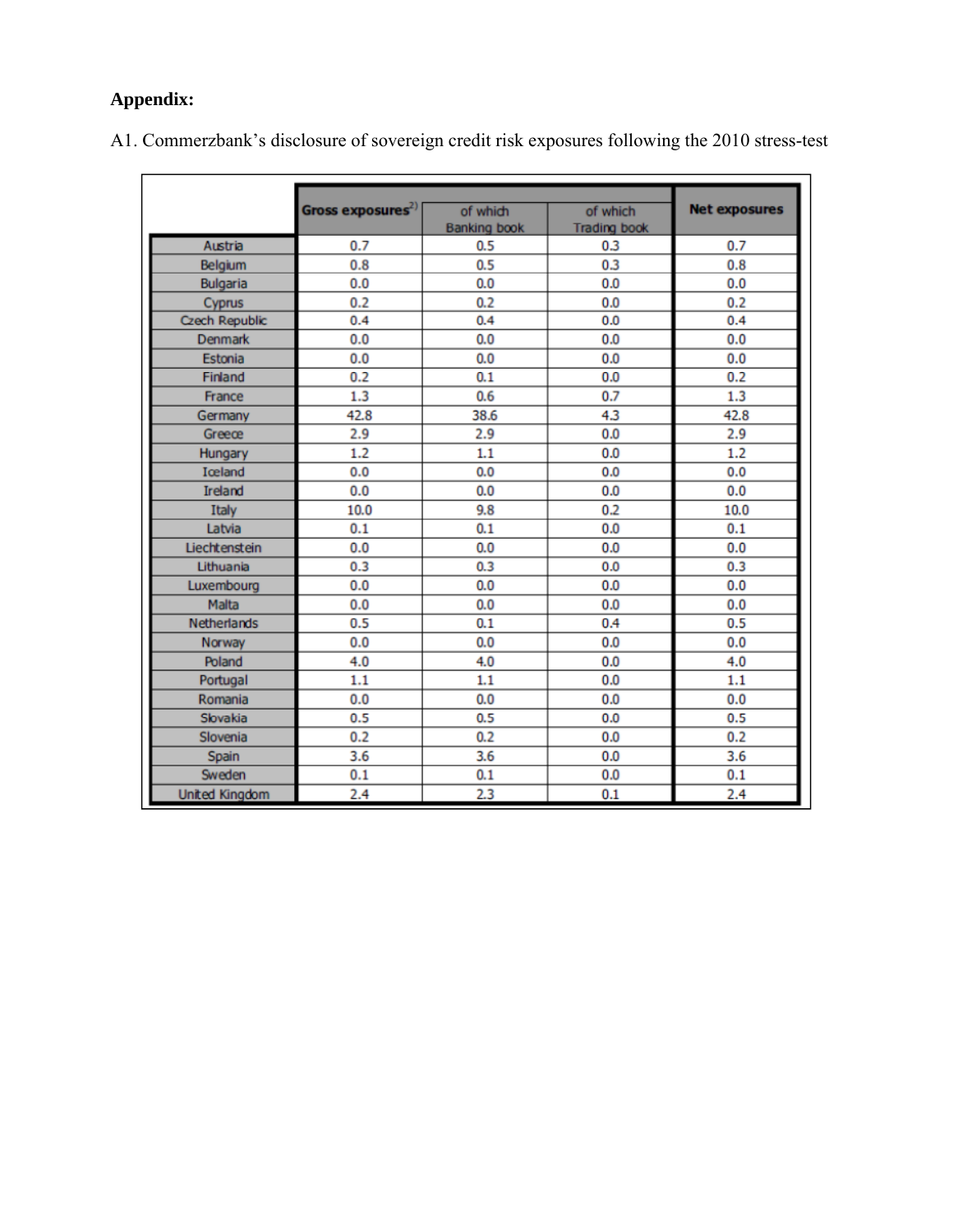A2. Supervisory disclosure of Commerzbank's sovereign credit risk exposure as part of the 2011 stress-test (excerpt)

| €                                                                                                                                                                                    | Country/Region | <b>GROSS DIRECT LONG EXPOSURES (accounting)</b><br>value gross of specific provisions) |                                  |              |                               | <b>NET DIRECT POSITIONS</b><br>(gross exposures (long) net of cash short position of sovereign debt to other counterparties only<br>where there is maturity matching) |                                       | <b>DIRECT SOVEREIGN</b><br><b>EXPOSURES IN</b><br><b>DERIVATIVES</b>                                               | <b>INDIRECT SOVEREIGN</b><br><b>EXPOSURES IN THE</b><br><b>TRADING BOOK</b>                                        |
|--------------------------------------------------------------------------------------------------------------------------------------------------------------------------------------|----------------|----------------------------------------------------------------------------------------|----------------------------------|--------------|-------------------------------|-----------------------------------------------------------------------------------------------------------------------------------------------------------------------|---------------------------------------|--------------------------------------------------------------------------------------------------------------------|--------------------------------------------------------------------------------------------------------------------|
| å                                                                                                                                                                                    |                |                                                                                        | of which: loans and<br>ladvances |              | of which: AFS banking<br>book | of which: FVO (designated<br>at fair value through<br>profit&loss) banking book                                                                                       | of which: Trading book <sup>(3)</sup> | Net position at fair values<br>(Derivatives with positive fair<br>value + Derivatives with negative<br>fair value) | Net position at fair values<br>(Derivatives with positive fair<br>value + Derivatives with<br>negative fair value) |
| 3M                                                                                                                                                                                   |                | 211                                                                                    | 168                              | 210          | o                             | o                                                                                                                                                                     | 42                                    |                                                                                                                    |                                                                                                                    |
| $\frac{11}{10}$ $\frac{1}{10}$ $\frac{1}{10}$ $\frac{1}{10}$ $\frac{1}{10}$ $\frac{1}{10}$ $\frac{1}{10}$ $\frac{1}{10}$ $\frac{1}{10}$ $\frac{1}{10}$ $\frac{1}{10}$ $\frac{1}{10}$ |                | 111                                                                                    | 8                                | 19           | $\Omega$                      | $\Omega$                                                                                                                                                              | 11                                    |                                                                                                                    |                                                                                                                    |
|                                                                                                                                                                                      |                | 213                                                                                    | 7                                | 46           | 0                             | $\Omega$                                                                                                                                                              | 45                                    |                                                                                                                    | $\Omega$                                                                                                           |
|                                                                                                                                                                                      | France         | 521                                                                                    | $\Omega$                         | 37           | $\Omega$                      | $\Omega$                                                                                                                                                              | 13                                    |                                                                                                                    | $-1$                                                                                                               |
| 5Y                                                                                                                                                                                   |                | 603                                                                                    | 18                               | 405          | 157                           | 0                                                                                                                                                                     | 26                                    | $\mathbf{0}$                                                                                                       | 0                                                                                                                  |
| 10Y                                                                                                                                                                                  |                | 471                                                                                    | 33                               | 306          | 0                             | 0                                                                                                                                                                     | 17                                    | 3                                                                                                                  | $\circ$                                                                                                            |
| 15Y                                                                                                                                                                                  |                | 815                                                                                    | 80                               | 634          | $\mathbf 0$                   | $\Omega$                                                                                                                                                              | 37                                    | $\overline{0}$                                                                                                     | 0                                                                                                                  |
|                                                                                                                                                                                      |                | 2.944                                                                                  | 313                              | 1.657        | 157                           | ō                                                                                                                                                                     | 191                                   | 14                                                                                                                 | -1                                                                                                                 |
| $\frac{3M}{1Y}$                                                                                                                                                                      |                | 4.326                                                                                  | 2.547                            | 4.266        | 149                           | $\Omega$                                                                                                                                                              | 725                                   |                                                                                                                    | $\Omega$                                                                                                           |
|                                                                                                                                                                                      |                | 8.384                                                                                  | 2.404                            | 8.273        | 3.578                         | 0                                                                                                                                                                     | 1.825                                 | -5                                                                                                                 | $\Omega$                                                                                                           |
|                                                                                                                                                                                      |                | 4.080                                                                                  | 1.902                            | 3.694        | 233                           | 0                                                                                                                                                                     | 922                                   | $-36$                                                                                                              | $\mathbf{0}$                                                                                                       |
| 3Y                                                                                                                                                                                   | Germany        | 5.195                                                                                  | 1.988                            | 4.413        | 940                           | 0                                                                                                                                                                     | 896                                   | $-68$                                                                                                              | $\overline{0}$                                                                                                     |
| 5Y                                                                                                                                                                                   |                | 4.424                                                                                  | 1.635                            | 3.508        | 977                           | 0                                                                                                                                                                     | 443                                   | 20                                                                                                                 | 6                                                                                                                  |
| $\frac{10Y}{15Y}$                                                                                                                                                                    |                | 11.171                                                                                 | 4.047                            | 11.066       | 5,550                         | $\Omega$                                                                                                                                                              | 496                                   | 76                                                                                                                 |                                                                                                                    |
|                                                                                                                                                                                      |                | 9.351                                                                                  | 7.674                            | 8.856        | 42                            | $\Omega$                                                                                                                                                              | 604                                   | $-22$                                                                                                              | $\Omega$                                                                                                           |
|                                                                                                                                                                                      |                | 46.930                                                                                 | 22.196                           | 44.075       | 11.469                        | $\Omega$                                                                                                                                                              | 5.910                                 | $-28$                                                                                                              |                                                                                                                    |
| 3M                                                                                                                                                                                   |                | 0                                                                                      | $\circ$                          | $\mathbf{O}$ | $\Omega$                      | 0                                                                                                                                                                     | $\Omega$                              | $\Omega$                                                                                                           | o                                                                                                                  |
| 1Y                                                                                                                                                                                   |                |                                                                                        | o                                | o            | $\overline{0}$                | 0                                                                                                                                                                     | $\Omega$                              | $\mathbf{0}$                                                                                                       | $\bf{0}$                                                                                                           |
|                                                                                                                                                                                      |                | 38                                                                                     | 0                                | 31           | 21                            | 0                                                                                                                                                                     | 9                                     | 0                                                                                                                  |                                                                                                                    |
|                                                                                                                                                                                      | Greece         |                                                                                        | n                                | $\Omega$     | $\Omega$                      |                                                                                                                                                                       |                                       |                                                                                                                    | ᅿ                                                                                                                  |
| 효과 의적                                                                                                                                                                                |                | 100                                                                                    | $\Omega$                         | 94           | 17                            | n                                                                                                                                                                     | 53                                    | $\Omega$                                                                                                           | 38                                                                                                                 |
|                                                                                                                                                                                      |                | 21                                                                                     | $\Omega$                         | 21           | $\mathbf{0}$                  | $\Omega$                                                                                                                                                              |                                       | $\circ$                                                                                                            |                                                                                                                    |
|                                                                                                                                                                                      |                | 2.898                                                                                  | $\circ$                          | 2.898        | 334                           | 0                                                                                                                                                                     | o                                     | $\Omega$                                                                                                           | 0                                                                                                                  |
|                                                                                                                                                                                      |                | 3.065                                                                                  |                                  | 3.043        | 372                           | n                                                                                                                                                                     | 63                                    | O                                                                                                                  | 36                                                                                                                 |
| 3M                                                                                                                                                                                   |                | 131                                                                                    | $\mathbf{0}$                     | 131          | 0                             | 0                                                                                                                                                                     | 11                                    | n                                                                                                                  |                                                                                                                    |
|                                                                                                                                                                                      |                | 92                                                                                     | o                                | 92           | $\Omega$                      | 0                                                                                                                                                                     | $\sim$                                | $\Omega$                                                                                                           | -2                                                                                                                 |
| $\frac{17}{10}$                                                                                                                                                                      |                | 167                                                                                    | $\Gamma$                         | 160          | 0                             | $\Omega$                                                                                                                                                              | 32                                    | 0                                                                                                                  | 0                                                                                                                  |
|                                                                                                                                                                                      | Hungary        | 64                                                                                     |                                  | 64           | $\Omega$                      | $\Omega$                                                                                                                                                              | 18                                    | n                                                                                                                  |                                                                                                                    |
|                                                                                                                                                                                      |                | 473                                                                                    |                                  | 473          | 50                            | 0                                                                                                                                                                     | 27                                    | o                                                                                                                  | -4                                                                                                                 |
|                                                                                                                                                                                      |                | 286                                                                                    | n                                | 286          | $\Omega$                      | 0                                                                                                                                                                     | $\mathcal{L}$                         | o                                                                                                                  | n                                                                                                                  |
| <b>15Y</b>                                                                                                                                                                           |                | $\mathbf{0}$                                                                           | $\Omega$                         | $\Omega$     | $\Omega$                      | O                                                                                                                                                                     | 0                                     | $\Omega$                                                                                                           | $\Omega$                                                                                                           |
|                                                                                                                                                                                      |                | 1.212                                                                                  |                                  | 1.205        | 50                            | n                                                                                                                                                                     | 92                                    | n                                                                                                                  |                                                                                                                    |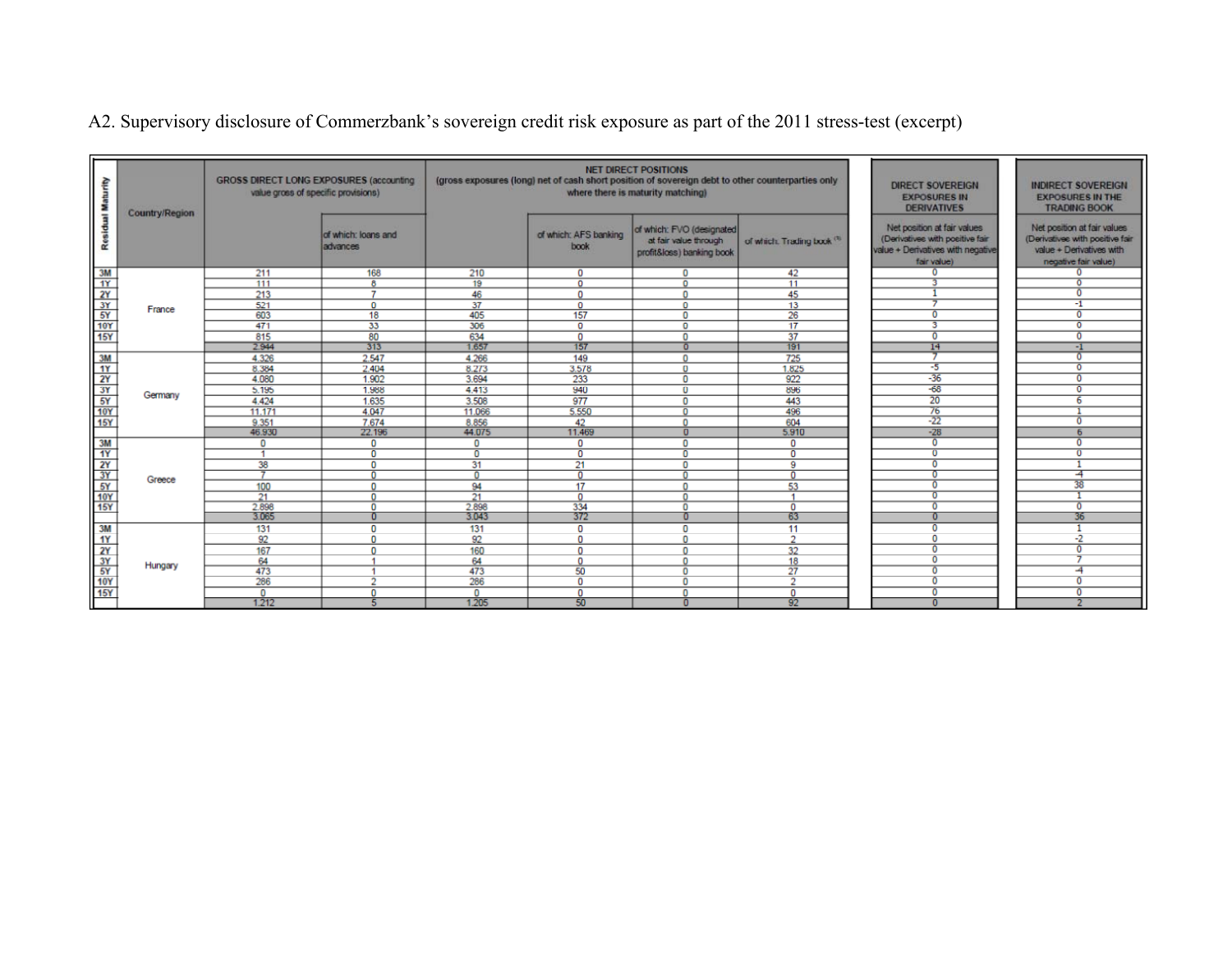# A3. Commerzbank's disclosure of aggregate sovereign credit risk exposures at default in the 2011 interim report [disclosure item (1)]

### **2.4 Country classification**

The regional breakdown of the exposure corresponds to the Bank's strategic direction and reflects the main areas of its global business activities. Around half of the Bank's exposure relates to Germany, another third to other countries in Europe and 7% to North America. The rest is broadly diversified and split between a large number of countries where we serve German exporters in particular or where Commerzbank has a local presence.

| Portfolio by region as at<br>30.6.2011 | <b>Exposure at default</b><br>€bn | <b>Expected loss</b><br>€m | <b>Risk density</b><br>bp |
|----------------------------------------|-----------------------------------|----------------------------|---------------------------|
| Germany                                | 266                               | 729                        | 27                        |
| <b>Western Europe</b>                  | 128                               | 380                        | 30                        |
| <b>Central and Eastern Europe</b>      | 44                                | 317                        | 72                        |
| North America                          | 38                                | 129                        | 34                        |
| Other                                  | 51                                | 231                        | 45                        |
| <b>Total</b>                           | 527                               | 1,787                      | 34                        |

The table below shows the exposure in the countries Greece, Ireland, Italy, Portugal and Spain based on the member state of the head office or the object.

| EaD <sup>1</sup> as at 30.6.2011<br>€bn | Sovereign | <b>Banks</b> | <b>CRE</b> | Corporates/<br><b>Other</b> | <b>Total</b> |
|-----------------------------------------|-----------|--------------|------------|-----------------------------|--------------|
| Greece <sup>2</sup>                     | 2.2       | 0.6          | 0.2        | 0.1                         | 3.1          |
| Ireland                                 | 0.0       | 1.0          | 0.2        | 0.8                         | 2.0          |
| Italy                                   | 8.7       | 1.1          | 2.5        | 2.7                         | 15.0         |
| Portugal                                | 0.9       | 0.5          | 1.9        | 0.4                         | 3.7          |
| Spain                                   | 2.9       | 5.5          | 4.1        | 3.0                         | 15.5         |

<sup>1</sup> Without exposures of ABF Shipping.

<sup>2</sup> Including non-impaired parts of Greek bonds in LaR and AfS.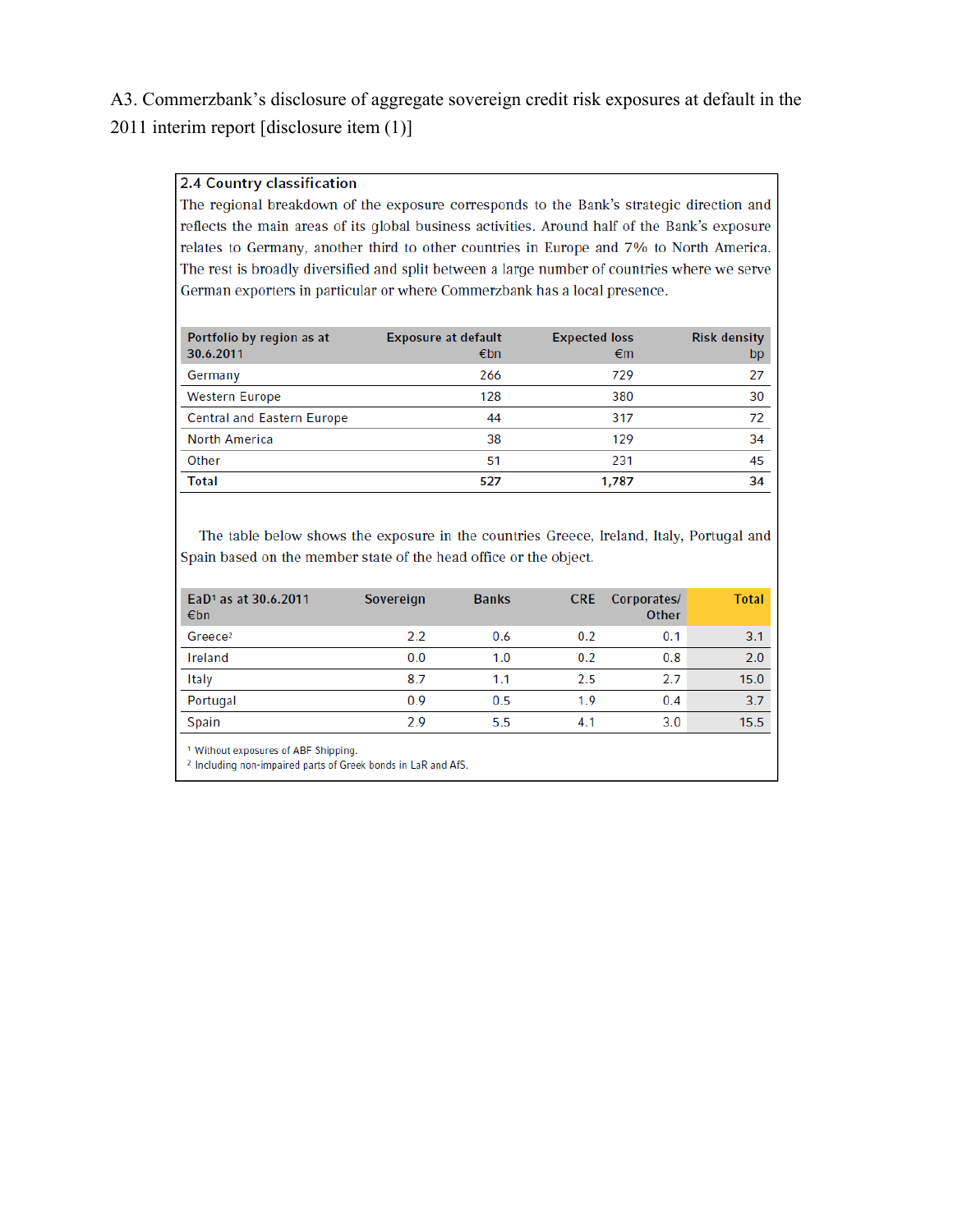A4. Intesa Sanpaolo's disclosure of accounting classification of sovereign credit risk exposures in the 2011 interim report [disclosure item (2)]

|                     |                                 |                                                  | <b>DEBT SECURITIES</b>                     |                                                                                  |                                                |                          | <b>LOANS</b> |
|---------------------|---------------------------------|--------------------------------------------------|--------------------------------------------|----------------------------------------------------------------------------------|------------------------------------------------|--------------------------|--------------|
|                     | Loans and<br><b>Receivables</b> | <b>Financial</b><br>assets available<br>for sale | Financial<br>assets<br>held<br>to maturity | Financial<br>assets<br>designated at<br>fair value<br>through profit<br>and loss | <b>Financial</b><br>assets held<br>for trading | <b>Total</b>             |              |
| <b>EU Countries</b> | 8,415                           | 50,420                                           | 2,084                                      | 316                                                                              | 14,734                                         | 75,969                   | 23,040       |
| Austria             | ÷                               | 80                                               | $\overline{2}$                             | ٠                                                                                | 66                                             | 148                      | z            |
| Belgium             |                                 | 90                                               | $\overline{\phantom{a}}$                   | $\overline{\phantom{a}}$                                                         | 14                                             | 104                      | $\sim$ :     |
| Bulgaria            | ÷                               | ×                                                |                                            |                                                                                  | 1                                              | 1                        | $\sim$       |
| Cyprus              | 19                              | $\overline{\phantom{a}}$                         |                                            |                                                                                  |                                                | 19                       | ÷            |
| Czech Republic      | $\sim$                          | 27                                               |                                            |                                                                                  | ×                                              | 27                       | 23           |
| Denmark             |                                 | ۰                                                |                                            |                                                                                  |                                                | $\overline{\phantom{a}}$ | $\sim$       |
| Estonia             |                                 | ٠                                                |                                            |                                                                                  |                                                |                          | $\sim$ .     |
| Finland             | ۰                               | 102                                              |                                            |                                                                                  | 12                                             | 114                      | 17           |
| France              | 115                             | 505                                              |                                            |                                                                                  | 87                                             | 707                      | $\sim$       |
| Germany             | 152                             | 2,306                                            | $\overline{\phantom{a}}$                   |                                                                                  | 1,115                                          | 3,573                    | $\sim$       |
| Greece              | 226                             | 317                                              | $\sim$                                     |                                                                                  | 16                                             | 559                      | $\sim$       |
| Hungary             | 300                             | 257                                              | 23                                         |                                                                                  | 165                                            | 745                      | 168          |
| Iceland             | $\overline{\phantom{a}}$        | $\overline{\phantom{a}}$                         | $\overline{\phantom{a}}$                   |                                                                                  |                                                | 3                        | $\sim$       |
| Ireland             |                                 | 186                                              |                                            |                                                                                  |                                                | 186                      | $\sim$       |
| Italy               | 6,988                           | 43,829                                           | 939                                        | 282                                                                              | 12,434                                         | 64,472                   | 22,051       |

A5. Groupe BPCE's disclosure of remaining maturities of the sovereign credit risk exposure in the 2011 annual report [disclosure item (3)]

| The maturity dates of net exposures in the banking book at December 31, 2011 are as follows: |        |         |                           |         |          |              |              |
|----------------------------------------------------------------------------------------------|--------|---------|---------------------------|---------|----------|--------------|--------------|
|                                                                                              |        |         | <b>Remaining maturity</b> |         |          |              |              |
| in millions of euros                                                                         | 1 year | 2 years | 3 years                   | 5 years | 10 years | > 10 years   | <b>Total</b> |
| Greece                                                                                       | 100    | 38      | 17                        |         | 68       | 466          | 682          |
| Ireland                                                                                      | 15     | 5       | 50                        | (17)    |          | 114          | 174          |
| Italy                                                                                        | 100    | 8       | 87                        | 214     | 187      | 2.155        | 2,751        |
| Portugal                                                                                     | 82     | 10      | 9                         | (17)    | 15       | $\mathbf{0}$ | 99           |
| Spain                                                                                        | 49     | (5)     | (105)                     | (48)    | 53       | 14           | (42)         |
| <b>TOTAL</b>                                                                                 | 346    | 56      | 58                        | 125     | 330      | 2,749        | 3,664        |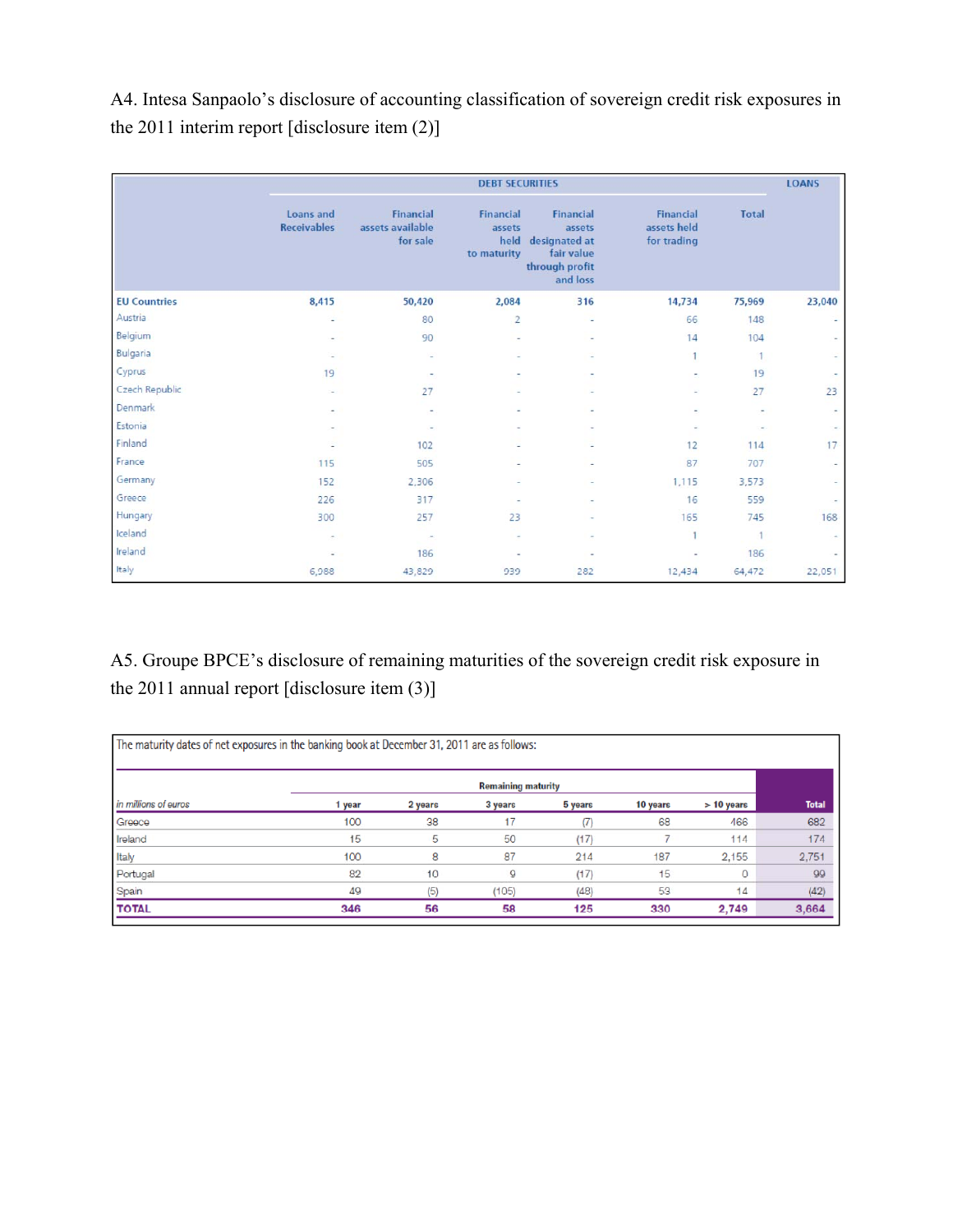A6. HSBC's disclosure of non-sovereign credit risk exposures in the 2011 interim report [disclosure item (4)]

| Exposures to selected eurozone countries – other financial institutions and corporates |                        |                                |                       |                          |                              |                       |  |  |  |  |  |
|----------------------------------------------------------------------------------------|------------------------|--------------------------------|-----------------------|--------------------------|------------------------------|-----------------------|--|--|--|--|--|
|                                                                                        | Greece<br><b>USSbn</b> | <b>Ireland</b><br><b>USSbn</b> | Italy<br><b>USSbn</b> | Portugal<br><b>USSbn</b> | <b>Spain</b><br><b>USSbn</b> | Total<br><b>USSbn</b> |  |  |  |  |  |
| At 30 June 2011                                                                        |                        |                                |                       |                          |                              |                       |  |  |  |  |  |
|                                                                                        | 3.5                    | 2.4                            | 1.1                   | 0.1                      | 5.4                          | 12.5                  |  |  |  |  |  |
|                                                                                        | 3.6                    | 2.4                            | $1.1\,$               | 0.1                      | 5.5                          | 12.7                  |  |  |  |  |  |
| - impairment allowances                                                                | (0.1)                  | -                              |                       |                          | (0.1)                        | (0.2)                 |  |  |  |  |  |
| Financial investments available                                                        |                        |                                |                       |                          |                              |                       |  |  |  |  |  |
|                                                                                        |                        |                                | 0.3                   | 0.1                      | 0.2                          | 0.6                   |  |  |  |  |  |
|                                                                                        |                        |                                |                       |                          | 0.1                          | 0.1                   |  |  |  |  |  |
|                                                                                        |                        |                                |                       |                          | 0.2                          | 0.2                   |  |  |  |  |  |
| Total                                                                                  | 3.5                    | 2.4                            | 1.4                   | 0.2                      | 5.9                          | 13.4                  |  |  |  |  |  |
| Off-balance sheet exposures                                                            | 2.1                    | 0.1                            | 1.0                   |                          | 0.2                          | 3.4                   |  |  |  |  |  |

A7. BNP Paribas' disclosure of indirect sovereign credit risk exposures from CDS contracts in the 2011 annual report [disclosure item (5)]

|                                          | <b>Banking Book®</b> |              |                            |  |  |  |
|------------------------------------------|----------------------|--------------|----------------------------|--|--|--|
|                                          |                      |              | <b>Central Governments</b> |  |  |  |
| 31 December 2011<br>In millions of euros | <b>Securities</b>    | <b>Loans</b> | <b>CDS</b>                 |  |  |  |
| <b>Eurozone</b>                          |                      |              |                            |  |  |  |
| Austria                                  | 539                  | $\Omega$     | 0                          |  |  |  |
| Belgium                                  | 17,383               | 1,826        | 0                          |  |  |  |
| Cyprus                                   | 22                   | 0            | Ω                          |  |  |  |
| Estonia                                  | O                    | $\Omega$     | Λ                          |  |  |  |
| Finland                                  | 293                  | 0            | ∩                          |  |  |  |
| France                                   | 13,981               | 161          | 101                        |  |  |  |
| Germany                                  | 2,550                | $\Omega$     | $\Omega$                   |  |  |  |
| Italy                                    | 12,656               | 552          | 92                         |  |  |  |
| Luxembourg                               | 31                   | 147          | 0                          |  |  |  |
| Malta                                    | 0                    | $\Omega$     | 0                          |  |  |  |
| Netherlands                              | 7,423                | 1,685        | 0                          |  |  |  |
| Slovakia                                 | 29                   | 0            | 0                          |  |  |  |
| Slovenia                                 | 41                   | O            | 0                          |  |  |  |
| Spain                                    | 457                  | 349          | 0                          |  |  |  |
| <b>Programme countries</b>               |                      |              |                            |  |  |  |
| Greece                                   | 1,041                | 5            | 0                          |  |  |  |
| Ireland                                  | 274                  | 0            | 0                          |  |  |  |
| Portugal                                 | 1,407                | $\Omega$     | 0                          |  |  |  |
| <b>TOTAL EUROZONE</b>                    | 58,127               | 4,726        | 193                        |  |  |  |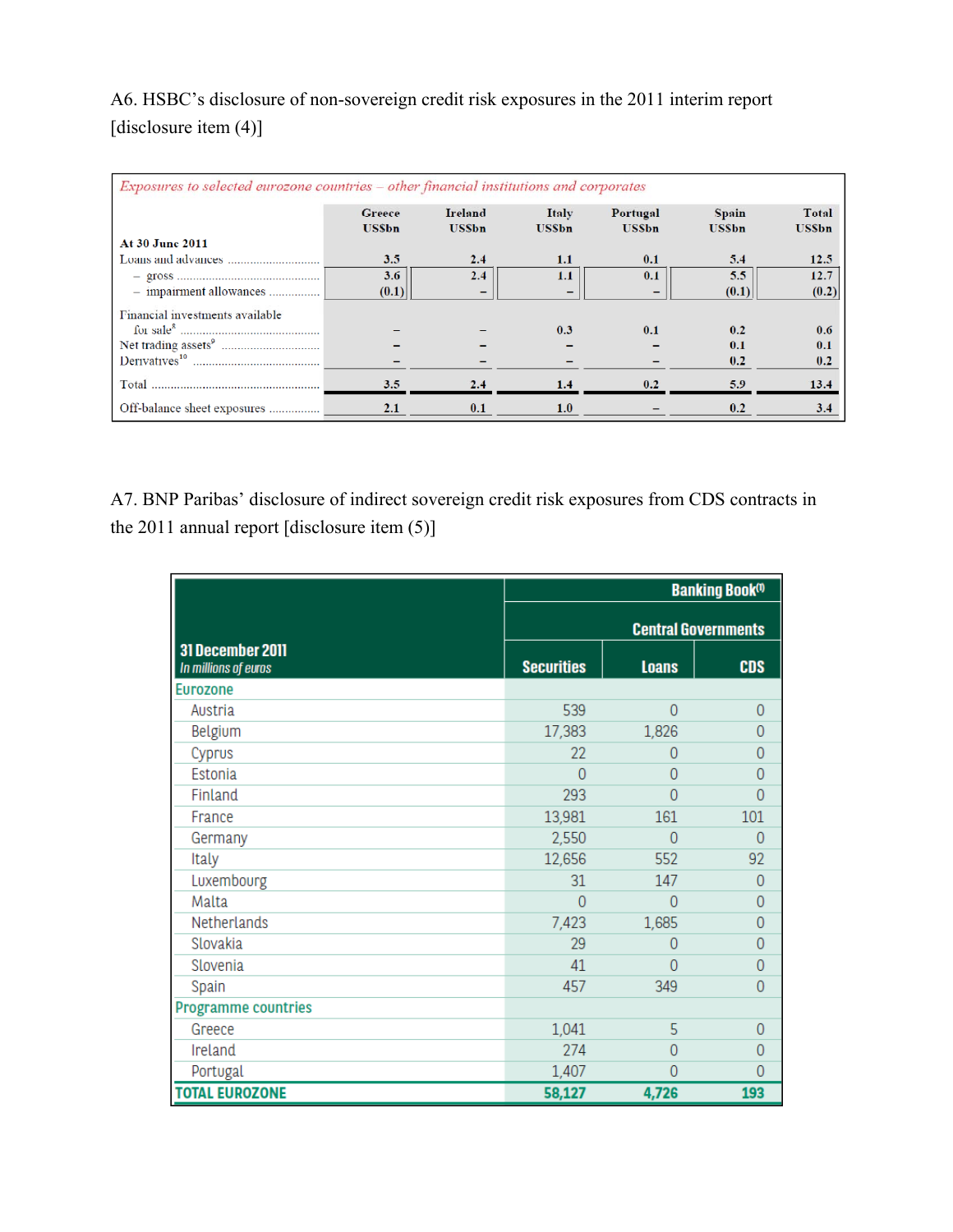### **References**

- Admati, A., and P. Pfleiderer. 'Forcing firms to talk: Financial disclosure regulation and externalities.' *Review of Financial Studies* 13 (2000): 479-515.
- Bagnoli, M., and S.G. Watts. 'Financial Reporting and Supplemental Voluntary Disclosures.' *Journal of Accounting Research* 45 (2007): 885-913.
- Ball, R. 'Infrastructure Requirements for an Economically Efficient System of Public Financial Reporting and Disclosure.' *Brookings-Wharton Papers on Financial Service* (2001): 127- 169.
- Basel Committee on Banking Supervision. 'Public Disclosures by Banks: Results of the 2001 Disclosure Survey.' Basel, Bank for International Settlements, May 2003.
- Beyer, A., D.A. Cohen, T.Z. Lys, and B.R. Walther. 'The financial reporting environment: Review of the recent literature.' *Journal of Accounting and Economics* 50 (2010): 296-343.
- Bischof, J. 'The Effects of IFRS 7 Adoption on Bank Disclosure in Europe.' *Accounting in Europe* 6 (2009): 167-194.
- Botosan, C.A., and M.S. Harris. 'Motivations for Changes in Disclosure Frequency and Its Consequences: An Examination of Voluntary Quarterly Segment Disclosures.' *Journal of Accounting Research* 38 (2000): 329-353.
- Bushman, R.M., and W.R. Landsman. 'The pros and cons of regulating corporate reporting: A critical review of the arguments.' *Accounting and Business Research* (2010): 259-273.
- Bushman, R.M., and C.D. Williams. 'Accounting Discretion, Loan Loss Provisioning, and Discipline of Banks' Risk-Taking.' *Journal of Accounting and Economics* (2012): forthcoming.
- Clotfelter, C., E. Glennie, H. Ladd, and J. Vigdor. 'Would higher salaries keep teachers in highpoverty schools? Evidence from a policy intervention in North Carolina.' *Journal of Public Economics* 92 (2008): 1352-1370.
- Coffee, Jr, J.C. 'A theory of corporate scandals: Why the USA and Europe differ.' *Oxford Review of Economic Policy* 21 (2005): 198-211.
- Cox, D.R. 'Regression models and life-tables.' *Journal of the Royal Statistical Society* B34 (1972): 187-220.
- Daske, H., Hail, L., Leuz, C., and R. Verdi. 'Mandatory IFRS reporting around the world: Early evidence on the economic consequences.' *Journal of Accounting Research* 46 (2008): 1085- 1142.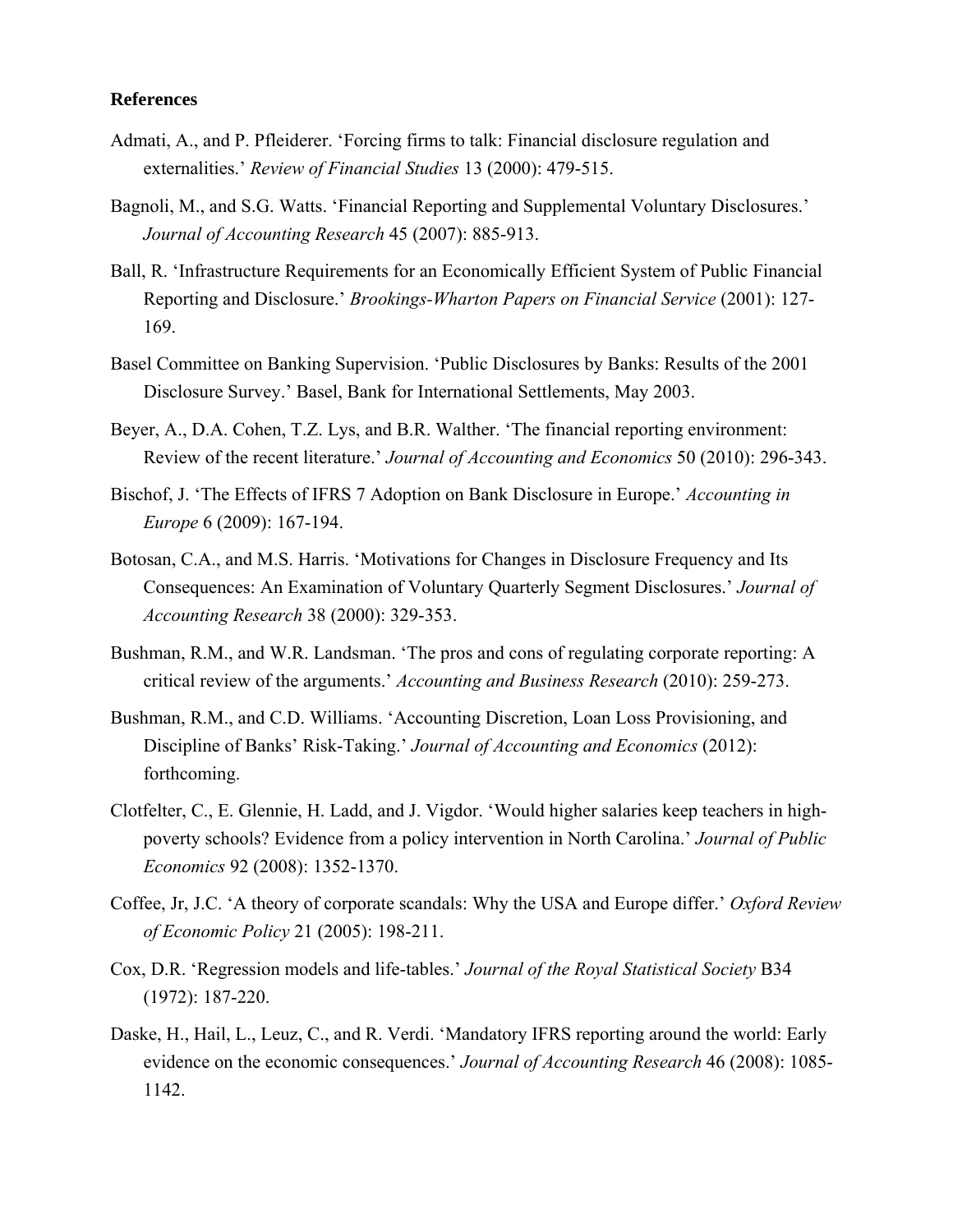- Daske, H., Hail, L., Leuz, C., and R. Verdi. 'Adopting a Label: Heterogeneity in the Economic Consequences Around IAS/IFRS Adoptions.' Working Paper, University of Chicago, 2012.
- Demirgüç-Kunt, A., and H. Huizinga. 'Market discipline and deposit insurance.' *Journal of Monetary Economics* 51 (2004): 375-399.
- Diamond, D.W. 'Financial Intermediation and Delegated Monitoring.' *Review of Economic Studies* 51 (1984): 393-414.
- Dye, R.A. 'Disclosure of Nonproprietary Information.' *Journal of Accounting Research* 23 (1985): 123-145.
- Dye, R.A. 'Mandatory versus voluntary disclosures: The cases of financial and real externalities.' *The Accounting Review* 65 (1990): 1-24.
- Dye, R.A., and S.S. Sridhar. 'Industry-wide disclosure dynamics.' *Journal of Accounting Research* 33 (1995): 157-174.
- Einhorn, E. 'The nature of the interaction between mandatory and voluntary disclosures.' *Journal of Accounting Research* 43 (2005): 593-621.
- Einhorn, E., and A. Ziv. 'Intertemporal dynamics of corporate voluntary disclosure.' *Journal of Accounting Research* 46 (2008): 567-589.
- Ellahie, A. 'Bank Stress Tests and Information Asymmetry.' Working Paper, London Business School, 2012.
- European Banking Authority. 'Follow-up review of banks' transparency in their 2010 Pillar 3 reports.' London, October 2011.
- Flannery, M.J. 'The Faces of "Market Discipline".' *Journal of Financial Services Research* 20 (2001): 107-119.
- Flannery, M.J, and J.F. Houston. 'The Value of a Government Monitor for U.S. Banking Firms.' *Journal of Money, Credit, and Banking* 31 (1999): 14-34.
- Flannery, M.J., Kwan, S.H., and M. Nimalendran. 'Market Evidence on the Opaqueness of Banking Firms' Assets.' *Journal of Financial Economics* 71 (2004): 419–460.
- Flannery, M.J., Kwan, S.H., and M. Nimalendran. 'The 2007-09 Financial Crises and Bank Opaqueness.' *Federal Reserve Bank of San Francisco Working Paper Series* 2010.
- Flannery, M.J., and S.M. Sorescu. 'Evidence of bank market discipline in subordinated debenture yields: 1983-1991.' *Journal of Finance* 51 (1996): 1347-1377.
- Foster, G. 'Intra-industry information transfers associated with earnings releases.' *Journal of Accounting and Economics* 3 (1981): 201-232.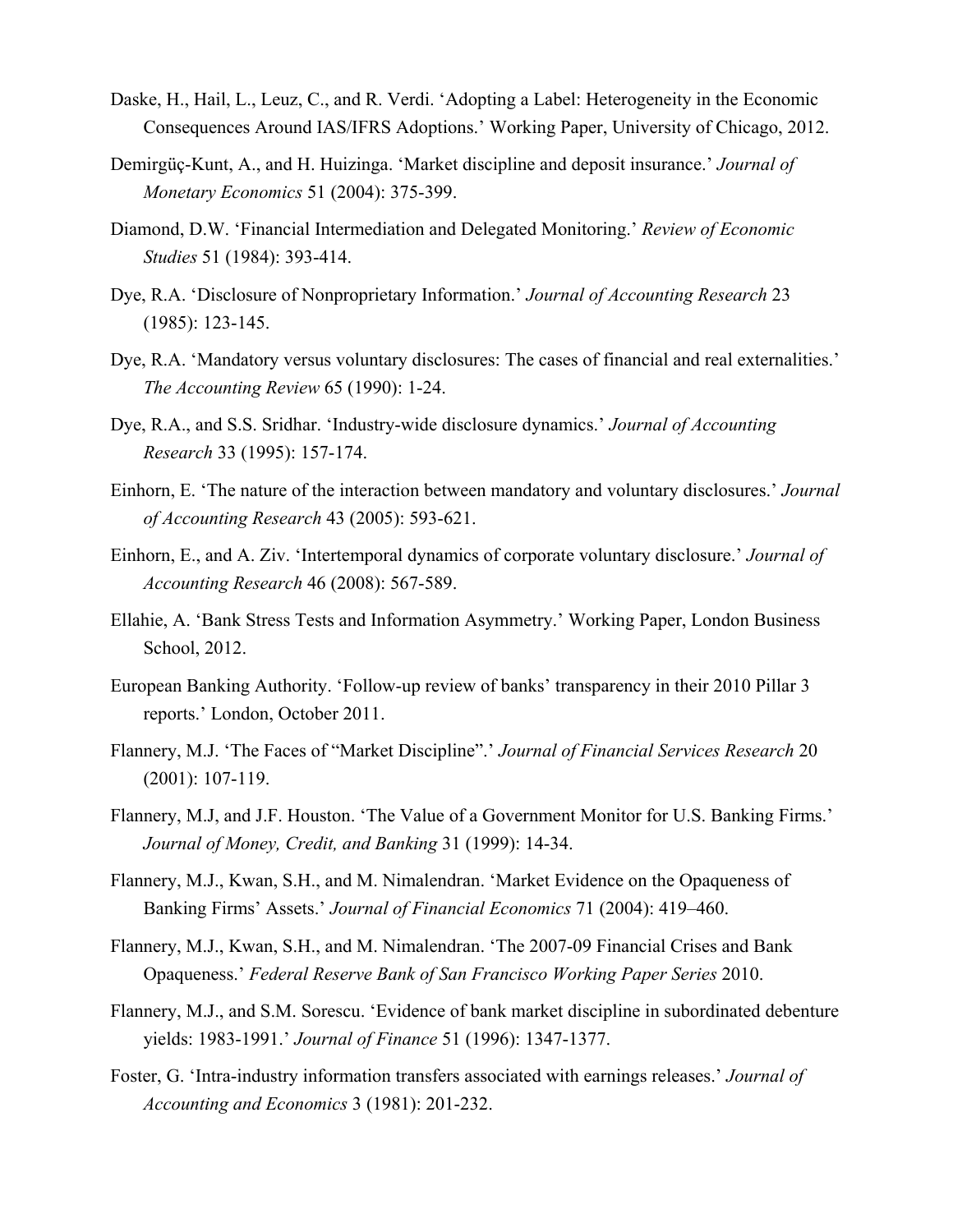- Gigler, F., and T. Hemmer. 'On the frequency, quality, and informational role of mandatory financial reports.' *Journal of Accounting Research* 36 (1998): 117-147.
- Goldstein, I., and H. Sapra. 'Should Banks' Stress Test Results Be Disclosed? An Analysis of the Costs and Benefits.' Working Paper, University of Pennsylvania, 2011.
- Grossman, S. 'The Informational Role of Warranties and Private Disclosure about Product Quality.' *Journal of Law and Economics* 24 (1981): 461-483.
- Grossman, S. and J. Stiglitz. 'On the Impossibility of Informationally Efficient Markets.' *American Economic Review* 70 (1980): 393-408.
- Guay, W. 'The impact of derivatives on firm risk: An empirical examination of new derivative users.' *Journal of Accounting and Economics* 26 (1999): 319-351.
- Hail, L., and C. Leuz. 'Cost of capital effects and changes in growth expectations around U.S. cross-listings.' *Journal of Financial Economics* 93 (2009): 428-454.
- Hirst, D.E., L. Koonce, and S. Venkataraman. 'Management earnings forecasts: A review and framework.' *Accounting Horizons* 22 (2008): 315-338.
- Holthausen, R.W. 'Accounting Standards, Financial Reporting Outcomes, and Enforcement.' *Journal of Accounting Research* Vol. 47 (2008): 447-458.
- Huang, R. D., and H.R. Stoll. 'The Components of the Bid-Ask Spread: A General Approach.' *Review of Financial Studies* 10 (1997): 995-1034.
- Jordan, J., Peek, J., and E.S. Rosengren. 'The Market Reaction to the Disclosure of Supervisory Actions: Implications for Bank Transparency.' *Journal of Financial Intermediation* 9 (2000): 298-319.
- Jorgensen, B.N., and M.T. Kirschenheiter. 'Discretionary Risk Disclosures.' *The Accounting Review* 78 (2003): 449-469.
- Knaup, M., and W. Wagner. 'A market-based measure of credit quality and banks' performance during the subprime crisis.' *Management Science* (2012): forthcoming.
- KPMG. 'Focus on Transparency. Trends in the presentation of financial statements and disclosure of information by European banks.' London, 2011.
- Lambert, R., C. Leuz, and R.E. Verrecchia. 'Accounting information, disclosure, and the cost of capital.' *Journal of Accounting Research* 45 (2007): 385-420.
- Lang, M.H., and R.J. Lundholm. 'Cross-Sectional Determinants of Analyst Ratings of Corporate Disclosures.' *Journal of Accounting Research* 31 (1993): 246-271.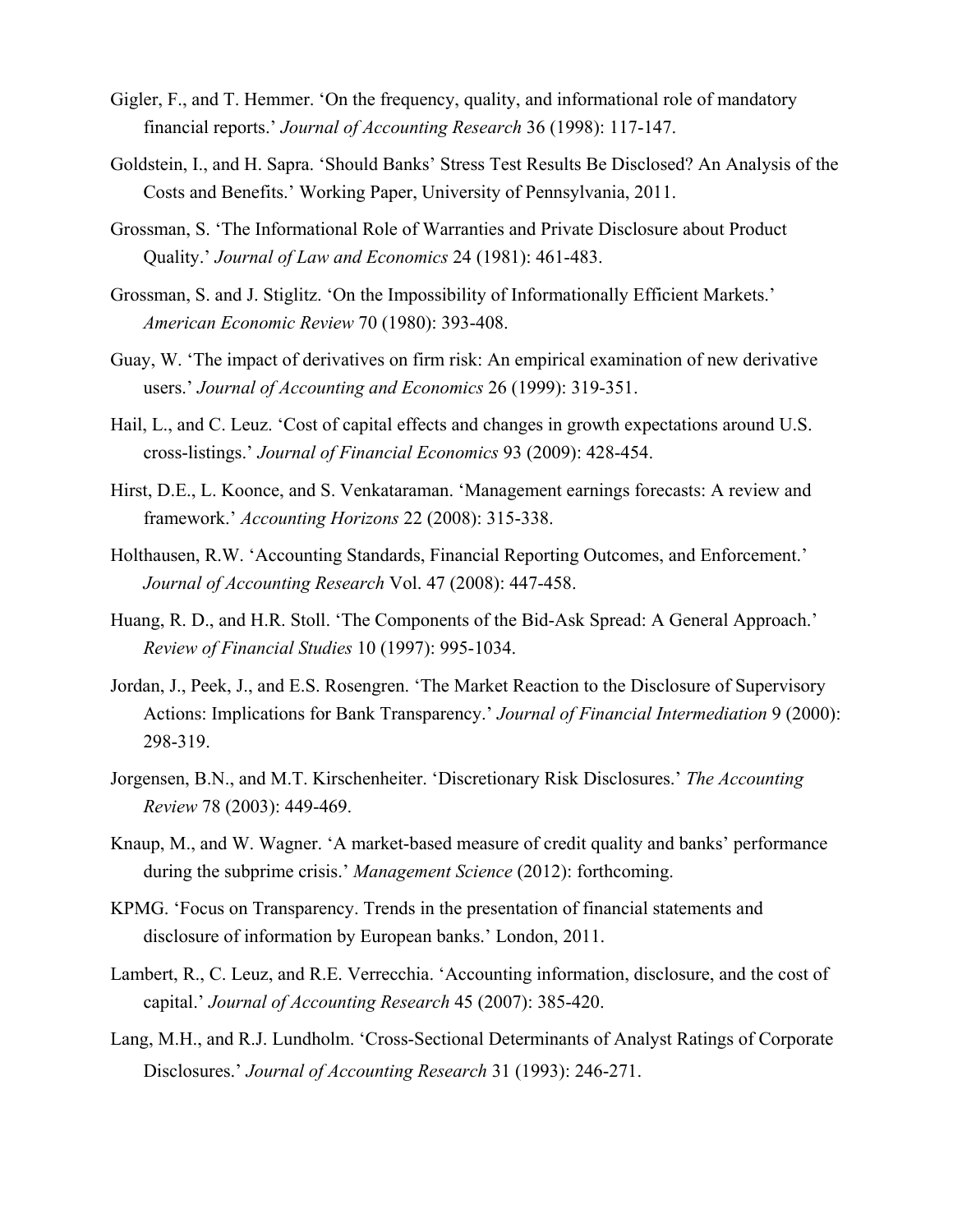- Leuz, C., and P. Wysocki. 'Economic Consequences of Financial Reporting and Disclosure Regulation: A Review and Suggestions for Future Research.' Working paper, University of Chicago, 2008.
- Leuz, C., and R.E. Verrecchia. 'The Economic Consequences of Increased Disclosure.' *Journal of Accounting Research* 38 (2008): 91-124.
- Li, F. 'Annual report readability, current earnings, and earnings persistence.' *Journal of Accounting and Economics* 45: 221-247.
- Mishkin, F.S. 'Prudential Supervision: Why Is It Important and What Are the Issues?' In: *Prudential Supervision: What Works and What Doesn't*, Mishkin, F.S. (ed.), University of Chicago Press, 2001.
- Morgan, D.P. 'Rating Banks: Risk and Uncertainty in an Opaque Industry.' *American Economic Review* 92 (2002): 874-888.
- Morris, S., and H.S. Shin. 'The Social Value of Public Information.' *American Economic Review* 92 (2002): 1521-1534.
- Peristiani, S., D.P. Morgan, and V. Savino. 'The Information Value of the Stress Test and Bank Opacity.' *Federal Reserve Bank of New York Staff Reports* 460 (2010).
- Pukthuanthong, K., and R. Roll. 'Global market integration: An alternative measure and its application.' *Journal of Financial Economics* 94 (2009): 214-232.
- Ryan, S.G. 'Risk Reporting Quality: Implications of Academic Research for Financial Reporting Policy.' *Accounting and Business Research* 42 (2012): 295-232.
- Schrand, C. M. 'The association between stock-price interest rate sensitivity and disclosures about derivative instruments.' *The Accounting Review* 72 (1997): 87-109.
- Shanken, J. 'On the Estimation of Beta-Pricing Models.' *Review of Financial Studies* 5 (1992): 1- 33.
- Skinner, D.J. 'Why Firms Voluntarily Disclose Bad News.' *Journal of Accounting Research* 32 (1994): 38-60.
- Verrecchia, R.E. 'Discretionary Disclosure.' *Journal of Accounting and Economics* 5 (1983): 179-194.
- Verrecchia, R.E. 'Essays on Disclosure.' *Journal of Accounting and Economics* 32 (2001): 97- 180.
- Woods, M., K. Dowd, and C. Humphrey. 'Market risk reporting by the world's top banks: Evidence on the diversity of reporting practice and the implications for international accounting harmonization.' *Spanish Accounting Review* 11 (2008): 9-42.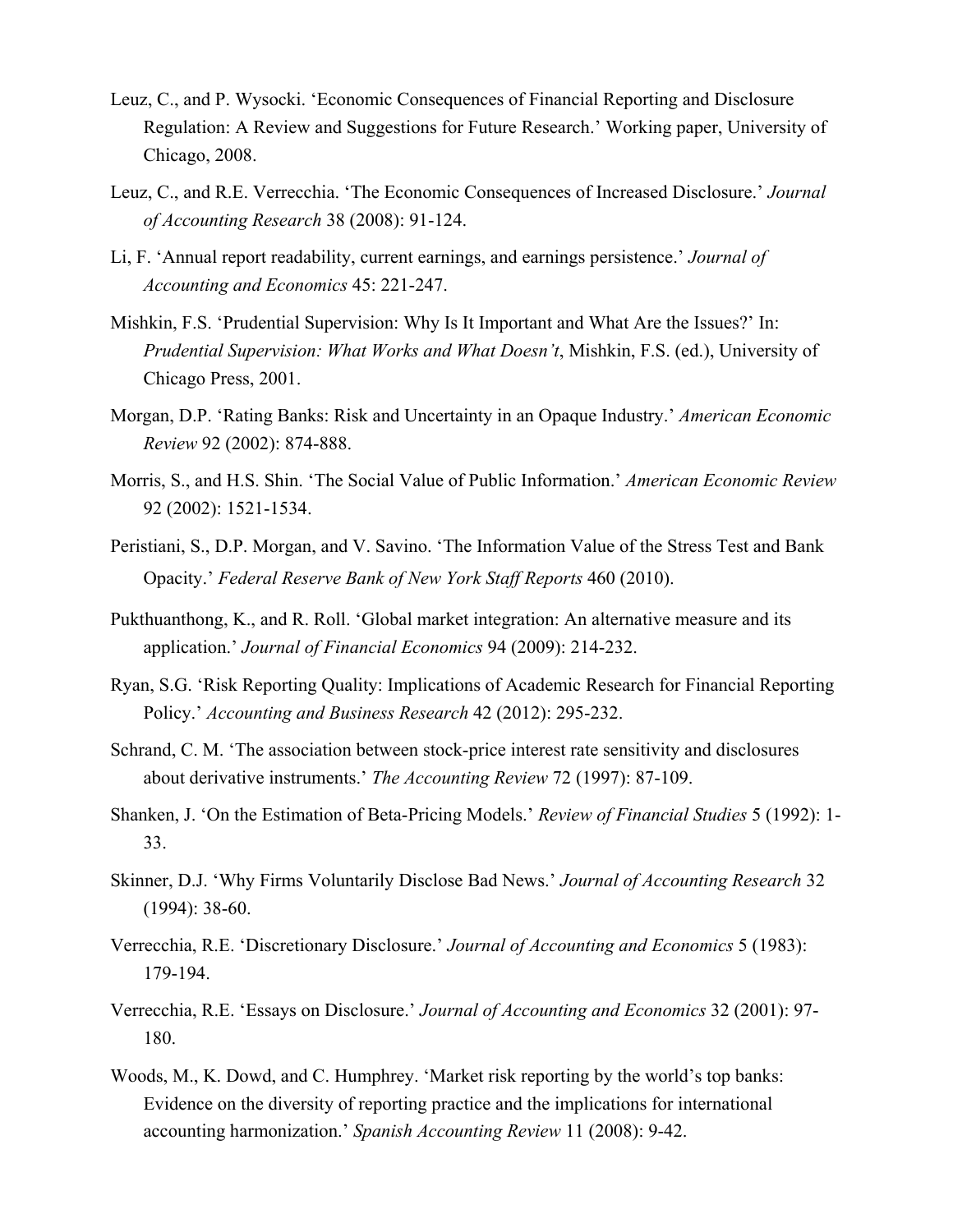- Wysocki, P. 'New Institutional Accounting and IFRS.' *Accounting and Business Research* 41 (2011): 309-328.
- Zhang, H. 'Effect of derivative accounting rules on corporate risk-management behavior.' *Journal of Accounting and Economics* 47 (2009): 244-264.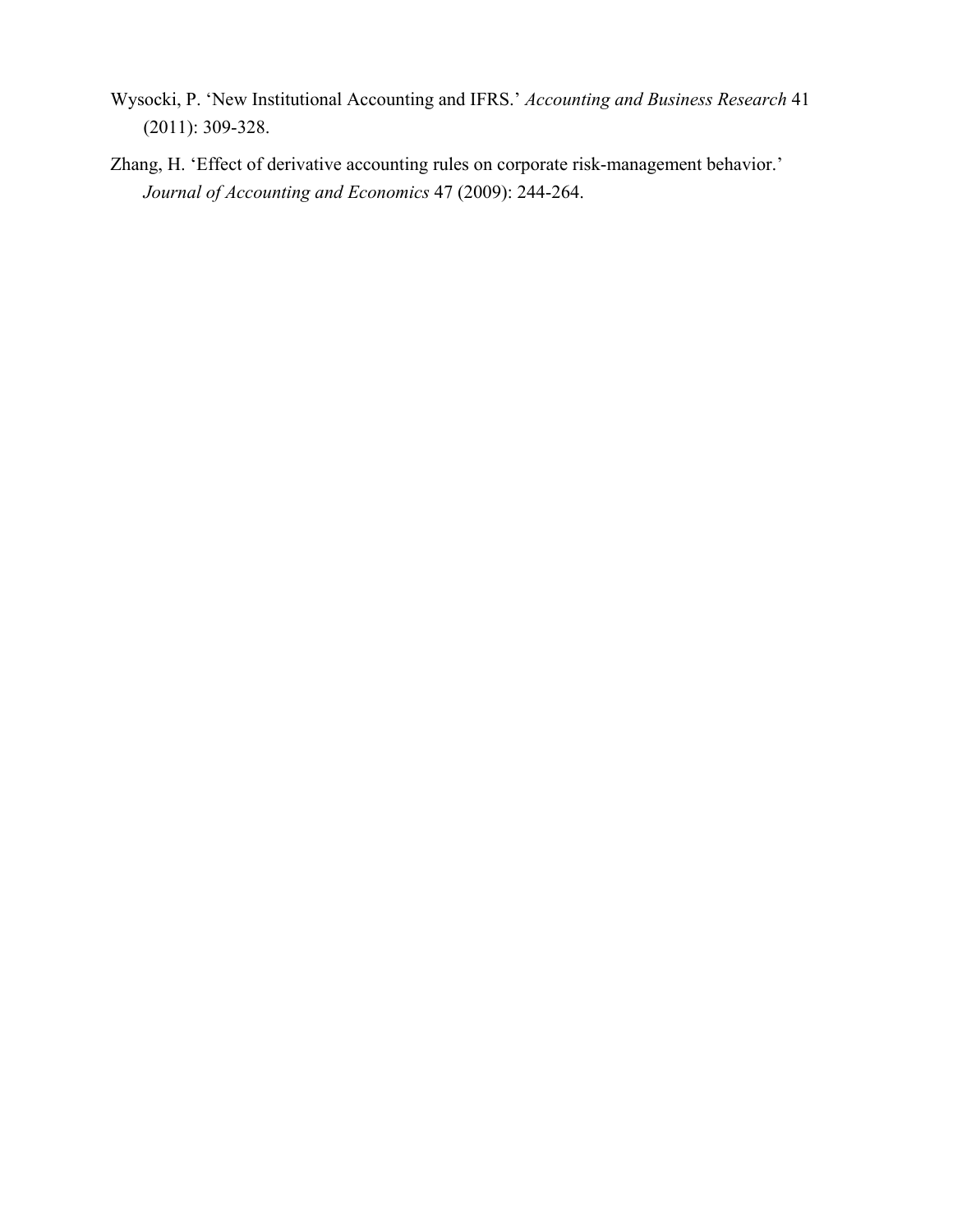|                     |                |                  |                         | <b>Stress-Test Participation</b> | <b>Voluntary Disclosures</b><br>Control |                                 |                                         |                                      |                                         |                         |
|---------------------|----------------|------------------|-------------------------|----------------------------------|-----------------------------------------|---------------------------------|-----------------------------------------|--------------------------------------|-----------------------------------------|-------------------------|
| Country             | N              | July<br>2010     | July<br>2011            | December<br>2011                 | Group<br>(Insurance)                    | <b>July 2010</b><br>Item<br>EAD | <b>July 2011</b><br>Item<br>Measurement | <b>July 2011</b><br>Item<br>Maturity | <b>July 2011</b><br>Item<br>N-sovereign | Dec 2011<br>Item<br>CDS |
| Austria             | 8              | $\sqrt{2}$       | 3                       | 3                                | $\sqrt{2}$                              | 8                               | 5                                       | $\overline{c}$                       | 4                                       |                         |
| Belgium             | 3              | $\sqrt{2}$       | $\overline{c}$          | $\overline{c}$                   | $\boldsymbol{0}$                        | 3                               | 3                                       | 3                                    | 1                                       | 1                       |
| Bulgaria            | 7              | $\boldsymbol{0}$ | $\overline{0}$          | $\boldsymbol{0}$                 | 3                                       | $\overline{c}$                  | $\boldsymbol{0}$                        | $\overline{0}$                       | $\mathbf{0}$                            | 0                       |
| Croatia             | 1              | $\boldsymbol{0}$ | $\mathbf{0}$            | $\boldsymbol{0}$                 | $\mathbf{1}$                            | $\mathbf{0}$                    | $\boldsymbol{0}$                        | 0                                    | $\mathbf{0}$                            | 0                       |
| Cyprus              | 6              | $\overline{c}$   | $\overline{\mathbf{c}}$ | 2                                | $\overline{c}$                          | 4                               | 4                                       | 3                                    | 3                                       | 0                       |
| Czech Republic      | $\mathbf{1}$   | $\mathbf{0}$     | $\boldsymbol{0}$        | $\mathbf{0}$                     | $\boldsymbol{0}$                        | 1                               | 1                                       | 0                                    | $\boldsymbol{0}$                        | 0                       |
| Denmark             | 11             | 3                | 4                       | 4                                | 3                                       | 6                               | 1                                       | $\boldsymbol{0}$                     | 1                                       | 0                       |
| Finland             | 3              | $\mathbf{1}$     | 1                       | 1                                | $\mathbf{1}$                            | 3                               | $\boldsymbol{0}$                        | 0                                    | $\mathbf{0}$                            | 0                       |
| France              | 11             | $\overline{4}$   | 4                       | 4                                | 5                                       | 10                              | 8                                       | 9                                    | 2                                       | 3                       |
| Germany             | 32             | 14               | 13                      | 13                               | 10                                      | 29                              | 17                                      | 11                                   | 12                                      | 8                       |
| Greece              | 13             | 6                | 6                       | $\boldsymbol{0}$                 | 1                                       | 10                              | 10                                      | 7                                    | 1                                       |                         |
| Hungary             | $\overline{2}$ | $\overline{c}$   | $\mathbf{1}$            | 1                                | $\overline{0}$                          | 1                               | $\mathbf{0}$                            | 0                                    | $\mathbf{0}$                            | 0                       |
| Ireland             | $\overline{4}$ | $\overline{2}$   | 3                       | 3                                | $\mathbf{1}$                            | 3                               | 2                                       | $\overline{c}$                       | 3                                       |                         |
| Italy               | 28             | 5                | 5                       | 5                                | 8                                       | 17                              | 14                                      | 11                                   | 1                                       | 3                       |
| Liechtenstein       | $\overline{2}$ | $\mathbf{0}$     | $\boldsymbol{0}$        | $\boldsymbol{0}$                 | $\boldsymbol{0}$                        | $\mathbf{0}$                    | $\mathbf{0}$                            | $\boldsymbol{0}$                     | $\theta$                                | 0                       |
| Lithuania           | 3              | $\boldsymbol{0}$ | $\mathbf{0}$            | $\boldsymbol{0}$                 | $\boldsymbol{0}$                        | $\boldsymbol{0}$                | $\mathbf{0}$                            | 0                                    | $\mathbf{0}$                            | 0                       |
| Luxembourg          | 4              | $\mathbf{1}$     | 1                       | 1                                | $\overline{c}$                          | $\overline{4}$                  | 2                                       | 2                                    | $\mathbf{0}$                            |                         |
| Malta               | 5              | $\mathbf{1}$     | $\mathbf{1}$            | 1                                | $\mathbf{1}$                            | 3                               | 1                                       | 1                                    | $\mathbf{0}$                            | $\theta$                |
| Netherlands         | 9              | $\overline{4}$   | $\overline{4}$          | $\overline{4}$                   | $\overline{2}$                          | 8                               | 4                                       | $\boldsymbol{0}$                     | 3                                       | 3                       |
| Norway              | 15             | $\boldsymbol{0}$ | $\mathbf{1}$            | 1                                | $\overline{c}$                          | $\overline{4}$                  | $\theta$                                | $\boldsymbol{0}$                     | 1                                       | $\theta$                |
| Poland              | 15             | 1                | 1                       | 1                                | $\overline{c}$                          | 1                               | $\theta$                                | 0                                    | $\theta$                                | 0                       |
| Portugal            | 5              | 4                | 4                       | 4                                | $\boldsymbol{0}$                        | 4                               | 4                                       | 4                                    |                                         |                         |
| Romania             | 3              | $\mathbf{0}$     | $\mathbf{0}$            | 0                                | 1                                       | $\theta$                        | 0                                       | 0                                    | $\theta$                                | 0                       |
| Slovakia            | 1              | $\mathbf{0}$     | $\mathbf{0}$            | $\mathbf{0}$                     | $\mathbf{0}$                            | $\theta$                        | $\mathbf{0}$                            | $\boldsymbol{0}$                     | 0                                       | 0                       |
| Slovenia            | 6              | 1                | 2                       | 2                                | 3                                       | 5                               | 2                                       |                                      | 0                                       | 0                       |
| Spain               | 17             | 13               | 14                      | 5                                | $\overline{c}$                          | 7                               | 6                                       | 3                                    | 1                                       | 2                       |
| Sweden              | 6              | $\overline{4}$   | 4                       | 4                                | $\mathbf{1}$                            | 4                               | 2                                       | 0                                    | $\mathbf{0}$                            | $\mathbf{0}$            |
| Switzerland         | 15             | $\boldsymbol{0}$ | $\boldsymbol{0}$        | 0                                | 7                                       | 10                              | 3                                       | 2                                    | 1                                       | 2                       |
| United Kingdom      | 37             | 4                | 4                       | 4                                | 27                                      | 18                              | 4                                       | 3                                    | 7                                       | 4                       |
| <b>Total Sample</b> | 273            | 76               | 80                      | 65                               | 87                                      | 165                             | 93                                      | 64                                   | 42                                      | 31                      |

**TABLE 1**  *Sample and Sovereign Credit Risk Disclosures by Country* 

Table 1 summarizes the sample and provides country-level frequencies of sovereign risk disclosures. Sovereign credit risk disclosures are defined in accordance with the mandatory stress-test disclosure. *July 2010 Item: EAD* is the country-wise disclosure of sovereign exposures at default. *July 2011 Item: Measurement* is the disclosure of the accounting classification of sovereign exposures. *July 2011 Item: Maturity* is the disclosure of the maturities of sovereign exposures. *July 2011 Item: Non-sovereign* is the country-wise disclosure of non-sovereign exposures at default. *December 2011 Item: CDS* is the country-wise disclosure of indirect sovereign exposures from CDS contracts or similar credit derivatives.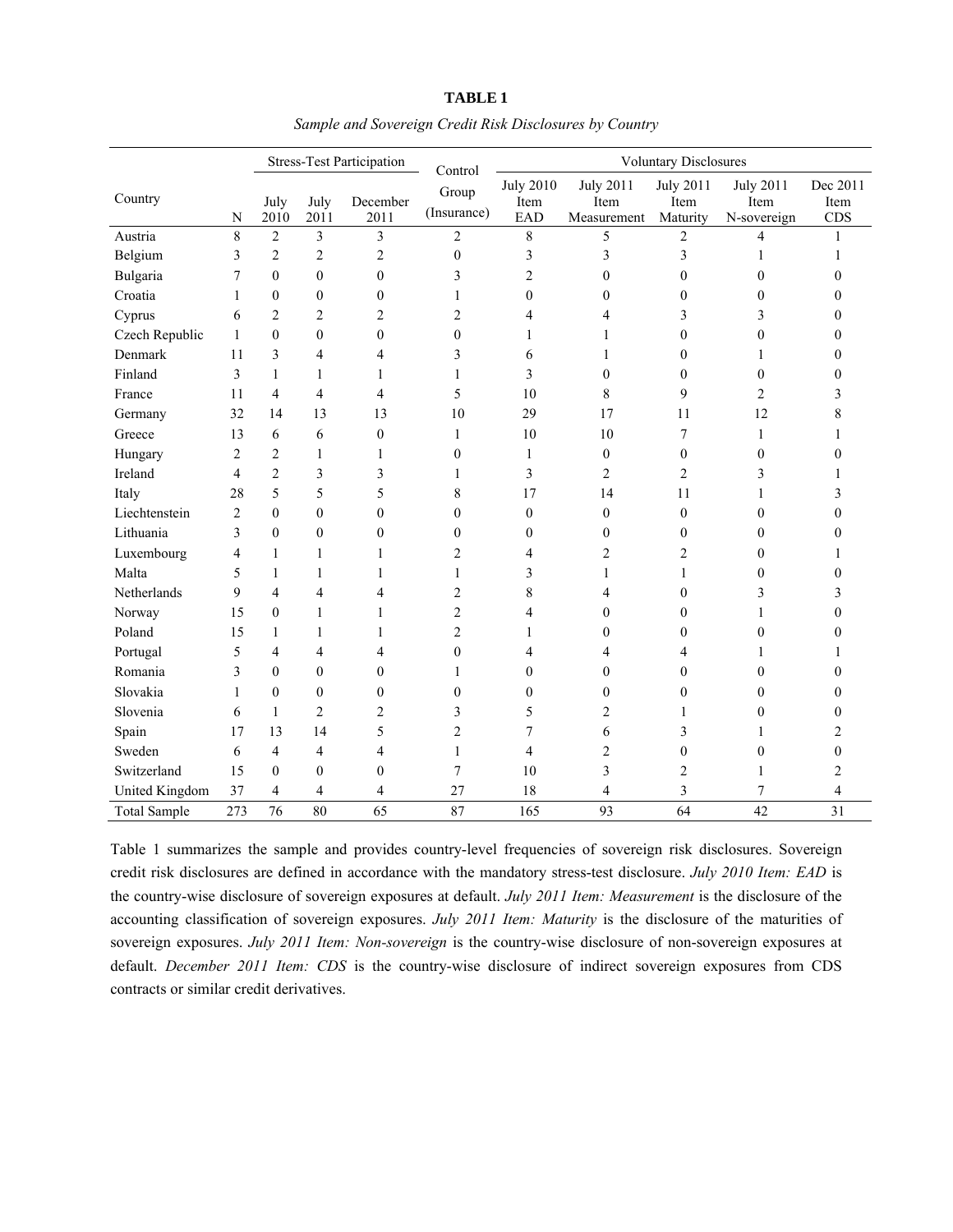#### **TABLE 2**

#### *Univariate Analysis of the Timing of Voluntary Sovereign Credit Risk Disclosures*

|  | Panel A. Disclosures of Sovereign EAD around the July 2010 Stress-Test |  |  |  |  |  |
|--|------------------------------------------------------------------------|--|--|--|--|--|
|  |                                                                        |  |  |  |  |  |

|                                                    | July 2010 Item: EAD |                                    |                  |                    |  |  |  |  |
|----------------------------------------------------|---------------------|------------------------------------|------------------|--------------------|--|--|--|--|
|                                                    | N                   | <b>Stress-Test</b><br>Participants | Control Group    | Diff.<br>(p-value) |  |  |  |  |
| <b>Pre-Stress Test</b>                             | 246                 | 0.0986                             | 0.0343           | $+0.643(0.057)$    |  |  |  |  |
| Post-Stress Test                                   | 230                 | 0.2609                             | 0.0497           | $+2112 \le 001$    |  |  |  |  |
| Post-Stress Test $+1$                              | 237                 | 0.4143                             | 0.1018           | $+.3125 (< 001)$   |  |  |  |  |
| Pre-Stress Test -> Post-Stress Test (p-value)      |                     | $+1623(.015)$                      | $+0.0154(0.588)$ | $+1469(001)$       |  |  |  |  |
| Post-Stress Test -> Post-Stress Test + 1 (p-value) |                     | $+.1534(.073)$                     | $+0.0521(0.096)$ | $+.1013(.018)$     |  |  |  |  |
| Diff-in-Diff (p-value)                             |                     |                                    |                  | $+0.0456(0.199)$   |  |  |  |  |

**Panel B. Disclosures of Accounting Classification around the July 2011 Stress-Test** 

|                                                                                                                               | July 2011 Item: Accounting Classification |                                       |                                    |                                                          |  |  |  |  |
|-------------------------------------------------------------------------------------------------------------------------------|-------------------------------------------|---------------------------------------|------------------------------------|----------------------------------------------------------|--|--|--|--|
|                                                                                                                               | N                                         | Stress-Test<br>Participants           | Control Group                      | Diff<br>(p-value)                                        |  |  |  |  |
| <b>Pre-Stress Test</b>                                                                                                        | 248                                       | 0.2133                                | 0.0289                             | $+1844 \le 001$                                          |  |  |  |  |
| <b>Post-Stress Test</b>                                                                                                       | 227                                       | 0.6986                                | 0.1494                             | $+.5492 (< 001)$                                         |  |  |  |  |
| Post-Stress Test $+1$                                                                                                         | 219                                       | 0.8088                                | 0.1921                             | $+6167 \approx 001$                                      |  |  |  |  |
| Pre-Stress Test -> Post-Stress Test (p-value)<br>Post-Stress Test -> Post-Stress Test + 1 (p-value)<br>Diff-in-Diff (p-value) |                                           | $+4853 \approx 0.001$<br>$+1102(172)$ | $+1204 \le 001$<br>$+0.427(0.362)$ | $+3649 (< 001$<br>$+0.675(0.286)$<br>$+2974 \approx 001$ |  |  |  |  |

# **Panel C. Disclosures of Maturities around the July 2011 Stress-Test**

|                                                    |     |                                    | July 2011 Item: Maturity |                       |
|----------------------------------------------------|-----|------------------------------------|--------------------------|-----------------------|
|                                                    | N   | <b>Stress-Test</b><br>Participants | Control Group            | Diff.<br>(p-value)    |
| <b>Pre-Stress Test</b>                             | 248 | 0.0400                             | 0.0116                   | $+.0284(.164)$        |
| Post-Stress Test                                   | 227 | 0.3836                             | 0.1169                   | $+.2667 (< 001)$      |
| Post-Stress Test $+1$                              | 219 | 0.4706                             | 0.1192                   | $+.3514 (< 001)$      |
| Pre-Stress Test -> Post-Stress Test (p-value)      |     | $+.3436 (< 001)$                   | $+.1053 \le 0.001$       | $+2382 \le 0.001$     |
| Post-Stress Test -> Post-Stress Test + 1 (p-value) |     | $+0.0870(0.312)$                   | $+0.0023(1.000)$         | $+.0847(.001)$        |
| Diff-in-Diff (p-value)                             |     |                                    |                          | $+1535 \approx 0.001$ |

#### **Panel D. Disclosures of Non-sovereign EAD around the July 2011 Stress-Test**

|                                                                                                                               |                                                   |                                 | July 2011 Item: Non-sovereign Exposure |                                                       |
|-------------------------------------------------------------------------------------------------------------------------------|---------------------------------------------------|---------------------------------|----------------------------------------|-------------------------------------------------------|
|                                                                                                                               | Stress-Test<br>Participants<br>N<br>Control Group |                                 |                                        |                                                       |
| <b>Pre-Stress Test</b>                                                                                                        | 248                                               | 0.1467                          | 0.0173                                 | $+1293 \le 001$                                       |
| Post-Stress Test                                                                                                              | 227                                               | 0.2877                          | 0.0130                                 | $+.2747 (< 001$                                       |
| Post-Stress Test $+1$                                                                                                         | 219                                               | 0.3214                          | 0.0775                                 | $+.2439 (< 001)$                                      |
| Pre-Stress Test -> Post-Stress Test (p-value)<br>Post-Stress Test -> Post-Stress Test + 1 (p-value)<br>Diff-in-Diff (p-value) |                                                   | $+1410(.046)$<br>$+.0337(.703)$ | $-.0043(1.000)$<br>$+0.645(0.009)$     | $+.1453 (< 001)$<br>$-.0308(1.000)$<br>$+1761 (< 001$ |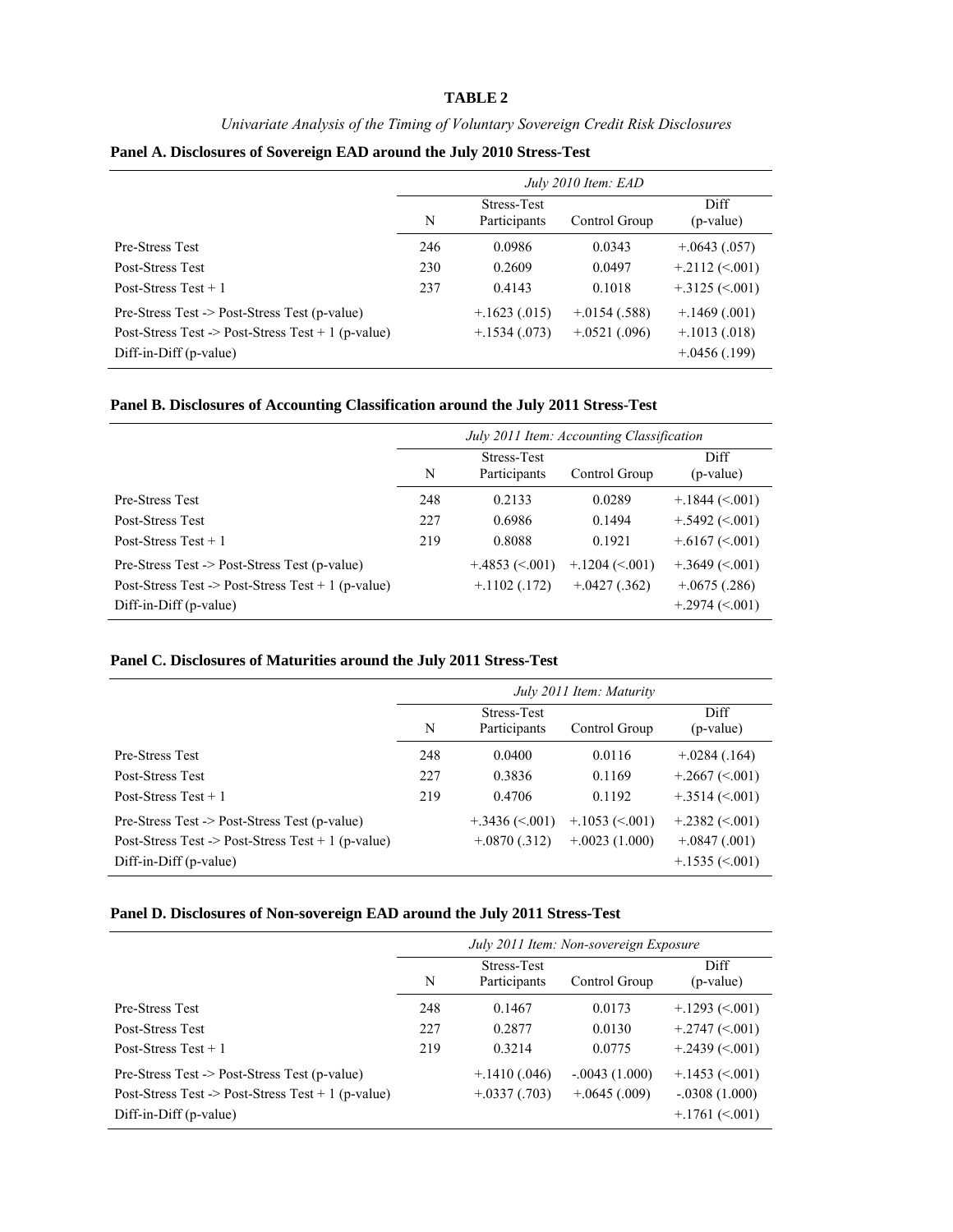#### **TABLE 2 [CONT.]**

|                                               | Dec 2011 Item: CDS Exposure |                             |                  |                   |  |  |  |  |  |
|-----------------------------------------------|-----------------------------|-----------------------------|------------------|-------------------|--|--|--|--|--|
|                                               | N                           | Stress-Test<br>Participants | Control Group    | Diff<br>(p-value) |  |  |  |  |  |
| <b>Pre-Stress Test</b>                        | 248                         | 0.1167                      | 0.0319           | $+.0848(.018)$    |  |  |  |  |  |
| Post-Stress Test                              | 219                         | 0.3966                      | 0.0373           | $+3593 \le 001$   |  |  |  |  |  |
| Post-Stress Test $+1$                         |                             |                             |                  |                   |  |  |  |  |  |
| Pre-Stress Test -> Post-Stress Test (p-value) |                             | $+2799(.001)$               | $+0.0054(1.000)$ | $+2745 (< 001$    |  |  |  |  |  |

|  |  | Panel E. Disclosures of Sovereign CDS Exposures around the December 2011 Capital Exercise |  |  |
|--|--|-------------------------------------------------------------------------------------------|--|--|
|  |  |                                                                                           |  |  |

Table 2 reports results of the analysis of voluntary sovereign risk disclosures during the calendar years 2010 and 2011. The disclosure items used in Panels A to E are defined in Table 1. The tables report the proportions of firms disclosing the item in the specific reporting period. The p-values in the columns indicate the statistical significance of differences in the proportion of disclosures of the specific item between stress-test participants and the control group. The p-values in the rows indicate the statistical significance of the change between the two reporting periods within a group of firms. The diff-in-diff row indicates the statistical significance of the difference in the differences of the change over time between the two groups of firms. All p-values are two-sided and derived from Fisher's exact test.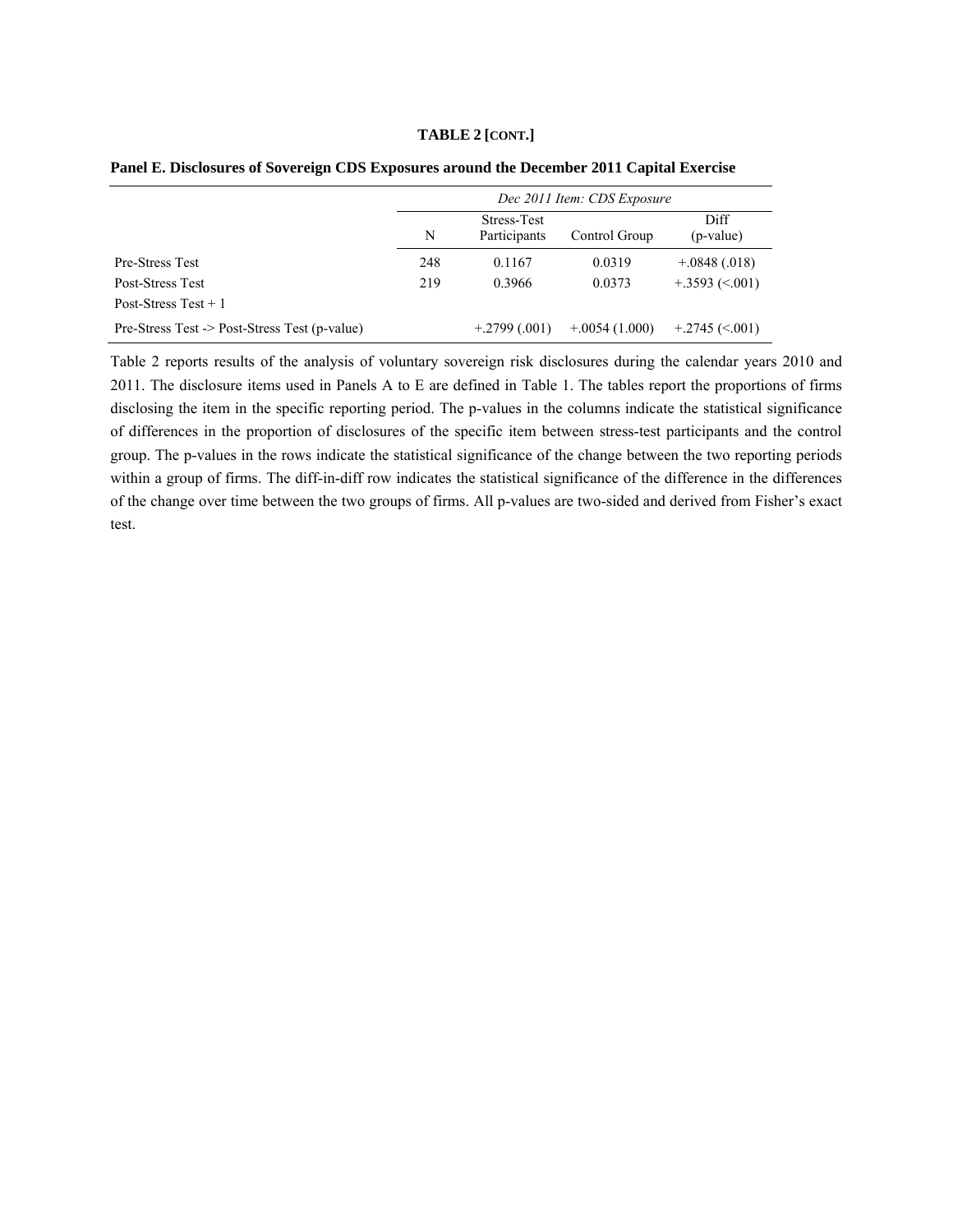### **TABLE 3**

# *Multivariate Analysis of the Timing of Voluntary Sovereign Credit Risk Disclosures*

# **Panel A. Descriptive Statistics**

|                                  | N     | Mean   | SD    | P <sub>1</sub> | Median | P99    |
|----------------------------------|-------|--------|-------|----------------|--------|--------|
| PIIGS Default Risk               | 1.528 | 5.683  | 0.871 | 4.336          | 5.714  | 7.351  |
| Size [Log (TA)]                  | 1,528 | 16.245 | 2.423 | 9.805          | 16.358 | 21.124 |
| Profitability [Return on Equity] | 1.528 | 0.017  | 0.594 | $-1.830$       | 0.077  | 0.553  |
| Capitalization [Equity Ratio]    | 1.528 | 0.113  | 0.122 | 0.005          | 0.072  | 0.636  |
| Share Turnover [% Free Float]    | 1.528 | 0.200  | 0.288 | 0.000          | 0.072  | 1.269  |

# **Panel B. Voluntary Disclosure of the July 2010 Item (Sovereign EAD)**

|                                    |                | Cox Model      |             | Logit        |              | FE Logit    |             |  |
|------------------------------------|----------------|----------------|-------------|--------------|--------------|-------------|-------------|--|
| <b>Test Variables</b>              |                |                |             |              |              |             |             |  |
| <b>Stress-Test Participation</b>   | 3.872***       | 1.367          | $1.144***$  | 0.330        | 0.383        |             |             |  |
|                                    | (7.118)        | (1.454)        | (6.397)     | (1.267)      | (1.382)      |             |             |  |
| <b>Stress-Test Period</b>          |                |                | $-2.505***$ | $-2.458***$  |              | $-2.496***$ | $-2.489***$ |  |
|                                    |                |                | $(-3.462)$  | $(-3.363)$   |              | $(-3.528)$  | $(-3.508)$  |  |
| Stress-Test Period * Participation |                |                | $1.808**$   | $1.560*$     | $1.415*$     | $1.937**$   | $1.970**$   |  |
|                                    |                |                | (2.221)     | (1.880)      | (1.706)      | (2.492)     | (2.528)     |  |
| Control Variables                  |                |                |             |              |              |             |             |  |
| PIIGS Default Risk                 |                |                |             | $0.772***$   |              |             |             |  |
|                                    |                |                |             | (6.264)      |              |             |             |  |
| Size $[Log(TA)]$                   |                | $1.545***$     |             | $0.483***$   | $0.473***$   |             | $5.402**$   |  |
|                                    |                | (6.261)        |             | (6.359)      | (6.035)      |             | (2.550)     |  |
| Share Turnover [% Free Float]      |                | 0.861          |             | $-0.160$     | $-0.083$     |             | $-0.043$    |  |
|                                    |                | $(-0.477)$     |             | $(-0.454)$   | $(-0.238)$   |             | $(-0.038)$  |  |
| Profitability [Return on Equity]   |                | $0.996***$     |             | $0.000***$   | $0.000***$   |             | $0.004***$  |  |
|                                    |                | $(-6.034)$     |             | (6.619)      | (6.316)      |             | (3.159)     |  |
| Capitalization [Equity Ratio]      |                | 1.729          |             | $-0.221$     | $-0.607$     |             | $-14.373$   |  |
|                                    |                | (0.428)        |             | $(-0.147)$   | $(-0.410)$   |             | $(-1.177)$  |  |
| Constant                           |                |                | $-2.340***$ | $-14.816***$ | $-11.254***$ |             |             |  |
|                                    |                |                | $(-20.906)$ | $(-8.696)$   | $(-7.518)$   |             |             |  |
| <b>Ouarter Dummies</b>             | N <sub>0</sub> | No             | No          | No           | Yes          | No          | No          |  |
| Clustered SE                       | No             | N <sub>0</sub> | Firm        | Firm         | Firm         | Firm        | Firm        |  |
| N                                  | 204            | 204            | 1,406       | 1,406        | 1,406        | 643         | 643         |  |
| McFadden's Pseudo- $R^2$           |                |                | 0.0822      | 0.194        | 0.257        | 0.0795      | 0.119       |  |
| % Correct Predictions              |                |                | 0.901       | 0.905        | 0.907        | 0.262       | 0.375       |  |
| Wald $\chi$ 2                      | $50.67***$     | $106.52**$     |             |              |              |             |             |  |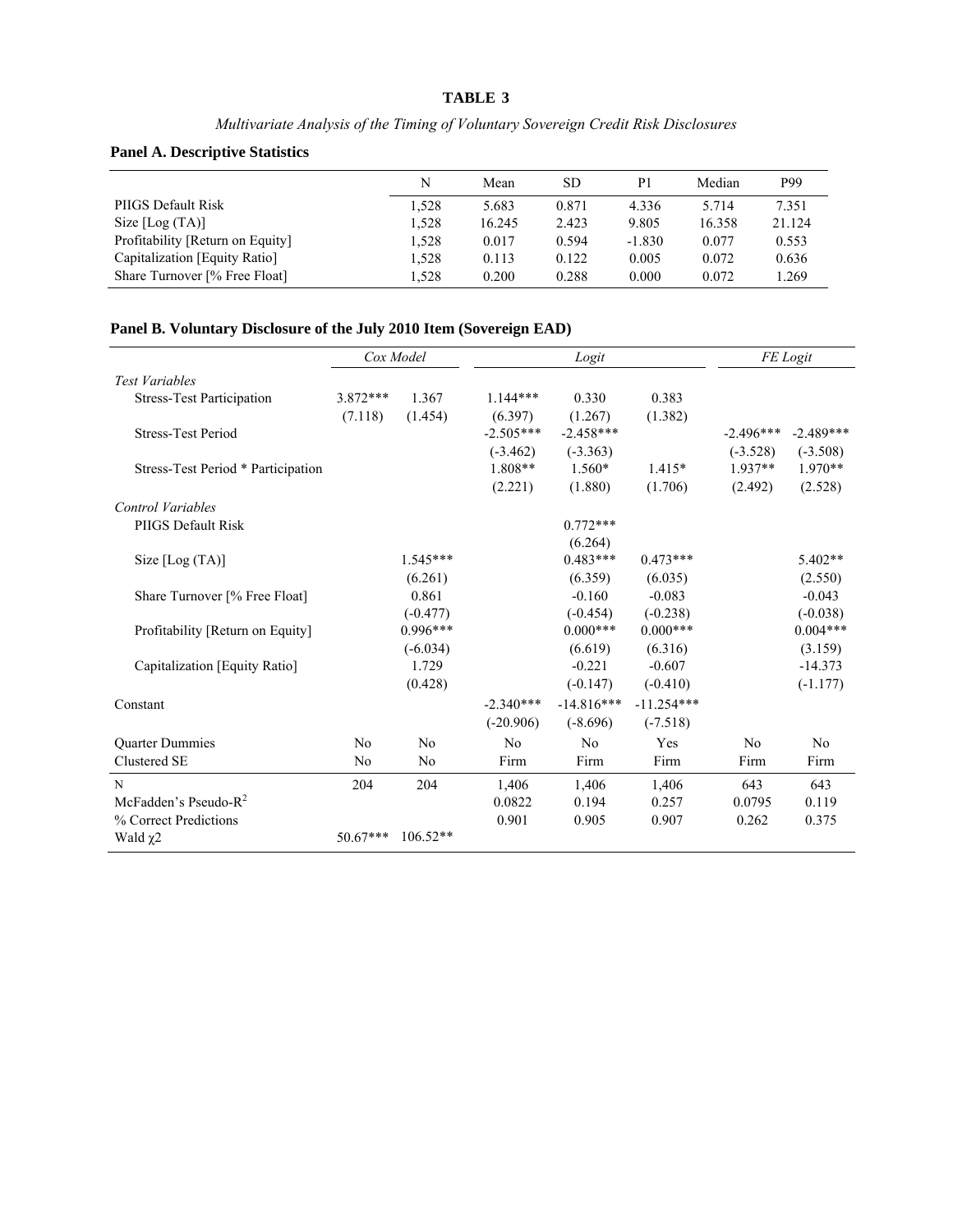# **TABLE 3 [CONT.]**

|                                    |                | Cox Model      |             | Logit        |             | FE Logit       |            |  |
|------------------------------------|----------------|----------------|-------------|--------------|-------------|----------------|------------|--|
| <b>Test Variables</b>              |                |                |             |              |             |                |            |  |
| <b>Stress-Test Participation</b>   | $4.619***$     | $1.453*$       | $1.029***$  | 0.331        | $0.673*$    |                |            |  |
|                                    | (7.530)        | (1.661)        | (3.632)     | (1.012)      | (1.823)     |                |            |  |
| <b>Stress-Test Period</b>          |                |                | $1.331***$  | $0.831**$    |             | 1.875***       | $1.841***$ |  |
|                                    |                |                | (4.262)     | (2.366)      |             | (5.124)        | (4.723)    |  |
| Stress-Test Period * Participation |                |                | $1.206**$   | $1.099**$    | 0.561       | $1.303**$      | $1.297**$  |  |
|                                    |                |                | (2.462)     | (2.185)      | (1.128)     | (2.282)        | (2.075)    |  |
| <b>Control Variables</b>           |                |                |             |              |             |                |            |  |
| PIIGS Default Risk                 |                |                |             | $0.849***$   |             |                |            |  |
|                                    |                |                |             | (3.809)      |             |                |            |  |
| Size $[Log(TA)]$                   |                | $1.530***$     |             | $0.348***$   | $0.355***$  |                | 2.349      |  |
|                                    |                | (6.550)        |             | (4.129)      | (3.818)     |                | (1.490)    |  |
| Share Turnover [% Free Float]      |                | 1.027          |             | $-0.200$     | 0.036       |                | $-0.540$   |  |
|                                    |                | (0.097)        |             | $(-0.547)$   | (0.100)     |                | $(-0.513)$ |  |
| Profitability [Return on Equity]   |                | $0.994***$     |             | $0.000***$   | $0.001***$  |                | $0.002**$  |  |
|                                    |                | $(-8.373)$     |             | (4.859)      | (4.993)     |                | (2.286)    |  |
| Capitalization [Equity Ratio]      |                | 0.384          |             | $-2.770$     | $-3.332$    |                | $-5.140$   |  |
|                                    |                | $(-0.489)$     |             | $(-0.907)$   | $(-1.028)$  |                | $(-0.399)$ |  |
| Constant                           |                |                | $-3.566***$ | $-14.090***$ | $-9.692***$ |                |            |  |
|                                    |                |                | $(-18.601)$ | $(-6.413)$   | $(-5.284)$  |                |            |  |
| <b>Ouarter Dummies</b>             | N <sub>0</sub> | No             | No          | No           | Yes         | N <sub>0</sub> | No         |  |
| Clustered SE                       | N <sub>0</sub> | N <sub>0</sub> | Firm        | Firm         | Firm        | Firm           | Firm       |  |
| N                                  | 202            | 202            | 1,597       | 1,597        | 1,438       | 608            | 608        |  |
| McFadden's Pseudo- $R^2$           |                |                | 0.166       | 0.242        | 0.334       | 0.346          | 0.352      |  |
| % Correct Predictions              |                |                | 0.931       | 0.935        | 0.938       | 0.650          | 0.649      |  |
| Wald $\chi$ 2                      | $56.69***$     | $122.20**$     |             |              |             |                |            |  |

# **Panel C. Voluntary Disclosure of the July 2011 Items (Sovereign EAD Details)**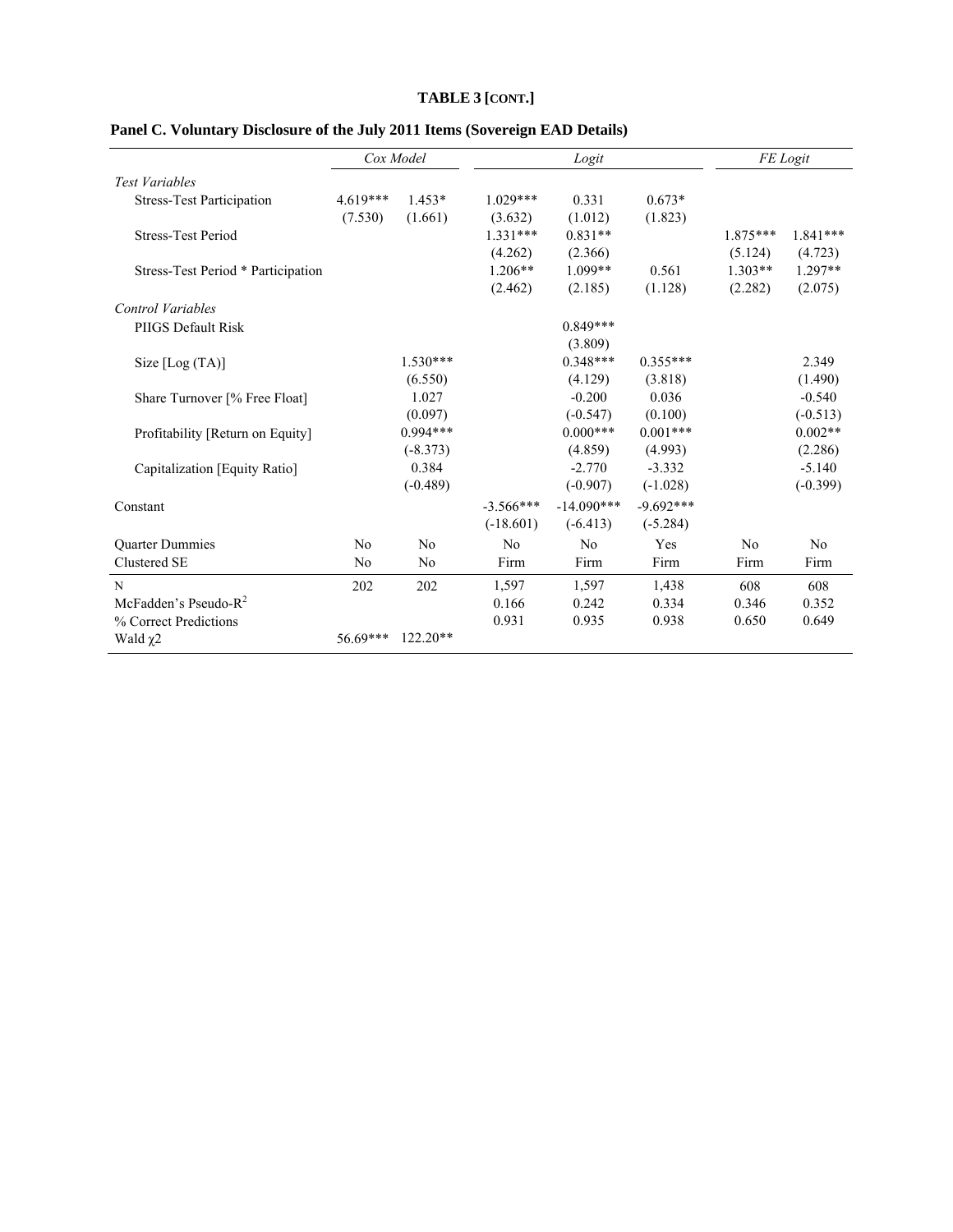|                                    | Cox Model |             |                | FE Logit     |          |            |
|------------------------------------|-----------|-------------|----------------|--------------|----------|------------|
| <b>Test Variables</b>              |           |             |                |              |          |            |
| <b>Stress-Test Participation</b>   |           | $1.303**$   | $-0.123$       | $-0.318$     |          |            |
|                                    |           | (2.380)     | $(-0.202)$     | $(-0.484)$   |          |            |
| <b>Stress-Test Period</b>          |           | 0.927       | $-0.851$       |              | 0.882    | 0.691      |
|                                    |           | (1.119)     | $(-0.988)$     |              | (1.019)  | (0.793)    |
| Stress-Test Period * Participation |           | $2.108**$   | $2.154**$      | $2.334**$    | $1.655*$ | 1.889*     |
|                                    |           | (2.160)     | (2.141)        | (2.243)      | (1.673)  | (1.917)    |
| <b>Control Variables</b>           |           |             |                |              |          |            |
| PIIGS Default Risk                 |           |             | $1.340***$     |              |          |            |
|                                    |           |             | (5.862)        |              |          |            |
| Size $[Log(TA)]$                   |           |             | $0.557***$     | $0.550***$   |          | $-0.71$    |
|                                    |           |             | (4.081)        | (4.021)      |          | $(-0.297)$ |
| Share Turnover [% Free Float]      |           |             | 0.259          | 0.518        |          | $-1.246$   |
|                                    |           |             | (0.671)        | (1.296)      |          | $(-0.788)$ |
| Profitability [Return on Equity]   |           |             | $-0.024$       | $-0.026$     |          | $-0.061$   |
|                                    |           |             | $(-0.296)$     | $(-0.312)$   |          | $(-0.639)$ |
| Capitalization [Equity Ratio]      |           |             | $-18.929***$   | $-19.965***$ |          | $-45.751*$ |
|                                    |           |             | $(-2.890)$     | $(-3.009)$   |          | $(-1.802)$ |
| Constant                           |           | $-5.303***$ | $-22.089***$   | $-13.001***$ |          |            |
|                                    |           | $(-13.144)$ | $(-6.708)$     | $(-4.949)$   |          |            |
| <b>Ouarter Dummies</b>             |           | No          | N <sub>0</sub> | Yes          | No       | No         |
| Clustered SE                       |           | Firm        | Firm           | Firm         | Firm     | Firm       |
| N                                  |           | 1,819       | 1,819          | 900          | 223      | 223        |
| McFadden's Pseudo- $R^2$           |           | 0.249       | 0.364          | 0.366        | 0.286    | 0.307      |
| % Correct Predictions              |           | 0.983       | 0.985          | 0.969        | 0.581    | 0.581      |

#### **TABLE 3 [CONT.]**

#### **Panel D. Voluntary Disclosure of the December 2011 Items (CDS)**

Table 3 reports results of the multivariate analysis of the timing of voluntary sovereign risk disclosures during the calendar years 2010 and 2011. Panel A provides descriptive statistics. Panels B to D report the results of multivariate regressions of firms' disclosure timing. The disclosure item in Panel B is the *July 2010 Item: EAD* (see Table 1). The disclosure item in Panel C is an aggregate of the *July 2011 Items: EAD Details* (see Table 1). The disclosure item in Panel C is the *December 2011 Item: CDS* (see Table 1). The dependent variable in the Cox proportional hazard model is the time (in firm-quarters) until the first disclosure of the item after the respective stress-test. The dependent variable in the (FE) Logit models is a dummy variable taking a value of 1 in the period in which a firm discloses the specific item for the first time, and 0 otherwise. *Post-Stress Test* takes a value of 1 in the reporting period immediately after the respective stress-test (2010 interim report for the July 2010 stress-test, 2011 interim report for the July 2011 stress-test, 2011 annual report for the December 2011 capital exercise), and 0 otherwise. *Stress-Test Participant* takes a value of 1 if a firm is subject to the supervisory risk disclosures during the respective stress-test, and 0 otherwise. *PIIGS Default Risk* is the log-transformed average level of the PIIGS CDS index during a quarter. The table reports hazard ratios for the Cox proportional hazard models, coefficient estimates for the (FE) Logit models and z-statistics (in parentheses). The z-statistics are based on robust standard errors. \*\*\*, \*\*, \* indicate statistical significance at the 1%, 5% and 10% levels, respectively.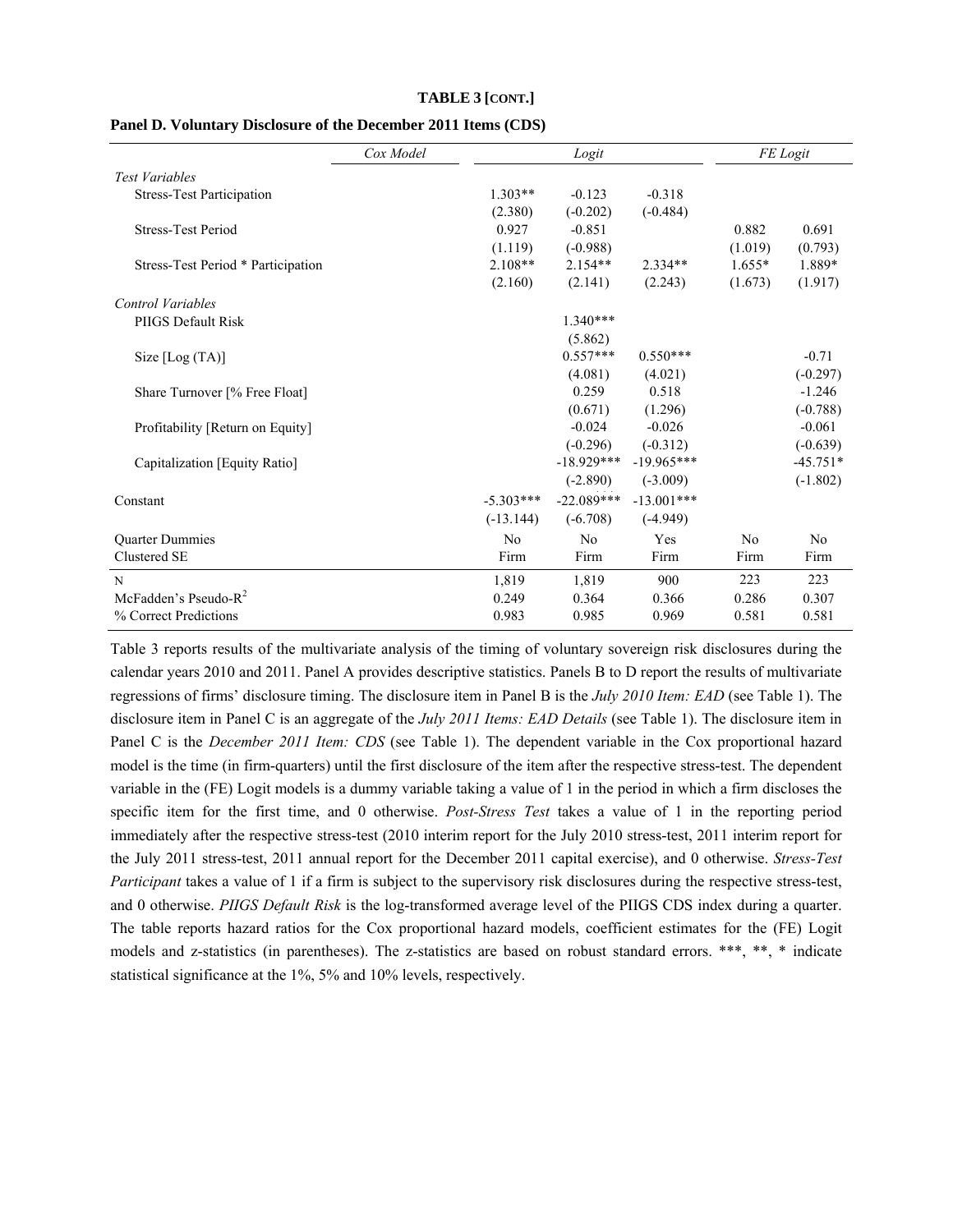|                                        |           | Good News $=$ Absolute<br><b>EAD</b> to PIIGS |           | Good News $=$ Change in<br><b>EAD</b> to PIIGS |           | Good News $=$ Change in<br><b>EAD</b> to Greece |
|----------------------------------------|-----------|-----------------------------------------------|-----------|------------------------------------------------|-----------|-------------------------------------------------|
| Good News                              | $1.592**$ | $1.573*$                                      | $1.726**$ | $1.669**$                                      | $1.666**$ | 1.439                                           |
|                                        | (1.978)   | (1.809)                                       | (2.232)   | (1.995)                                        | (2.113)   | (1.496)                                         |
| Size [Median Log(TA) $2009-2011$ ]     |           | 1.389***                                      |           | $1.331***$                                     |           | $1.330***$                                      |
|                                        |           | (4.015)                                       |           | (3.372)                                        |           | (3.507)                                         |
| Analyst Following [Median # Forecasts] |           | 1.053                                         |           | 1.146                                          |           | 1.107                                           |
|                                        |           | (0.408)                                       |           | (1.064)                                        |           | (0.794)                                         |
| Profitability [Median ROA 2009-2011]   |           | 0.998                                         |           | 0.997                                          |           | 1.000                                           |
|                                        |           | $(-0.959)$                                    |           | $(-1.134)$                                     |           | $(-0.110)$                                      |
| Capitalization [Median Tier 1 Ratio]   |           | 5.512                                         |           | 18.394                                         |           | 62.141                                          |
|                                        |           | (0.359)                                       |           | (0.639)                                        |           | (0.903)                                         |
| N                                      | 71        | 71                                            | 70        | 70                                             | 70        | 70                                              |
| Wald $\chi$ 2                          | $3.91**$  | $20.59***$                                    | $4.98**$  | $17.56***$                                     | $4.47**$  | $17.66***$                                      |

*Cross-Sectional Differences in the Timing of First-Time Disclosures among Stress-Test Participants* 

Table 4 reports results of the multivariate analysis of the timing of voluntary sovereign risk disclosures during the calendar years 2010 and 2011 by stress-test participants. The dependent variable in the Cox proportional hazard model is the time (in firm-quarters) until the first disclosure of the country-wise sovereign EAD (*July 2010 Item*) where counting begins in the fourth quarter of 2009. There are three different definitions for the *Good News* variable: a below-median level of absolute exposure at default to PIIGS countries, a decrease in the aggregate exposure at default to all five PIIGS countries or to Greece only over the investigation period. The table reports hazard ratios. The z-statistics are based on robust standard errors. \*\*\*, \*\*, \* indicate statistical significance at the 1%, 5% and 10% levels, respectively.

#### **TABLE 4**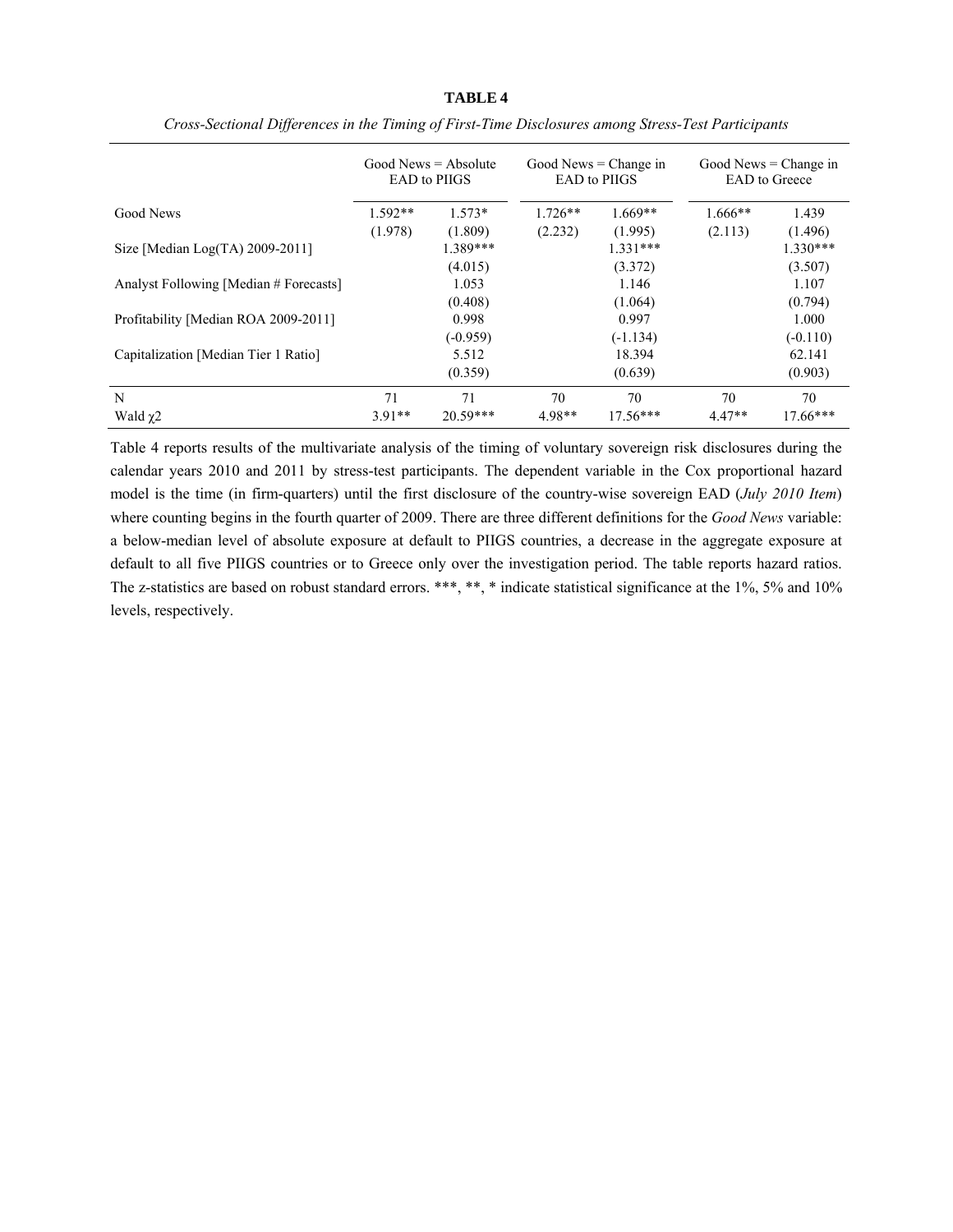#### **TABLE 5**  *The Effect of Supervisory Disclosure on Bank Opaqueness*

# **Panel A. Descriptive Statistics**

|                                  |       |           | <b>SD</b> |        |          |           |
|----------------------------------|-------|-----------|-----------|--------|----------|-----------|
|                                  |       | N<br>Mean |           | P1     | Median   | P99       |
| Bid-Ask Spread                   | 1,593 | 0.018     | 0.032     | 0.000  | 0.007    | 0.189     |
| Market Value of Equity           | 1,593 | 6068.614  | 13777.590 | 8.740  | 1236.587 | 63097.480 |
| Share Turnover (% of Free Float) | 1,593 | 0.258     | 0.358     | 0.000  | 0.139    | 1.670     |
| Return Variability               | 1.593 | 0.024     | 0.015     | 0.005  | 0.020    | 0.093     |
| Fog Index                        | 1.593 | 16.521    | 6.073     | 10.551 | 15.955   | 25.619    |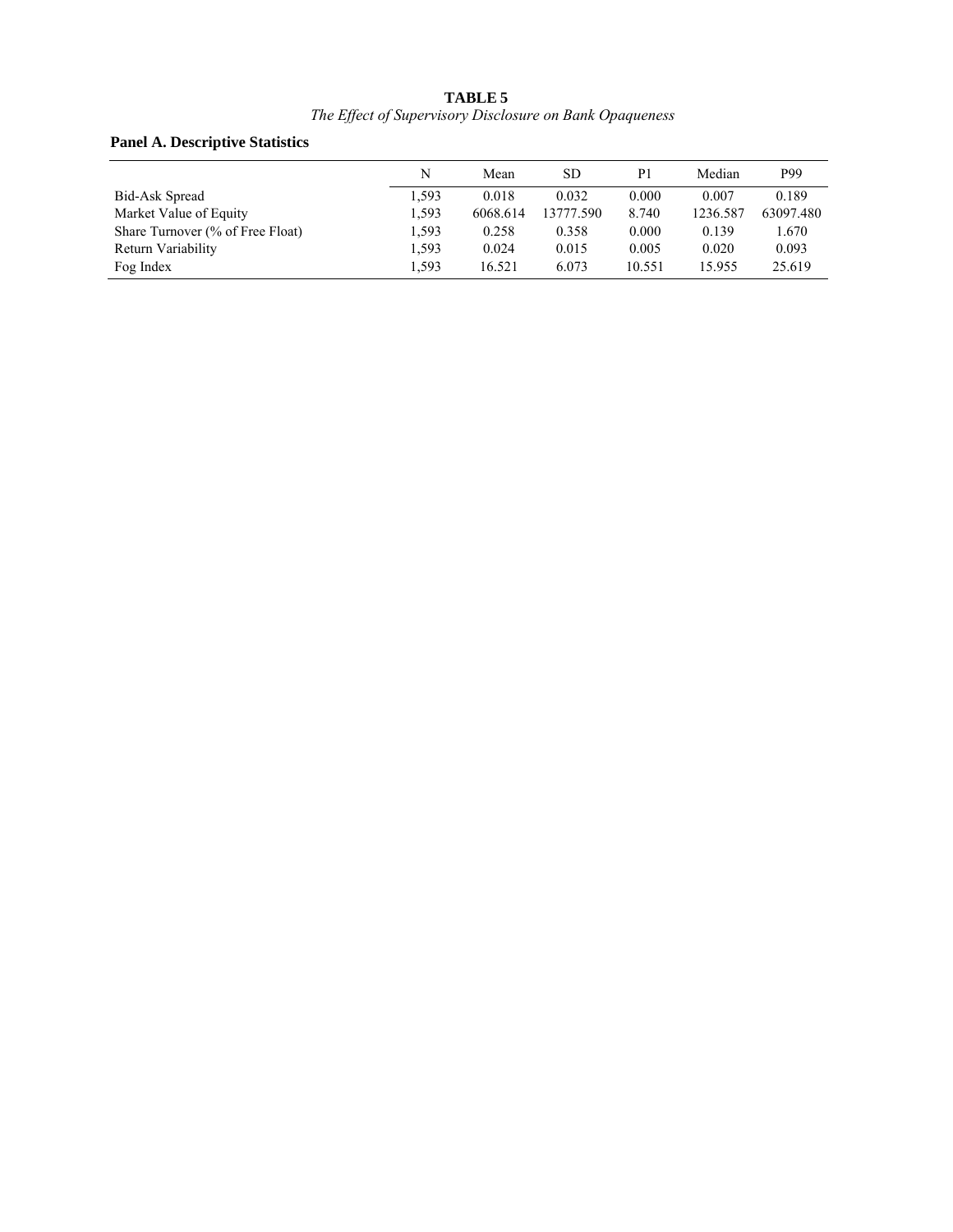#### **TABLE 5 [CONT.]**

## **Panel B. Results of Multivariate OLS Regressions**

|                                                  |             |             |                           |             | Log (Bid-Ask Spread) |             |             |                           |             |             |
|--------------------------------------------------|-------------|-------------|---------------------------|-------------|----------------------|-------------|-------------|---------------------------|-------------|-------------|
|                                                  |             |             | Stress-Test 1 (July 2010) |             |                      |             |             | Stress-Test 2 (July 2011) |             |             |
|                                                  | (1)         | (2)         | (3)                       | (4)         | (5)                  | (1)         | (2)         | (3)                       | (4)         | (5)         |
| <b>Test Variables</b>                            |             |             |                           |             |                      |             |             |                           |             |             |
| Post-Stress Test                                 | $0.081***$  | $0.095***$  | $0.103***$                |             | $0.100***$           | $-0.017$    | $-0.001$    | 0.029                     |             | 0.058       |
|                                                  | (4.655)     | (4.810)     | (5.036)                   |             | (4.787)              | $(-0.392)$  | $(-0.031)$  | (0.483)                   |             | (1.041)     |
| Participant                                      |             |             |                           |             | $-0.413*$            |             |             |                           |             | $-1.048***$ |
|                                                  |             |             |                           |             | $(-1.836)$           |             |             |                           |             | $(-2.953)$  |
| Post-Stress Test * Participant                   |             | $-0.060*$   | $-0.022$                  | $-0.022$    | $-0.039$             |             | $-0.062$    | $0.130**$                 | 0.093       | $0.109*$    |
|                                                  |             | $(-1.662)$  | $(-0.497)$                | $(-0.488)$  | $(-0.886)$           |             | $(-1.473)$  | (2.141)                   | (1.382)     | (1.773)     |
| Disclosure Firm                                  |             |             |                           |             | $-0.472***$          |             |             |                           |             | 0.061       |
|                                                  |             |             |                           |             | $(-2.770)$           |             |             |                           |             | (0.363)     |
| Post-Stress Test * Disclosure Firm               |             |             | $-0.073$                  | $-0.076$    | $-0.078$             |             |             | $-0.063$                  | $-0.056$    | $-0.060$    |
|                                                  |             |             | $(-1.111)$                | $(-1.156)$  | $(-1.196)$           |             |             | $(-1.178)$                | $(-1.137)$  | $(-1.129)$  |
| Participant * Disclosure Firm                    |             |             |                           |             | $0.896***$           |             |             |                           |             | $0.885**$   |
|                                                  |             |             |                           |             | (2.595)              |             |             |                           |             | (2.233)     |
| Post-Stress Test * Participant * Disclosure Firm |             |             | $-0.027$                  | $-0.026$    | $-0.011$             |             |             | $-0.174**$                | $-0.170**$  | $-0.141*$   |
|                                                  |             |             | $(-0.300)$                | $(-0.288)$  | $(-0.131)$           |             |             | $(-2.162)$                | $(-2.099)$  | $(-1.756)$  |
| <b>Control Variables</b>                         |             |             |                           |             |                      |             |             |                           |             |             |
| Log(Market Value of Equity (t-1))                | $-0.273***$ | $-0.278***$ | $-0.276***$               | $-0.292***$ | $-0.502***$          | $-0.333***$ | $-0.331***$ | $-0.329***$               | $-0.177***$ | $-0.479***$ |
|                                                  | $(-3.020)$  | $(-3.091)$  | $(-3.083)$                | $(-2.893)$  | $(-16.352)$          | $(-3.439)$  | $(-3.465)$  | $(-3.466)$                | $(-2.825)$  | $(-8.606)$  |
| Log(Share Turnover (% of Free Float (t-1)))      | $-0.227***$ | $-0.239***$ | $-0.235***$               | $-0.260***$ | $-0.351***$          | $-0.179$    | $-0.177$    | $-0.177$                  | $-0.066$    | $-0.260*$   |
|                                                  | $(-2.645)$  | $(-2.741)$  | $(-2.692)$                | $(-2.887)$  | $(-3.120)$           | $(-1.344)$  | $(-1.335)$  | $(-1.343)$                | $(-0.621)$  | $(-1.728)$  |
| Log(Return Variability (t-1))                    | $0.202***$  | $0.204***$  | $0.203***$                | $0.133**$   | $0.212***$           | $0.351***$  | $0.350***$  | $0.352***$                | $0.165*$    | $0.326***$  |
|                                                  | (3.851)     | (3.879)     | (3.862)                   | (2.266)     | (3.900)              | (3.338)     | (3.320)     | (3.357)                   | (1.887)     | (3.266)     |
| Fog Index                                        | $-0.001$    | $-0.000$    | $-0.000$                  | 0.002       | 0.002                | $0.002***$  | $0.002***$  | $0.002***$                | $0.002***$  | $0.002**$   |
|                                                  | $(-0.126)$  | $(-0.103)$  | $(-0.086)$                | (0.445)     | (0.498)              | (3.312)     | (3.230)     | (3.301)                   | (2.841)     | (2.477)     |
| Constant                                         | $-2.359***$ | $-2.318***$ | $-2.337***$               | $-2.472***$ | $-0.621**$           | $-1.224*$   | $-1.241**$  | $-1.250**$                | $-3.267***$ | $-0.233$    |
|                                                  | $(-3.344)$  | $(-3.309)$  | $(-3.346)$                | $(-3.219)$  | $(-2.372)$           | $(-1.936)$  | $(-1.985)$  | $(-2.015)$                | $(-6.153)$  | $(-0.618)$  |
| Firm FE                                          | Yes         | Yes         | Yes                       | Yes         | No                   | Yes         | Yes         | Yes                       | Yes         | No          |
| <b>Ouarter FE</b>                                | $\rm No$    | No          | No                        | Yes         | $\rm No$             | $\rm No$    | No          | $\rm No$                  | Yes         | No          |
| Clustered SE                                     | Firm        | Firm        | Firm                      | Firm        | Firm                 | Firm        | Firm        | Firm                      | Firm        | Firm        |
| Observations                                     | 796         | 796         | 796                       | 796         | 796                  | 797         | 797         | 797                       | 797         | 797         |
| Adjusted $R^2$                                   | 0.102       | 0.103       | 0.101                     | 0.123       | 0.103                | 0.240       | 0.240       | 0.241                     | 0.348       | 0.241       |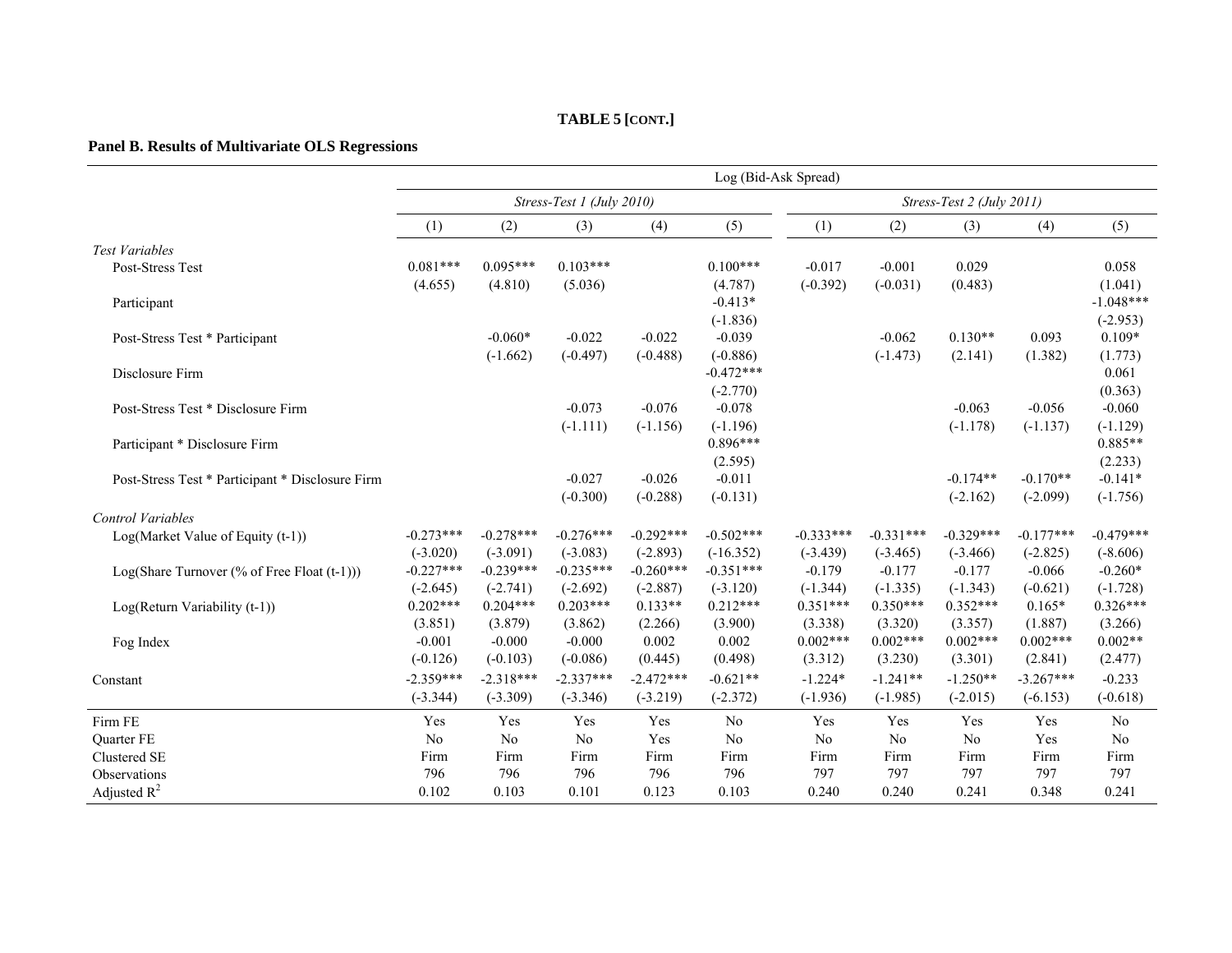#### **TABLE 5 [CONT.]**

Table 5 reports results of the analysis of the effects of the supervisory stress-test disclosures on bank opaqueness. Bank opaqueness is approximated by the bid-ask spread. Panel A summarizes descriptive statistics. *Bid-Ask Spread* is the quarterly median of the daily closing bid-ask spreads. *Market Value* is the quarterly median market value of outstanding equity in Million Euros. *Share Turnover* is the quarterly median percentage trading volume (trading volume in units divided by the number of outstanding free float shares). *Return Variability* is the quarterly standard deviation of daily stock returns. Panel B reports results of multivariate OLS regressions. *Fog Index* is the index score of the most recent financial report (Li [2008]). The regression includes firm-quarter observations. *Post-Stress Test* and *Participation* are defined as in Table 3. *Disclosure Firm* takes a value of 1 if a firm changes its voluntary disclosure of sovereign risk before or immediately after the stress-testing exercise (equivalent to the dependent variable in Table 2, Panel C). The table reports OLS coefficient estimates and t-statistics (in parentheses). The t-statistics are based on robust standard errors that are clustered by firm. We use the natural logarithm of the raw values where indicated in the panel. \*\*\*, \*\*, \* indicate statistical significance at the 1%, 5% and 10% levels, respectively.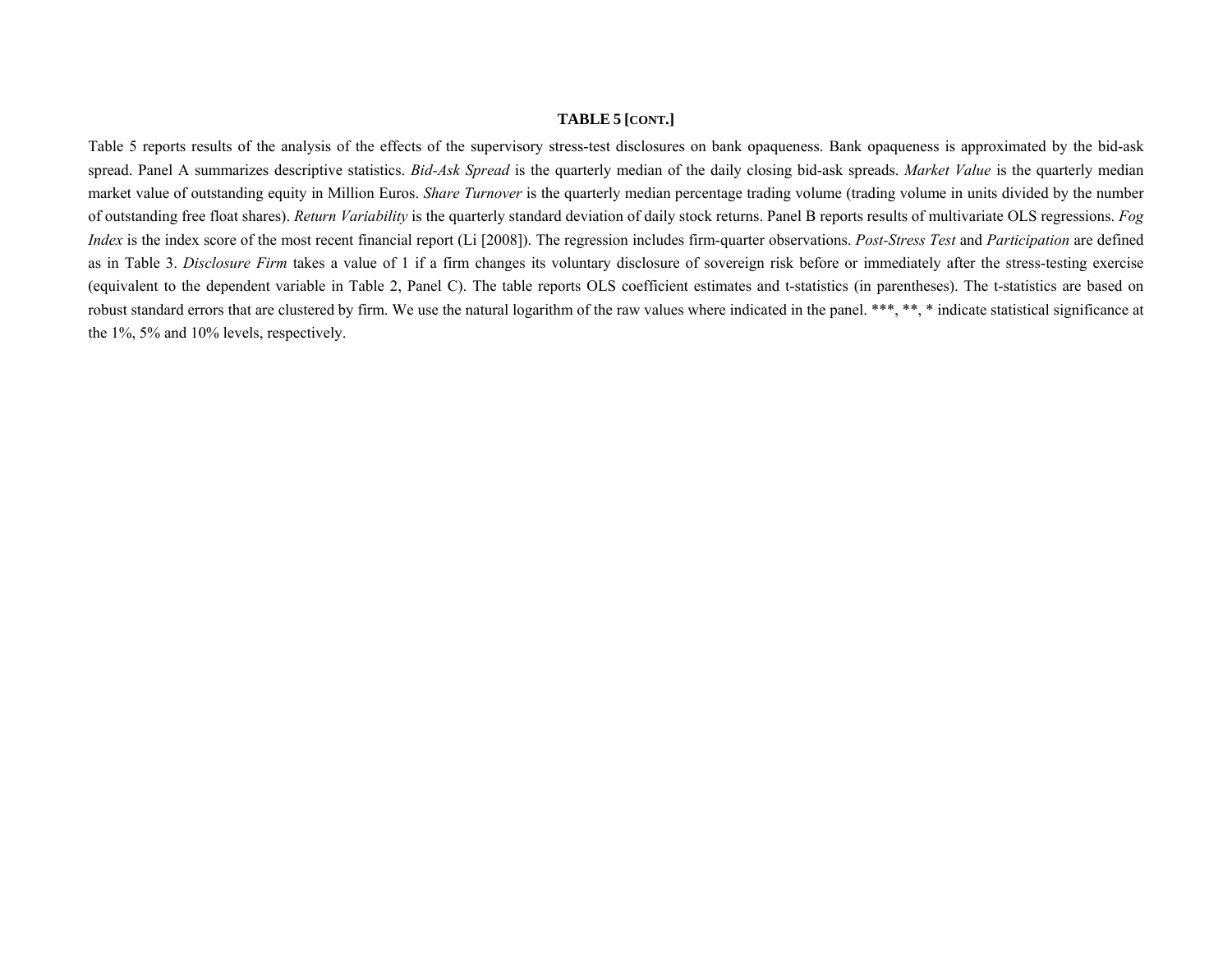#### **TABLE 6**

#### *The Effect of Supervisory Disclosure on Banks' Risk-Taking Behavior: Reported Sovereign Credit Risk Exposures*

#### **Panel A. Univariate Analysis**

|                           | Change in Sovereign Risk Exposure |                                |                                       |           |                     |  |
|---------------------------|-----------------------------------|--------------------------------|---------------------------------------|-----------|---------------------|--|
|                           |                                   | Negative Stress-Test<br>Result | <b>Positive Stress-Test</b><br>Result |           | p-value<br>Wilcoxon |  |
| <i>Stress-Test Result</i> | N                                 | Median                         | N                                     | Median    | ranksum)            |  |
| Simulation Gap (>Median)  | 32                                | $-0.1610$                      | 32                                    | $-0.0604$ | 0.262               |  |
| Simulation Gap $(>20\%)$  | 22                                | $-0.1493$                      | 42                                    | $-0.0812$ | 0.766               |  |
| Simulation Gap $(>30\%)$  | 9                                 | $-0.2243$                      | 55                                    | $-0.0753$ | 0.052               |  |
| Simulation Gap $(>40\%)$  | 6                                 | $-0.3313$                      | 58                                    | $-0.0908$ | 0.042               |  |
| Simulation Gap $(>50\%)$  | 4                                 | $-0.9366$                      | 60                                    | $-0.0908$ | 0.091               |  |
| Conditional Fail          | 10                                | $-0.3807$                      | 54                                    | $-0.0748$ | 0.019               |  |
| Restructuring             | 26                                | $-0.2509$                      | 38                                    | $-0.0641$ | 0.032               |  |

#### **Panel B. Descriptive Statistics**

|                                           | Mean      | SD     | Min       | Max     |
|-------------------------------------------|-----------|--------|-----------|---------|
| Change in Sovereign Exposure              | $-0.2829$ | 0.5273 | $-2.6987$ | 0.6663  |
| $\Delta$ Cost of Funding                  | 0.1070    | 0.3807 | $-2.1244$ | 0.6755  |
| T1 Ratio $(t-1)$                          | 0.0925    | 0.0327 | 0.0371    | 0.2842  |
| $\%$ Sovereign Exposure $\omega$ FV (t-1) | 0.6225    | 0.3344 | 0.0000    | 1.0863  |
| <b>Size</b>                               | 11.3285   | 1.2687 | 8.1450    | 13.7165 |
| <b>Analyst Following</b>                  | 1.9247    | 1.4831 | 0.0000    | 3.5927  |
| State Ownership                           | 0.3906    | 0.4917 | 0.0000    | 1.0000  |

#### **Panel C. Results of Multivariate OLS Regressions**

|                                | Change in Reported Sovereign Exposure after the 2011 EBA Stress-Test |             |                          |             |                       |             |  |
|--------------------------------|----------------------------------------------------------------------|-------------|--------------------------|-------------|-----------------------|-------------|--|
|                                | Stress-Test Result $=$                                               |             |                          |             |                       |             |  |
|                                | Simulation Gap                                                       |             | Conditional Fail (Dummy) |             | Restructuring (Dummy) |             |  |
| Stress-Test Result (July 2011) | $-0.547**$                                                           | $-0.630***$ | $-0.448*$                | $-0.668**$  | $-0.298**$            | $-0.352**$  |  |
|                                | $(-2.533)$                                                           | $(-3.000)$  | $(-1.713)$               | $(-2.066)$  | $(-2.024)$            | $(-2.561)$  |  |
| $\Delta$ Cost of Funding       |                                                                      | $-0.339***$ |                          | $-0.344***$ |                       | $-0.429***$ |  |
|                                |                                                                      | $(-2.840)$  |                          | $(-2.957)$  |                       | $(-3.251)$  |  |
| T1 Ratio $(t-1)$               |                                                                      | $-1.889$    |                          | $-5.100$    |                       | $-4.072$    |  |
|                                |                                                                      | $(-0.474)$  |                          | $(-1.350)$  |                       | $(-0.958)$  |  |
| $%$ Sovereign Exposure $@$ FV  |                                                                      | 0.016       |                          | 0.044       |                       | 0.039       |  |
|                                |                                                                      | (0.100)     |                          | (0.237)     |                       | (0.196)     |  |
| Size                           |                                                                      | $-0.023$    |                          | $-0.064$    |                       | $-0.044$    |  |
|                                |                                                                      | $(-0.521)$  |                          | $(-1.285)$  |                       | $(-0.889)$  |  |
| <b>Analyst Following</b>       |                                                                      | $-0.003$    |                          | $-0.002$    |                       | 0.032       |  |
|                                |                                                                      | $(-0.064)$  |                          | $(-0.039)$  |                       | (0.627)     |  |
| State Ownership                |                                                                      | $0.167*$    |                          | $0.208*$    |                       | $0.206*$    |  |
|                                |                                                                      | (1.810)     |                          | (1.778)     |                       | (1.884)     |  |
| Constant                       | $-0.178**$                                                           | 0.282       | $-0.213***$              | 0.991       | $-0.162***$           | 0.651       |  |
|                                | $(-2.626)$                                                           | (0.443)     | $(-3.666)$               | (1.519)     | $(-3.156)$            | (0.990)     |  |
| <b>Observations</b>            | 64                                                                   | 64          | 64                       | 64          | 64                    | 64          |  |
| R-squared                      | 0.08                                                                 | 0.22        | 0.10                     | 0.30        | 0.08                  | 0.22        |  |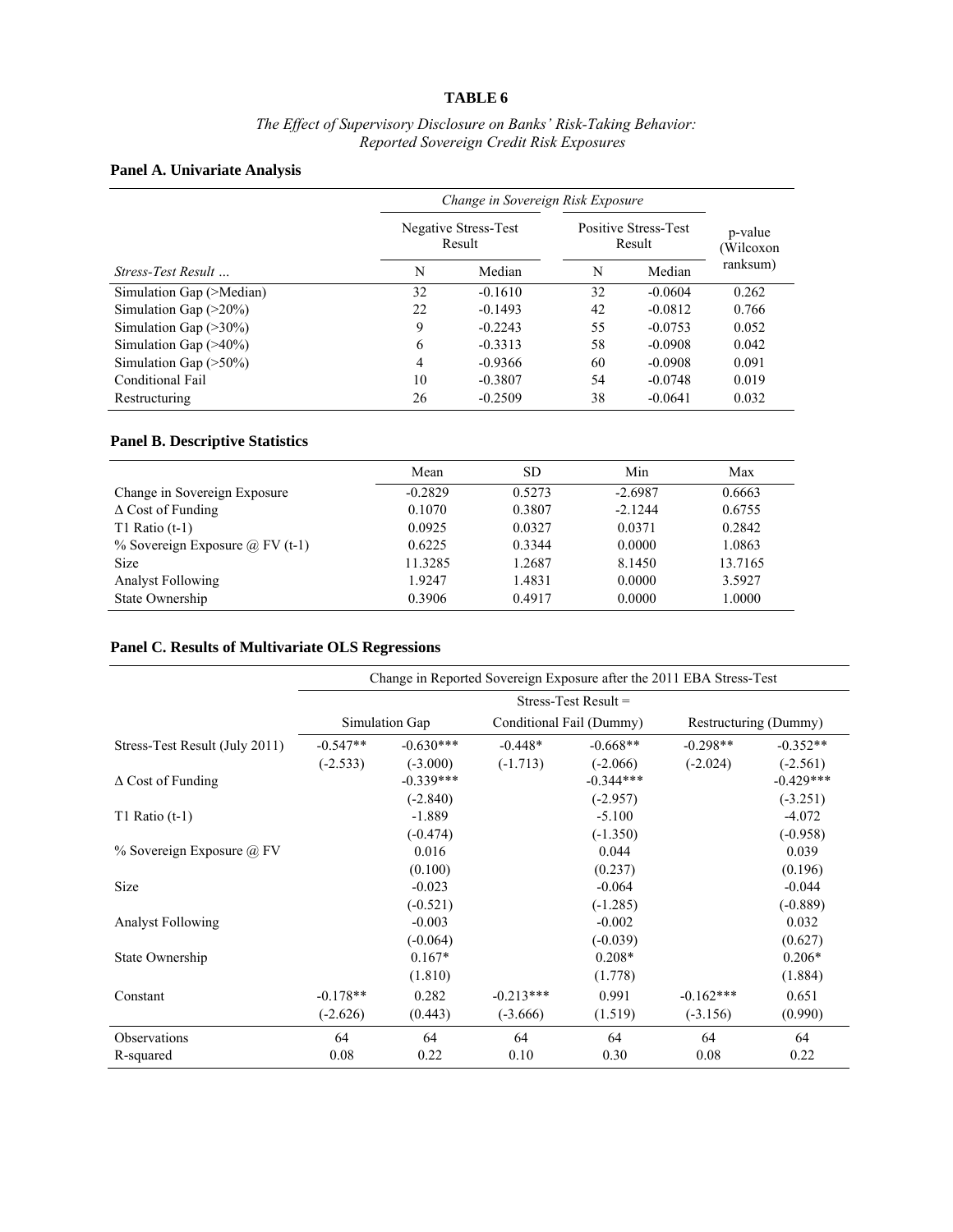#### **TABLE 6 [CONT.]**

Table 6 reports results of the analysis of banks' risk-taking behavior around the July 2011 EBA stress-test. Risktaking behavior is measured by the change in reported sovereign credit risk exposures to PIIGS countries between December 2010 (disclosed in July 2011) and September 2011 (disclosed in December 2011), scaled by tier 1 capital. Panel A presents a univariate analysis using different proxies for the banks' stress-test results. *Simulation Gap* is the difference between the current tier 1 ratio and the estimated tier 1 ratio under the most adverse simulation scenario for 2012. *Conditional Fail* takes a value of 1 if the 5% threshold for tier 1 capital is not met in the July 2011 EBA stress-test, 0 otherwise. *Restructuring* takes a value of 1 if the necessity for a restructuring or a recapitalization plan is announced in the July 2011 EBA stress-test. Panel B summarizes descriptive statistics. Panel C reports results of cross-sectional OLS regressions of the change in sovereign credit risk exposure. For this analysis, *Simulation Gap* is defined as a continuous variable. *Δ Cost of Funding* is the change in total interest expense (scaled by total liabilities, source: BvD Bankscope) in the financial year 2011 (relative to financial year 2010). *T1 Ratio* is the tier 1 ratio in financial year 2010 (source: BvD Bankscope). *% Sovereign Exposure @ FV* is the proportion of sovereign debt measured at fair value (source: July 2011 stress-test templates). *Size* is the natural logarithm of the book value of total assets in financial year 2011 (source: BvD Bankscope). *Analyst following* is the average monthly number of 1 year EPS analyst estimates included in the firm's I/B/E/S consensus forecast during 2011 (source: I/B/E/S). *State Ownership* is a dummy variable taking a value of 1 if a bank's largest shareholder is a government institution (source: BvD Bankscope). The table includes OLS coefficient estimates and t-statistics (in parentheses). The tstatistics are based on robust standard errors. \*\*\*, \*\*, \* indicate statistical significance at the 1%, 5% and 10% levels, respectively.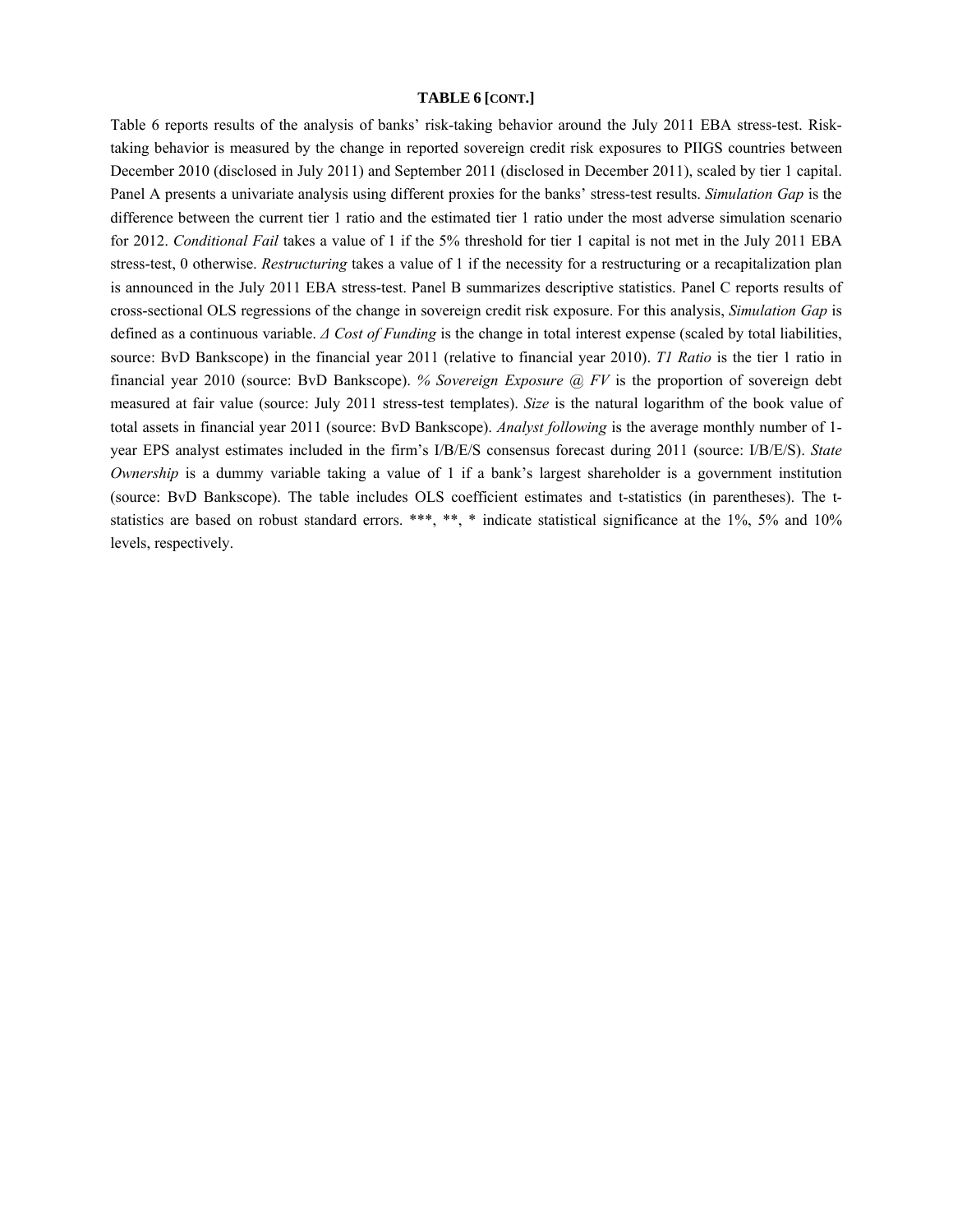#### **TABLE 7**

#### *The Effect of Supervisory Disclosure on Banks' Risk-Taking Behavior: Market-Perceived Sovereign Credit Risk Exposures*

#### **Panel A. Univariate Analysis**

|                           |              | Sovereign Risk Beta |              |
|---------------------------|--------------|---------------------|--------------|
|                           | Participants | Control Group       | Difference   |
| <b>Before Stress-Test</b> | 0.1361       | 0.0622              | $-0.0739***$ |
| After Stress-Test         | 0.0772       | 0.0461              | $-0.0311***$ |
| Difference                | $-0.0617***$ | $-0.0166$ ***       | $0.0450***$  |

#### **Panel B. Descriptive Statistics**

|                          | Mean   | SD     | Min    | Max     |
|--------------------------|--------|--------|--------|---------|
| Market Price Sensitivity | 0.0659 | 0.0643 | 0.0001 | 0.4926  |
| Participant              | 0.2265 | 0.4190 | 0.0000 | 1.0000  |
| <b>Size</b>              | 6.5554 | 2.2314 | 0.4824 | 11.8085 |
| <b>Analyst Following</b> | 1.4158 | 1.2244 | 0.0000 | 3.5835  |
| State Ownership          | 0.1267 | 0.3329 | 0.0000 | 1.0000  |